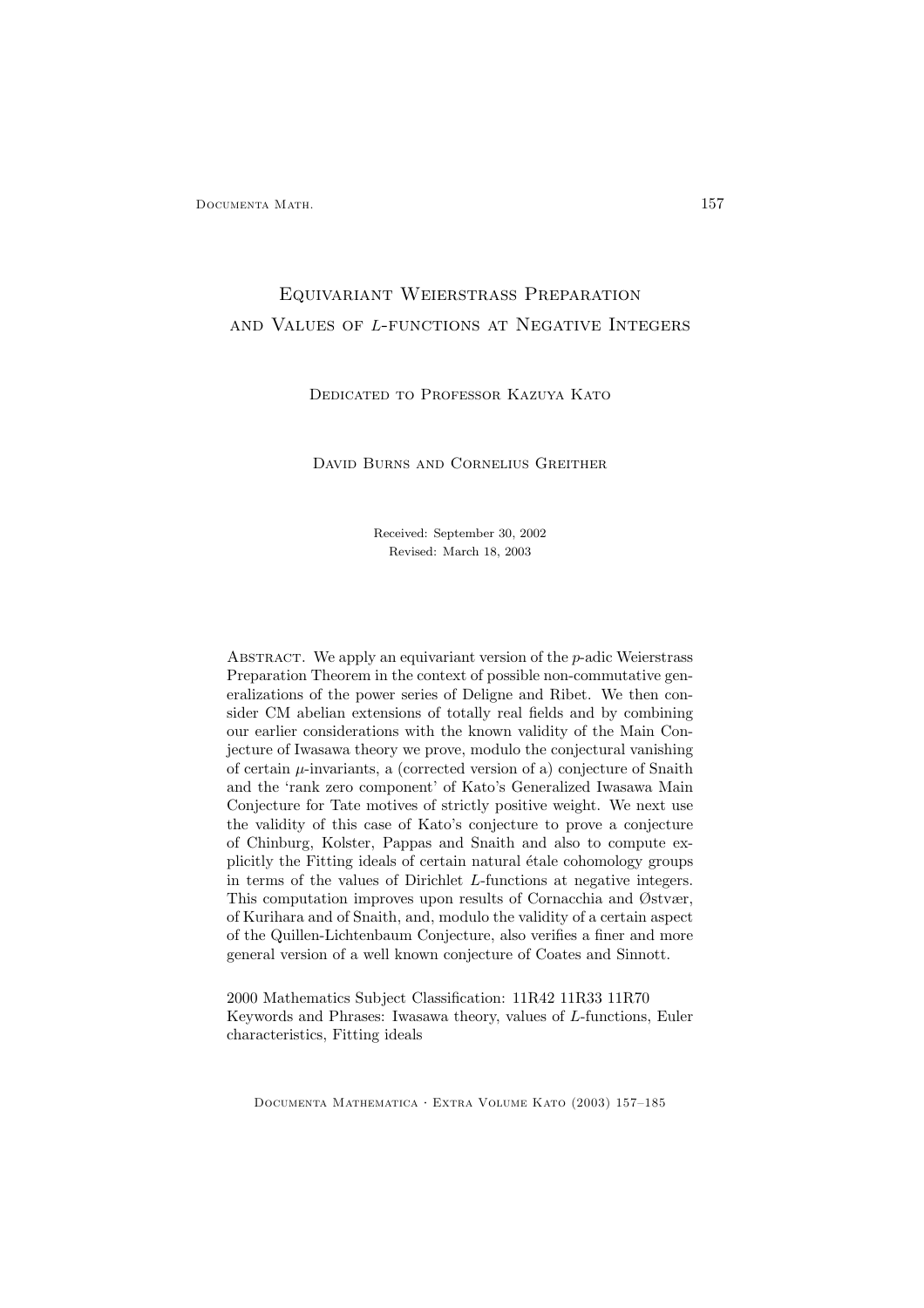#### 1. INTRODUCTION

In a beautiful series of papers in 1993 Kato formulated and studied a 'Generalized Iwasawa Main Conjecture' for motives over number fields with respect to certain commutative coefficient rings [24, 25, 26]. This conjecture refined the 'Tamagawa number conjectures' previously formulated by Bloch and Kato in [3] and by Fontaine and Perrin-Riou in [20], and led naturally to the subsequent formulation by Flach and the first named author in [9] of a Tamagawa number conjecture for motives over number fields with respect to more general coefficient rings which, in particular, need not be commutative.

The above approach has already led to some remarkable new insights and results in a number of rather different contexts. We recall, for example, that it has led to a universal approach to and refinement of the 'refined Birch and Swinnerton-Dyer Conjectures' for abelian varieties with complex multiplication which were formulated by Gross (cf.  $[9,$  Rem. 10 and  $\S 3.3,$  Examples c), d) e)]) and of all of the 'refined abelian Stark conjectures' which were formulated by Gross, by Tate, by Rubin and by Darmon (cf. [6, 7]). At the same time, the approach has led to a natural re-interpretation and refinement of all of the central conjectures of classical Galois module theory (cf. [8, 5, 2]) and has also more recently become the focus of attempts to formulate a natural 'Main Conjecture of non-abelian Iwasawa theory' (see, for example, the forthcoming articles of Huber and Kings and of Weiss and the first named author in this regard). It is certainly a great pleasure, on the occasion of Kato's fiftieth birthday, to offer in this manuscript some additional explicit evidence in support of his Generalized Iwasawa Main Conjecture and, more generally, to demonstrate yet further the enormous depth and significance of the approach that he introduced in [24, 25, 26].

To describe the main results of the present manuscript in some detail we now fix a totally real number field  $k$  and a finite Galois extension  $K$  of  $k$  which is either totally real or a CM field, and we set  $G := \text{Gal}(K/k)$ . We also fix a rational prime number p and an algebraic closure  $\mathbb{Q}_p^c$  of the field of p-adic rationals  $\mathbb{Q}_p$ .

We recall that if  $G$  is abelian, then a key ingredient of Wiles' proof [39] of the Main Conjecture of Iwasawa theory is the construction by Deligne and Ribet of an element of the power series ring  $\mathbb{Z}_p[G][T]]$  which is uniquely characterized by its relation to the *p*-adic *L*-series associated to the extension  $K/k$ .

In this manuscript we first relax the restriction that  $G$  is abelian and discuss the possible existence of elements of the (non-commutative) power series ring  $\mathbb{Z}_p[G][[T]]$  which are related in a precise manner to the *p*-adic Artin *L*-functions associated to irreducible  $\mathbb{Q}_p^c$ -valued characters of G. In particular, under a certain natural hypothesis on  $G$  (which does not require  $G$  to be abelian), and assuming the vanishing of certain  $\mu$ -invariants, we apply an appropriate version of the Weierstrass Preparation Theorem for the ring  $\mathbb{Z}_p[G][[T]]$  to derive relations between two hypothetical generalizations of the power series of Deligne and Ribet.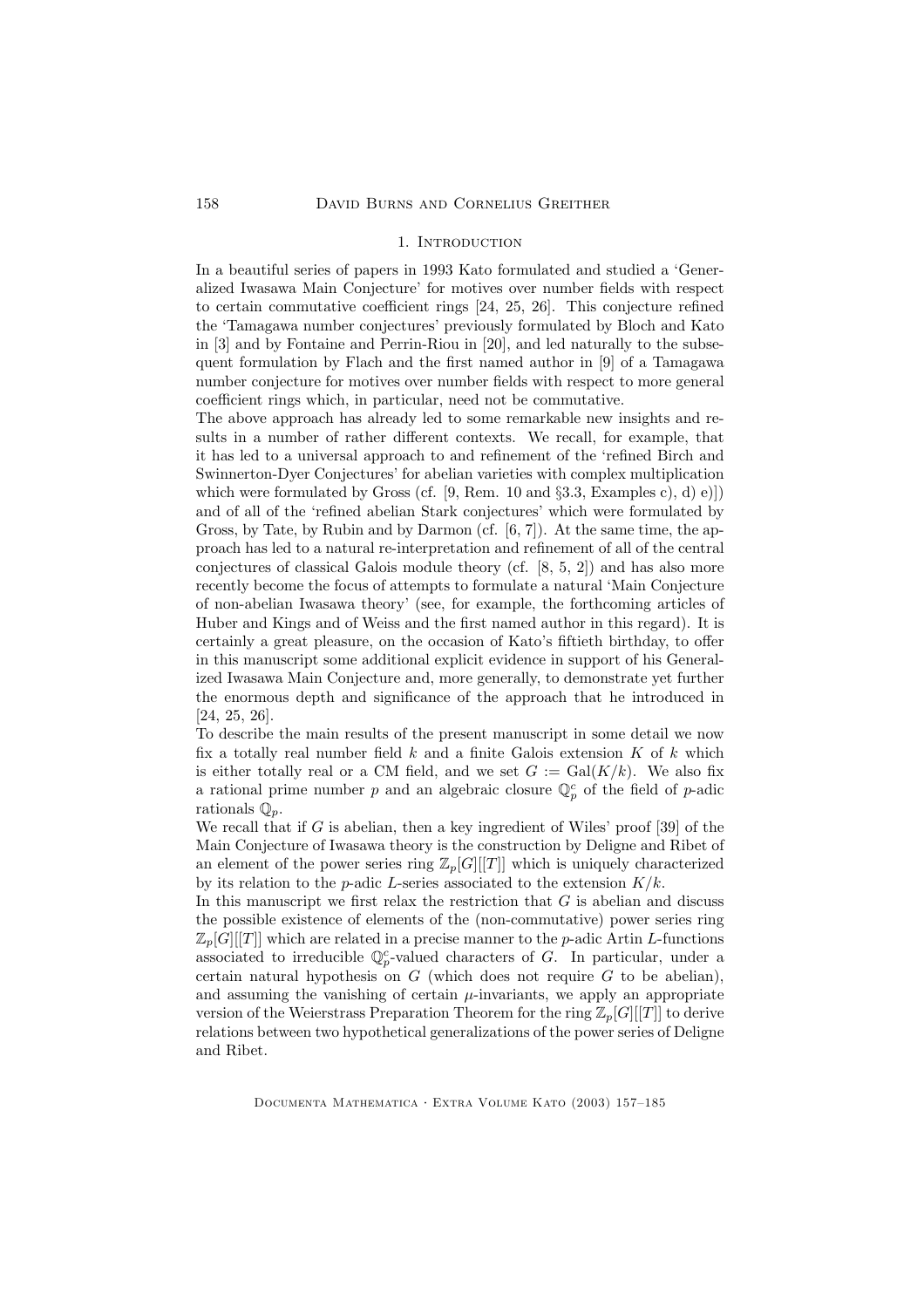In the remainder of the manuscript our main aim is to show that, if  $G$  is abelian, then the above considerations can be combined with the constructions of Deligne and Ribet and the theorem of Wiles to shed light on a number of interesting questions. To describe these applications we assume for the rest of this introduction that  $G$  is abelian.

Our first application is to the 'Wiles Unit Conjecture' which is formulated by Snaith in [34, Conj. 6.3.4]. Indeed, by using the above approach we are able to show that the validity of a slightly amended version of Snaith's conjecture follows directly from the (in general conjectural) vanishing of certain natural  $\mu$ -invariants, and also to show that the original version of Snaith's conjecture does not hold in general (cf. Remark 5).

To describe the next application we fix an integer r with  $r > 1$ . Under the aforementioned hypothesis concerning  $\mu$ -invariants we shall prove the Generalized Iwasawa Main Conjecture of [25, Conj. 3.2.2] for the pair  $(h^0(\text{Spec}(K))(1-r), \mathfrak{A}_r)$ , where  $\mathfrak{A}_r$  is a natural ring which annihilates the space  $\mathbb{Q} \otimes_{\mathbb{Z}} K_{2r-1}(K)$ . If  $k = \mathbb{Q}$ , then (by a result of Ferrero and Washington in [18]) the appropriate  $\mu$ -invariants are known to vanish and hence we obtain in this way a much more direct proof of the relevant parts of the main result (Cor. 8.1) of our earlier paper [11]. We remark however that the proofs of all of our results in this area involve a systematic use of the equivariant Iwasawa theory of complexes which was initiated by Kato in [25] and subsequently extended by Nekovář in [30].

As a further application, we combine our result on the Generalized Iwasawa Main Conjecture with certain explicit cohomological computations of Flach and the first named author in [8] to prove (modulo the aforementioned hypothesis on  $\mu$ -invariants) that the element  $\Omega_{r-1}(K/k)$  of Pic(Z[G]) which is defined by Chinburg, Kolster, Pappas and Snaith in [13] belongs to the kernel of the natural scalar extension morphism  $Pic(\mathbb{Z}[G]) \to Pic(\mathfrak{A}_r)$ .

As a final application we then combine our approach with a development of a purely algebraic observation of Cornacchia and the second named author in [15] to compute explicitly certain Fitting ideals which are of arithmetical interest. To be more precise in this regard we assume that  $p$  is odd, we fix a finite set of places  $S$  of  $K$  which contains all archimedean places and all places which either ramify in  $K/k$  or are of residue characteristic p and we write  $\mathcal{O}_{K,S}$ for the ring of S-integers of K. Writing  $\tau$  for the complex conjugation in G we let  $e_r$  denote the idempotent  $\frac{1}{2}(1+(-1)^r\tau)$  of  $\mathbb{Z}_p[G]$ . Then, under the aforementioned hypothesis on  $\mu$ -invariants, we prove that the Fitting ideal of the étale cohomology module  $e_r \cdot H^2(\text{Spec}(\mathcal{O}_{K,S})_{\text{\'et}}, \mathbb{Z}_p(r))$  over the ring  $\mathbb{Z}_p[G]e_r$ can be completely described in terms of the values at  $1 - r$  of the S-truncated Dirichlet L-functions which are associated to  $K/k$ . This result improves upon previous results of Cornacchia and Østvær [16, Thm. 1.2], of Kurihara [28, Cor. 12.5] and of Snaith [34, Thm. 1.6, Thm. 2.4, Thm. 5.2] and also implies a natural analogue of the main result of Solomon in [36] concerning relations between Bernoulli numbers and the structure of certain ideal class groups (cf. Remark 8). We finally remark that, under the assumed validity of a particular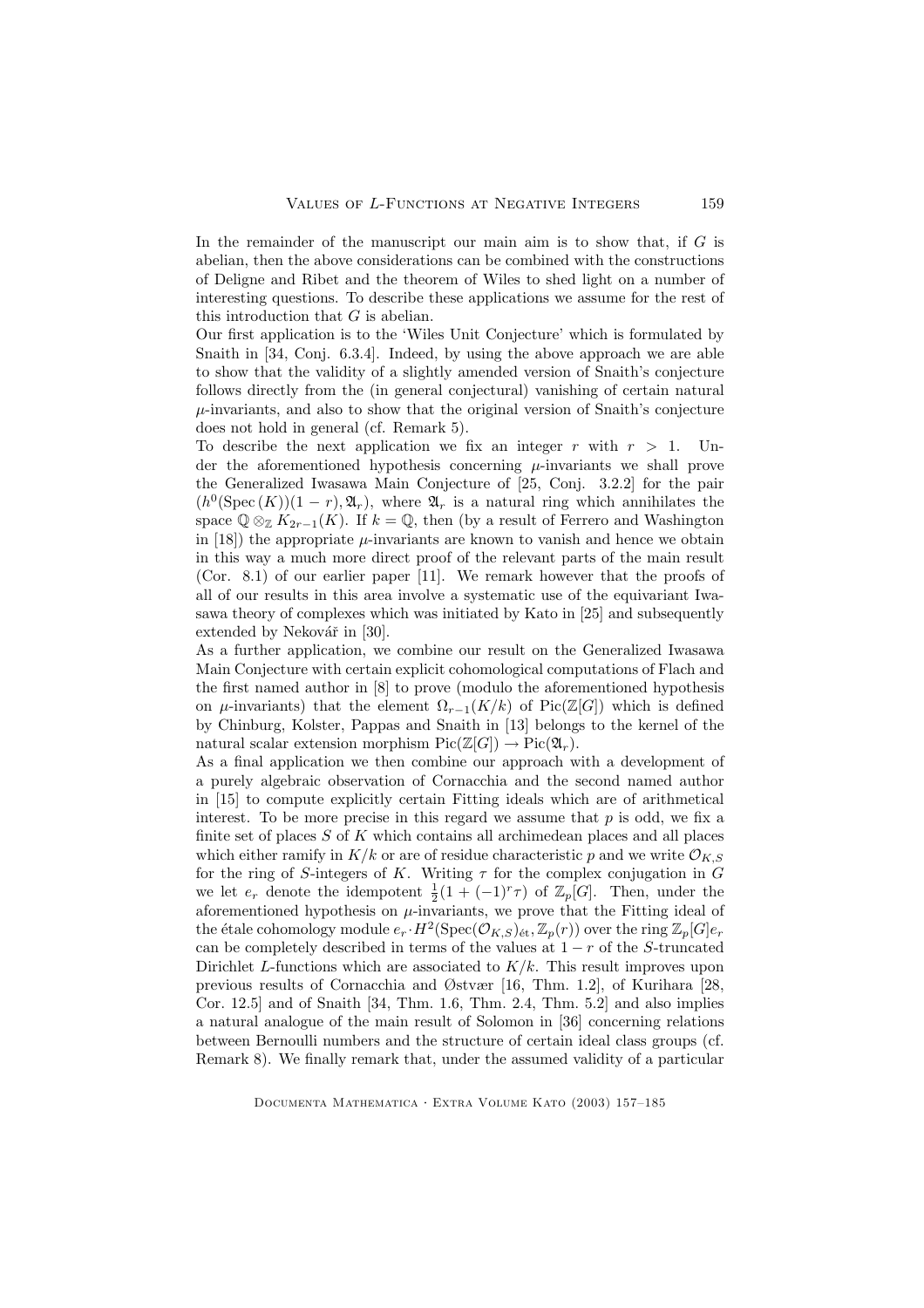case of the Quillen-Lichtenbaum Conjecture, our result verifies a finer and more general version of the well known conjecture formulated by Coates and Sinnott in [14, Conj. 1].

Acknowledgements. The authors are very grateful to Masato Kurihara and Otmar Venjakob for illuminating discussions relating to the results of this manuscript. In addition, they are grateful to the referee for several very helpful remarks.

### 2. Equivariant Weierstrass Preparation

In this section we discuss a natural generalization of the classical p-adic Weierstrass Preparation Theorem.

We let  $\mathfrak{A}$  be a ring, write rad( $\mathfrak{A}$ ) for its Jacobson radical and set  $\overline{\mathfrak{A}} := \mathfrak{A}/\text{rad}(\mathfrak{A})$ . In the sequel we shall say that  $\mathfrak A$  is *strictly admissible* if it is both separated and complete in the rad( $\mathfrak{A}$ )-adic topology and is also such that  $\overline{\mathfrak{A}}$  is a skew field. More generally, we shall say that  $\mathfrak A$  is *admissible* if it is a finite product of strictly admissible rings.

*Remark* 1. Let G be a finite group and p any prime number. It can be shown that the group ring  $\mathfrak{A} = \mathbb{Z}_p[G]$  is admissible if G is the direct product of a pgroup and an abelian group (and, in particular therefore, if G is itself abelian). Note also that in any such case the ring  $\overline{\mathfrak{A}}$  is a product of finite skew fields and is therefore commutative.

In this manuscript we define the power series ring  $\mathfrak{A}[[T]]$  over  $\mathfrak{A}$  just as for commutative base rings; in particular, we require that the variable  $T$  commutes with all elements of the coefficient ring  $\mathfrak{A}$ . We observe that, with this definition, an element f of  $\mathfrak{A}[[T]]$  is invertible if and only if its constant term  $f(0)$  is invertible in A.

If f is any element of  $\mathfrak{A}[[T]]$ , then we write  $\overline{f}$  for its image under the obvious reduction map  $\mathfrak{A}[[T]] \to \overline{\mathfrak{A}}[[T]]$ . Assume for the moment that  $\mathfrak{A}$  is admissible, with a decomposition  $\mathfrak{A} = \prod_{i \in I} \mathfrak{A}_i$  for strictly admissible rings  $\mathfrak{A}_i$ . If  $f = (f_i)_{i \in I}$  is any element of  $\mathfrak{A}[[T]],$  then we define the *degree* deg(f), respectively reduced degree rdeg(f), of f to be the vector  $(\deg(f_i))_{i\in I}$ , respectively  $(\deg(\overline{f}))_{i\in I}$ , where by convention we regard the zero element of each ring  $\mathfrak{A}_i[[T]]$ and  $\overline{\mathfrak{A}_i}[[T]]$  to be of degree  $+\infty$ . We observe that if  $\mathfrak{A} = \mathbb{Z}_p$ , then  $rdeg(f)$  is finite if and only if the  $\mu$ -invariant of the  $\mathbb{Z}_p[[T]]$ -module  $\mathbb{Z}_p[[T]]/(f)$  is zero. By analogy, if  $\mathfrak A$  is any admissible ring, then we shall write  $\mu_{\mathfrak A}(f) = 0$ ' to express the fact that (each component of)  $r \deg(f)$  is finite.

If  $\mathfrak A$  is strictly admissible, respectively admissible, then we shall say that an element of  $\mathfrak{A}[[T]]$  is a *distinguished polynomial* if it is a monic polynomial all of whose non-leading coefficients are in  $rad(\mathfrak{A})$ , respectively if all of its components are distinguished polynomials (of possibly varying degrees).

PROPOSITION 2.1. *('Equivariant Weierstrass Preparation')* Let  $\mathfrak A$  be an admissible ring. If f is any element of  $\mathfrak{A}[[T]]$  for which  $\mu_{\mathfrak{A}}(f) = 0$ , then there exists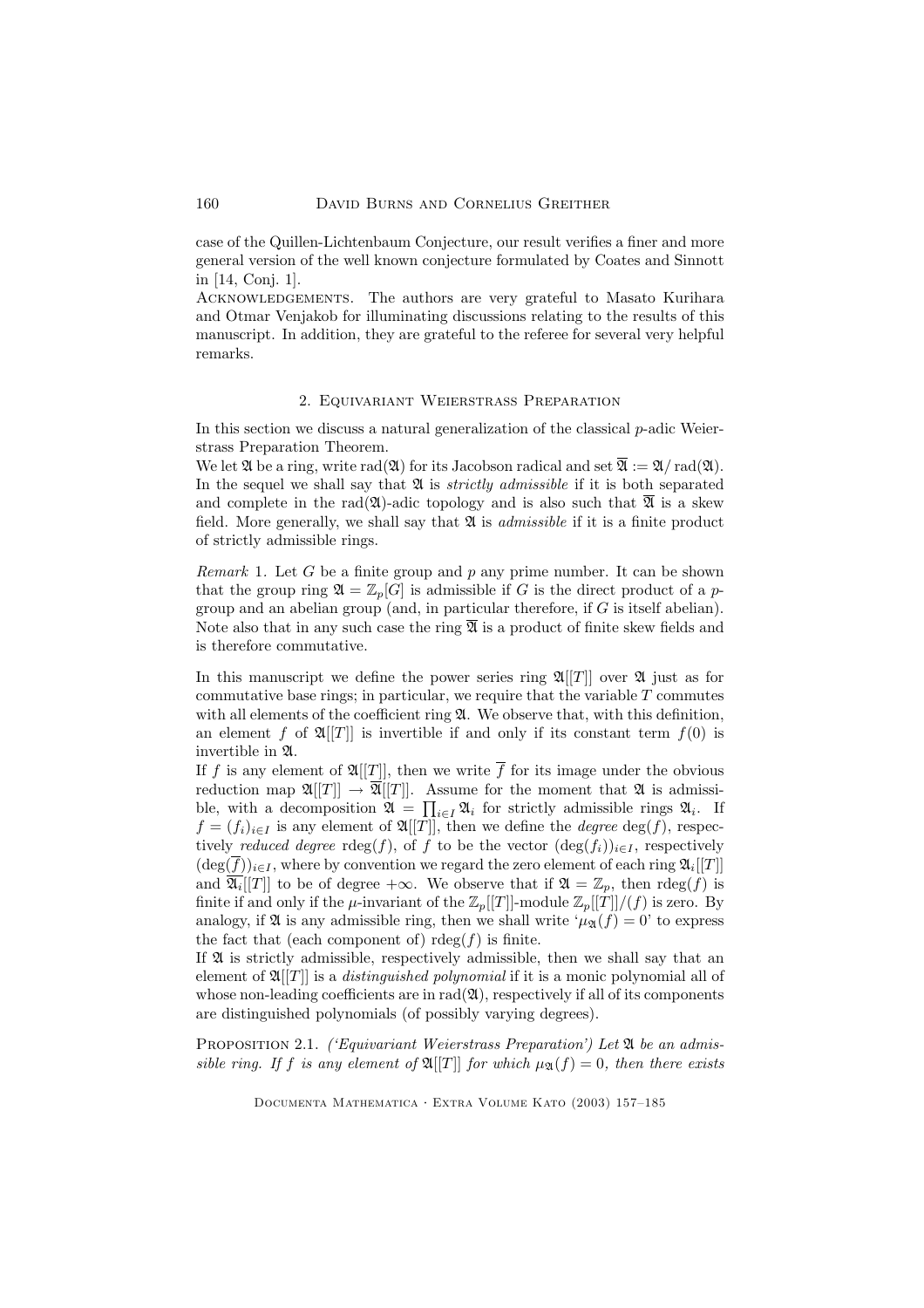a unique distinguished polynomial  $f^*$  and a unique unit element  $u_f$  of  $\mathfrak{A}[[T]]$ such that  $f = f^* \cdot u_f$ .

Proof. By direct verification one finds that the argument of [4, Chap.VII, §3, no. 8] extends to the present (non-commutative) context to prove the following 'Generalized Division Lemma': if f is any element of  $\mathfrak{A}[[T]]$  for which  $\mu_{\mathfrak{A}}(f) =$ 0, then each element g of  $\mathfrak{A}[[T]]$  can be written uniquely in the form  $g = f\dot{q} + r$ where q and r are elements of  $\mathfrak{A}[[T]]$  and each component of deg(r) is strictly less than the corresponding component of  $r \deg(f)$ .

The deduction of the claimed result from this Generalized Division Lemma now proceeds exactly as in [31, V.5.3.3-V.5.3.4].  $\Box$ 

*Remark* 2. i) If  $\mathfrak A$  is a discrete valuation ring, then it is (strictly) admissible and Proposition 2.1 is equivalent to the classical Weierstrass Preparation Theorem (cf. [38, Thm. 7.1]).

ii) Shortly after the first version of this manuscript was circulated (in December 2001) we learnt of a recent preprint [37] of Venjakob in which a Weierstrass Preparation Theorem is proved under conditions which are considerably more general than those of Proposition 2.1. We remark that if  $\mathfrak A$  is strictly admissible, then it can be shown that the result of Proposition 2.1 is indeed equivalent to a special case of the main result of loc. cit.

iii) For any prime p, any  $\mathbb{Z}_p$ -order  $\mathfrak A$  which is not admissible and any element f of  $\mathfrak{A}[[T]]$  a natural interpretation of the equality ' $\mu_{\mathfrak{A}}(f) = 0$ ' would be that, for each primitive central idempotent  $\epsilon$  of  $\mathfrak{A}$ , the element  $\epsilon \cdot f$  is not divisible by p (indeed, this interpretation recovers that given above in the case that  $\mathfrak A$ is admissible). However, under this interpretation the product decomposition of Proposition 2.1 is not always possible. For example, if  $\mathfrak{A} = M_2(\mathbb{Z}_p)$ , then

the constant series  $f := \begin{pmatrix} 1 & 0 \\ 0 & \infty \end{pmatrix}$  $0\quad p$ satisfies  $\mu_{\mathfrak{A}}(f) = 0$  (in the above sense) and

yet cannot be written in the stated form  $f^* \cdot u_f$ . Indeed, if it did admit such a ∗ decomposition, then the  $\mathbb{Z}_p$ -module  $\mathfrak{A}[[T]]/f \cdot \mathfrak{A}[[T]]$  would be finitely generated and this is not true since  $f \cdot \mathfrak{A}[[T]]$  is equal to the subset of  $M_2(\mathbb{Z}_p[[T]])$  consisting of those matrices which have both second row entries divisible by p.

iv) In just the same way as Proposition 2.1, one can prove that if  $\mathfrak A$  is admissible, then every element f of  $\mathfrak{A}[[T]]$  for which  $\mu_{\mathfrak{A}}(f) = 0$  can be written uniquely in the form  $u^f \cdot f_*$  with  $f_*$  a distinguished polynomial and  $u^f$  a unit of  $\mathfrak{A}[[T]]$ . However, as the following example shows, the relation between the elements  $f^*$ and  $f_*$  (and  $u^f$  and  $u_f$ ) is in general far from clear.

EXAMPLE 1. Let a and b be elements of rad( $\mathfrak{A}$ ), and set  $f := (T - a)(1 + bT)$ . Then it is clear that  $\mu_{\mathfrak{A}}(f) = 0, f^* = T - a$  and  $u_f = 1 + bT$ . On the other hand it may be shown that  $f_* = T - c$  where c is the unique element of  $\mathfrak A$  which satisfies  $T - c \in \mathfrak{A} \cdot f$ , and that  $u^f = (1 - ab + bc) + bT$ . Upon calculating c as a power series in the noncommuting variables  $a$  and  $b$ , one finds that

 $c = a - baa + aba + bbaaa - baaba - abbaa + ababa + \dots$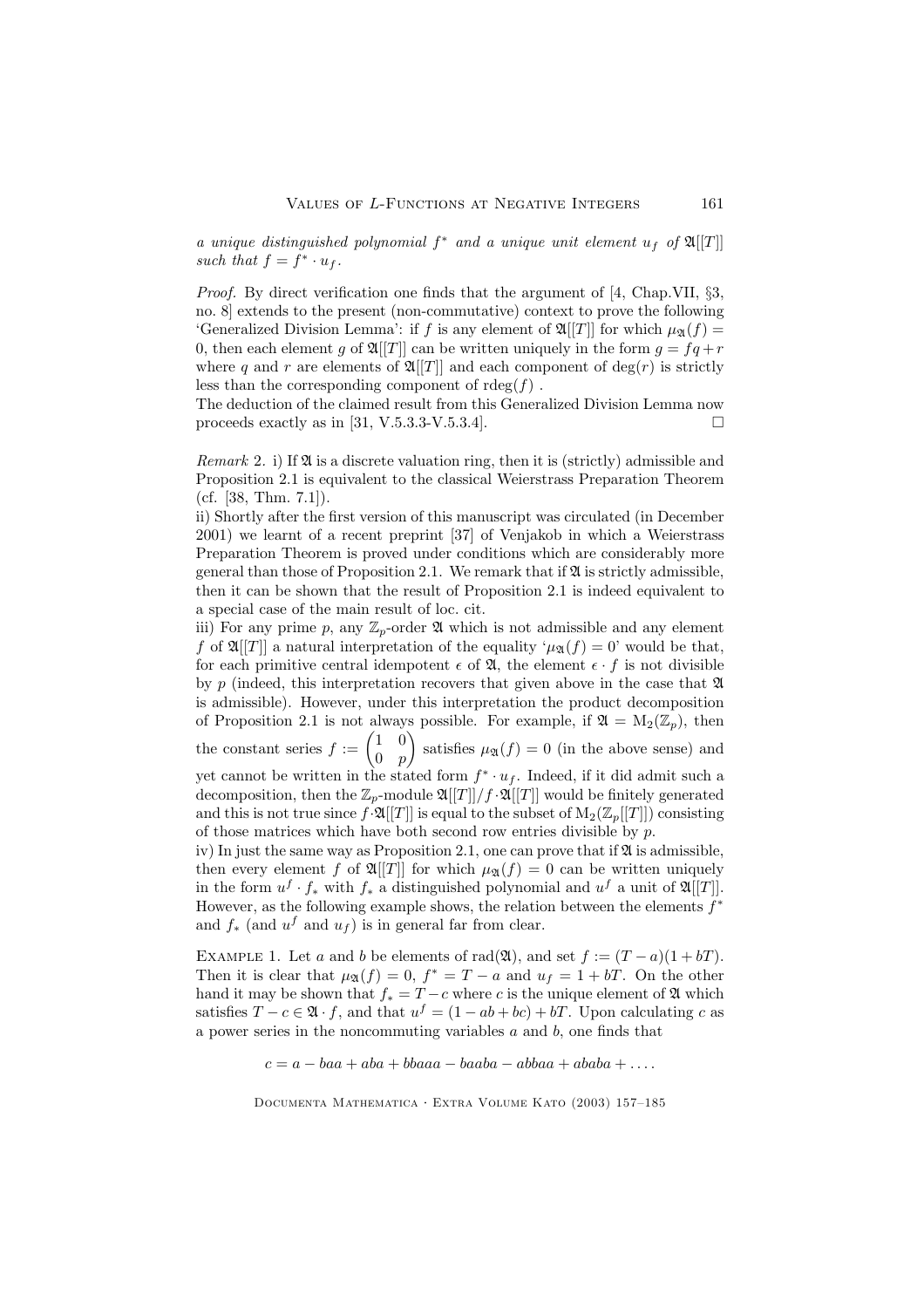However, describing  $c$  completely is tricky. For example, a convenient option is to use the context-free formal language with four productions  $S \to Ta$ ,  $S \to \tau a$ TbSS,  $T \to \epsilon, T \to Tab$ . Indeed, it may be shown that the degree n part of the series  $c$  is equal to the weighted sum of all words  $w$  of length  $n$  in this language, counted with weight  $(-1)^{e(w)}$  where  $e(w)$  denotes the number of times that b occurs in  $w$  not immediately preceded by  $a$ . For background and a similar example, we refer the reader to [32], in particular Chapter VI.

# 3. p-adic L-functions

In this section we apply Proposition 2.1 in the context of Iwasawa theory. The main result of this section (Theorem 3.1) was first motivated by the observation that the constructions of Deligne and Ribet which are used by Wiles in [39, p. 501f] can be combined with Proposition 2.1 to shed light upon the 'Wiles Unit Conjecture' formulated by Snaith in [34, Conj. 6.3.4]. In particular, by these means we shall prove that the validity in the relative abelian case of a corrected version of Snaith's conjecture is a direct consequence of the (in general conjectural) vanishing of certain natural  $\mu$ -invariants.

We first introduce some necessary notation. Throughout this section we fix an odd prime p and a finite group G. We recall that  $\mathbb{Q}_p^c$  is a fixed algebraic closure of  $\mathbb{Q}_p$ , and we write  $\text{Irr}_p(G)$  for the set of irreducible  $\mathbb{Q}_p^c$ -characters of G. For each  $\rho \in \text{Irr}_p(G)$  we write  $\mathbb{Z}_p(\rho)$  for the extension of  $\mathbb{Z}_p$  which is generated by the values of  $\rho$ .

Following Fröhlich [21, Chap. II], we now define for each element f of  $\mathbb{Z}_p[G][[T]]$ a canonical element  $\mathrm{Det}(f)$  of  $\mathrm{Map}(\mathrm{Irr}_p(G),\mathbb{Q}_p^c[[T]])$ . To do this we fix a subfield N of  $\mathbb{Q}_p^c$  which is of finite degree over  $\mathbb{Q}_p$  and over which all elements of  $\text{Irr}_p(G)$ can be realized, and we write  $\mathcal{O}_N$  for the valuation ring of N. For each character  $\rho \in \text{Irr}_p(G)$  we choose a finitely generated  $\mathcal{O}_N[G]$ -module  $L_\rho$  which is free over  $\mathcal{O}_N$  (of rank n say) and is such that the space  $L_\rho \otimes_{\mathcal{O}_N} N$  has character  $\rho$ , and we write  $r_{\rho}: G \to \text{GL}_n(\mathcal{O}_N)$  for the associated homomorphism. If now  $f = \sum_{i\geq 0} c_i T^i$ , then  $r_\rho(f) := \sum_{i\geq 0} r_\rho(c_i) T^i$  belongs to  $M_n(\mathcal{O}_N[[T]])$  and we define  $\overline{\mathrm{Det}}(f)(\rho) := \det(r_{\rho}(f)) \in \overline{\mathcal{O}}_N[[T]]$  (which is indeed independent of the choices of field N and lattice  $L_{\rho}$ ). We observe in particular that if  $\rho$  is any element of  $\text{Irr}_n(G)$  which is of dimension 1, then one has  $\text{Det}(f)(\rho) = \rho(f)$ .

In the remainder of this manuscript we assume given a finite Galois extension of number fields  $K/k$  for which  $Gal(K/k) = G$ . We write  $k_{\infty}$  (or  $k_{\infty}^{p}$  if we need to be more precise) for the cyclotomic  $\mathbb{Z}_p$ -extension of k, and  $K_{\infty}$  (or  $K_{\infty}^p$ ) for the compositum of K and  $k_{\infty}$ .

In the rest of this section we assume that k is totally real and that K is either totally real or a CM field. We also fix a finite set S of non-archimedean places of k which contains all non-archimedean places which ramify in  $K/k$ . We write  $\operatorname{Irr}^+_p(G)$  for the subset of  $\operatorname{Irr}_p(G)$  consisting of those characters which are even (that is, factor through characters of the Galois group of the maximal totally real extension  $K^+$  of k in K). We fix a topological generator  $\gamma$  of  $Gal(k_{\infty}/k)$ and, with  $\chi_{\text{cyclo}}$  denoting the cyclotomic character, we set  $u := \chi_{\text{cyclo}}(\gamma) \in \mathbb{Z}_p^{\times}$ .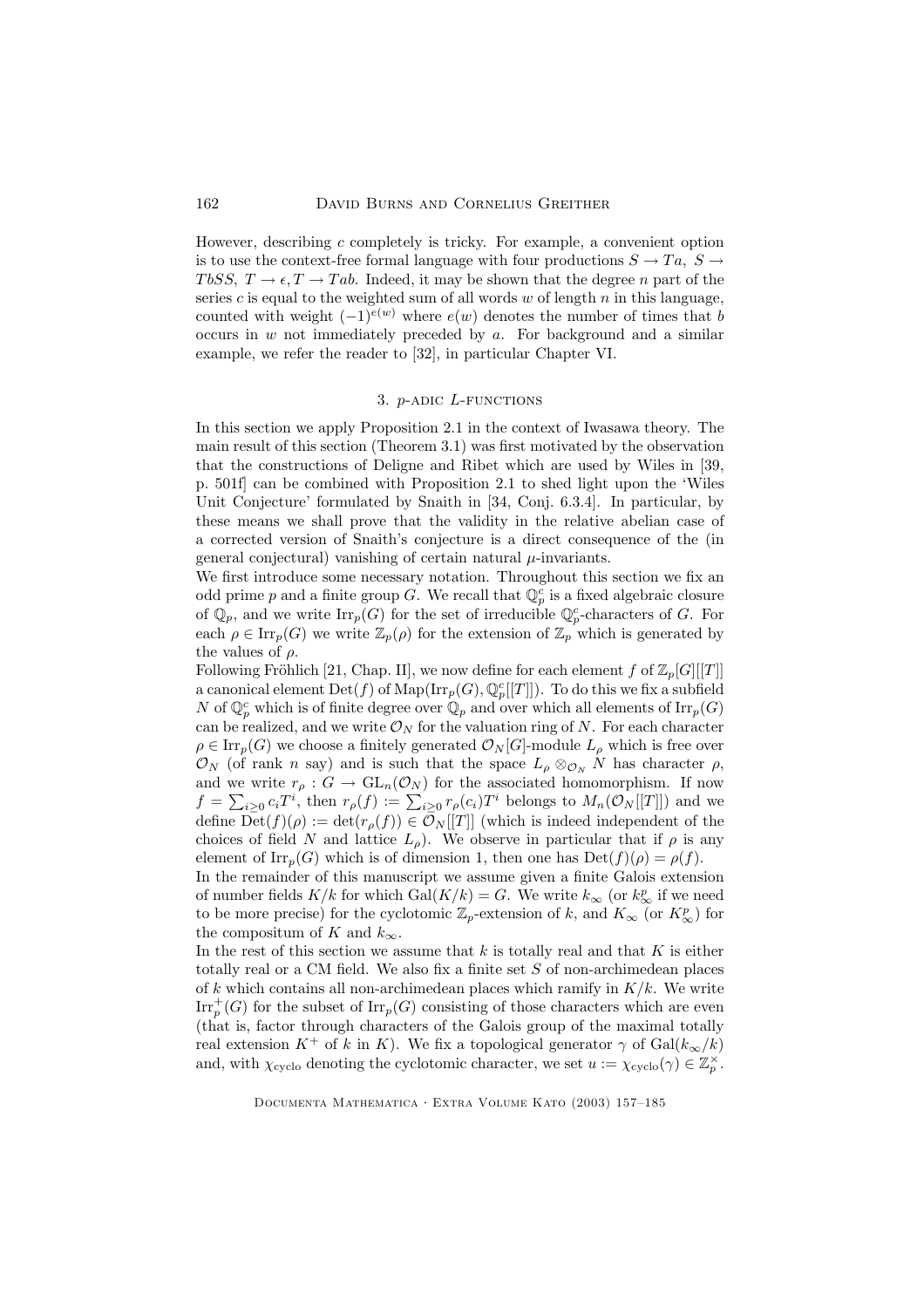We recall that for each  $\rho \in \text{Irr}_p^+(G)$  there exists a p-adic L-function  $L_{p,S}(-, \rho)$ and an associated element  $f_{S,\rho}$  of the quotient field of  $\mathbb{Z}_p(\rho)[[T]]$  such that

(1) 
$$
L_{p,S}(1-s,\rho) = f_{S,\rho}(u^s - 1)
$$

for almost all  $s \in \mathbb{Z}_p$ . To be more precise about the denominator of  $f_{S,\rho}$  we set  $H_{\rho} := 1$  unless  $\rho$  is induced by a multiplicative character of  $Gal(k_{\infty}/k)$  (that is,  $\rho$  is a character of 'type W' in the terminology of Wiles [39]) in which case we set  $H_{\rho} := \rho(\gamma)(1+T) - 1 \in \mathbb{Z}_p(\rho)[[T]]$ . Then there exists an element  $G_{S,\rho}$ of  $\mathbb{Z}_p(\rho)[[T]][\frac{1}{p}]$  such that  $f_{S,\rho} = G_{S,\rho} \cdot H_{\rho}^{-1}$  (cf. [39, Thm. 1.1]). We hope that the reader will not in the sequel be confused by our notation: whenever  $G$ occurs without a subscript it denotes a Galois group; whenever  $G$  is adorned with a subscript it denotes a power series.

By the classical Weierstrass Preparation Theorem, each series  $G_{S,\rho}$  can be decomposed as a product

(2) 
$$
G_{S,\rho} = \pi(\rho)^{\mu(S,\rho)} \cdot G_{S,\rho}^* \cdot U_{S,\rho}
$$

where  $\pi(\rho)$  is a uniformising parameter of  $\mathbb{Z}_p(\rho)$ ,  $\mu(S,\rho)$  is an integer,  $G^*_{S,\rho}$  is a distinguished polynomial and  $U_{S,\rho}$  is a unit of  $\mathbb{Z}_p(\rho)[[T]]$ .

We now proceed to describe four natural hypotheses relating to the Weierstrass decompositions (2). The main result of this section will then describe certain relations that exist between these hypotheses.

Hypothesis  $(\mu_p)$ : For each  $\rho \in \text{Irr}_p^+(G)$  one has  $\mu(S, \rho) = 0$ .

Remark 3. i) It is a standard conjecture that Hypothesis  $(\mu_p)$  is always valid (the first statement of this was due to Iwasawa [23]). However, at present the only general result one has in this direction is that Hypothesis  $(\mu_n)$  is valid for  $K/k$  when  $k = \mathbb{Q}$  and G is abelian. Indeed, this is proved by Ferrero and Washington in [18].

ii) In this remark we describe a natural Iwasawa-theoretical reinterpretation of Hypothesis  $(\mu_n)$  in the case that K is totally real. To do this we write  $S_n$ for the union of  $S$  and the set of places of  $k$  which lie above  $p$ , and we let  $Y(S_p)$  denote the Galois group of the maximal abelian pro-p-extension of  $K_{\infty}$ which is unramified outside the set of places which lie above any element of  $S_p$ . (We note that, since p is odd, any pro-p-extension of  $K_{\infty}$  is automatically unramified at all archimedean places.)

LEMMA 1. If K is totally real, then Hypothesis  $(\mu_p)$  is valid for K/k if and only if the  $\mu$ -invariant of the  $\mathbb{Z}_p[\text{Gal}(K_{\infty}/K)]$ -module  $Y(S_p)$  is 0.

*Proof.* We set  $L := K(\zeta_p)$  and  $\Delta := \text{Gal}(L/K)$  and let  $\omega : \Delta \to \mathbb{Z}_p^{\times}$  denote the Teichmüller character. For each  $\mathbb{Z}_p[\Delta]$ -module M and integer i we write  $M^{(i)}$ for the submodule consisting of those elements m which satisfy  $\delta(m) = \omega^{i}(\delta) \cdot m$ for all  $\delta \in \Delta$ . (Since  $p \nmid |\Delta|$ , each such functor  $M \mapsto M^{(i)}$  is exact.)

We write Y, respectively  $Y_L$ , for the Galois group of the maximal abelian prop-extension of  $K_{\infty}$ , respectively of  $L_{\infty}$ , which is unramified outside all places above p. For each  $\rho \in \text{Irr}_p(\text{Gal}(K/k))$  we also write  $G_\rho$  for the element of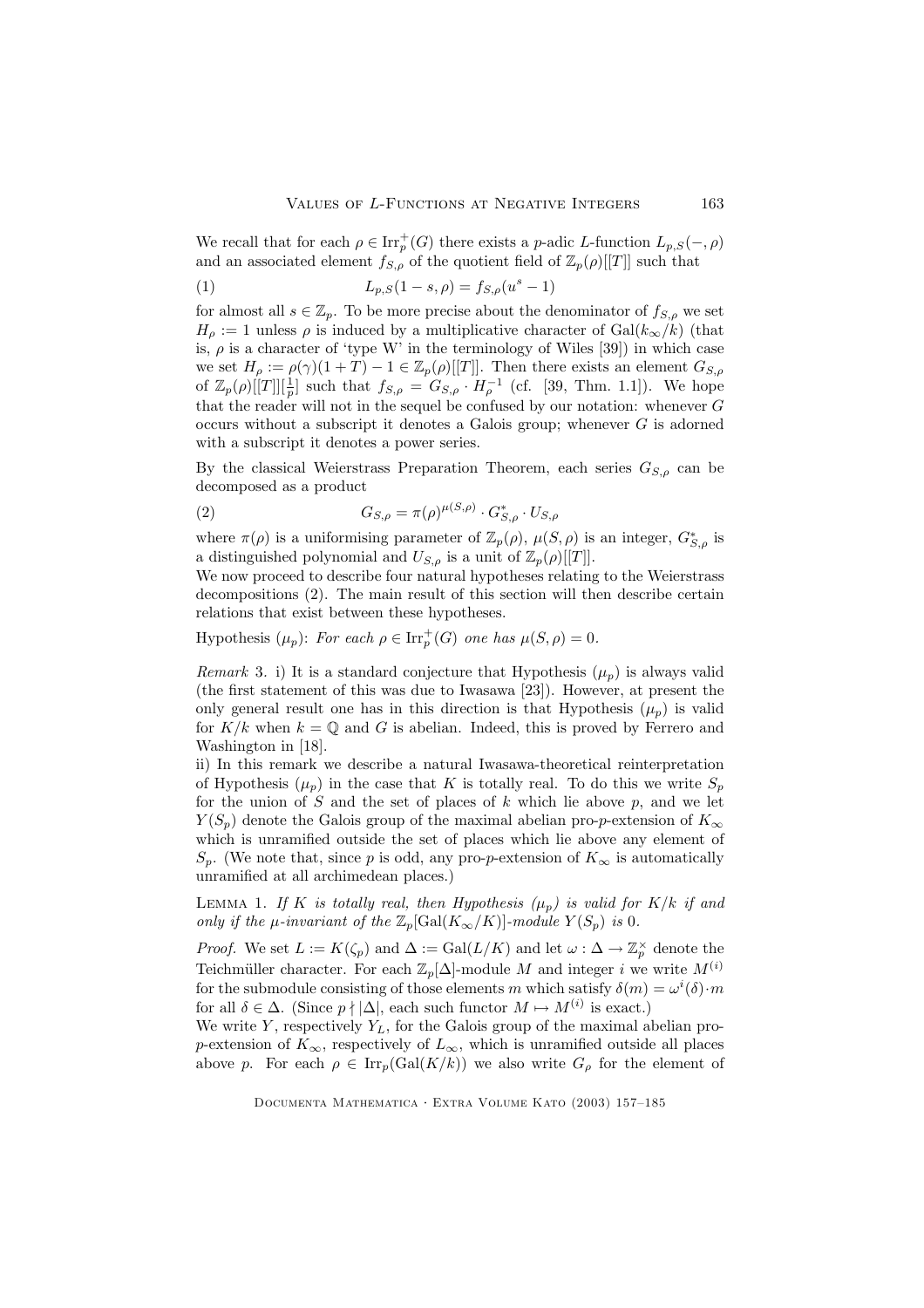$\mathbb{Z}_p(\rho)[[T]][\frac{1}{p}]$  which is defined just as  $G_{S,\rho}$  but with S taken to be the empty set.

We first observe that  $\mu(Y(S_p)) = 0$  if and only if  $\mu(Y) = 0$  and that for each  $\rho \in \text{Irr}_p(\text{Gal}(K/k))$  one has  $\mu(S, \rho) = 0$  if and only if  $\mu(G_\rho) = 0$ .

We also note that  $\mu(Y) = 0$  if and only if  $\mu(X_L^{(1)})$  $L^{(1)}$  = 0, where  $X_L$  denotes the Galois group of the maximal unramified abelian pro-p-extension of  $L_{\infty}$ . For the reader's convenience, we briefly sketch the argument. By Kummer duality, for each even integer i the module  $Y_L^{(i)}$  $L^{(i)}$  is isomorphic to  $\text{Hom}(\text{Cl}(L_{\infty})^{(1-i)}, \mathbb{Q}_p/\mathbb{Z}_p)(1)$  and hence in turn pseudo-isomorphic to  $X_L^{(1-i),\#}$  $\mathcal{L}^{(1-i),\#}_{L}(1)$  where # indicates contragredient action of  $Gal(L_{\infty}/k)$  [31, (11.1.8), (11.4.3)]. This implies, in particular, that  $Y = Y_L^{(0)}$  $L^{(0)}$  is pseudoisomorphic to  $X_L^{(1),\#}$  $L^{(1),#}(1)$ , and this in turn implies the claimed result.

We next recall that, as a consequence of [39, Thm. 1.4], one has  $\mu(X_L^{(1)})$  $L^{(1)}$ ) = 0 if and only if  $\mu(G_{\eta_0}) = 0$ , where  $\eta_0$  denote the trivial character of  $\Delta$ .

To finish the proof of the lemma, we now need only invoke the inductive property of L-functions and Iwasawa series. Indeed, one has  $G_{\eta_0} = G_{\chi_{\text{reg}}}$ , where  $\chi_{\text{reg}}$  is the character of the regular representation of  $\text{Gal}(K/k)$  (note that this is equal to the induction of  $\eta_0$  from K to k), and by its very definition, one has  $G_{\chi_{\text{reg}}} = \prod_{\rho} G_{\rho}^{\deg(\rho)},$  where  $\rho$  runs over all elements of  $\text{Irr}_p(\text{Gal}(K/k)).$  It is therefore clear that  $\mu(G_{\eta_0}) = 0$  if and only if for all  $\rho \in \text{Irr}_p(\text{Gal}(K/k))$  one has  $\mu(G_{\rho}) = 0$  (or equivalently  $\mu(S, \rho) = 0$ ), as required.

We continue to introduce further natural hypotheses relating to the decompositions (2).

If f and f' are elements of  $\mathbb{Z}_p[G][[T]]$ , then we say that f is right associated, respectively *left associated*, to  $f'$  if there exists a unit element u of  $\mathbb{Z}_p[G][[T]]$ such that  $f = f' \cdot u$ , respectively  $f = u \cdot f'$ .

Hypothesis (EPS) ('Equivariant Power Series') Assume that Hypothesis  $(\mu_p)$ is valid for K/k. Then there exist elements  $G_S = G_S(T)$  and  $H = H(T)$  of  $\mathbb{Z}_p[G][[T]]$  which are each right associated to distinguished polynomials and are such that for all  $\rho \in \text{Irr}_p^+(G)$  the quotient  $\text{Det}(G_S)(\rho) / \text{Det}(H)(\rho)$  is defined and equal to  $G_{S,\rho}/H_{\rho} = f_{S,\rho}$ .

Remark 4. i) If  $\mathbb{Z}_p[G]$  is admissible, then Proposition 2.1 (and Remark 2iv)) implies that an element f of  $\mathbb{Z}_p[G][[T]]$  is right associated to a distinguished polynomial if and only if it is left associated to a distinguished polynomial and that these conditions are in turn equivalent to an equality  $\mu_{\mathbb{Z}_p[G]}(f) = 0$ . ii) The completed group ring  $\mathbb{Z}_p[[\text{Gal}(K_{\infty}/k)]]$  is naturally isomorphic to the

power series ring  $\mathbb{Z}_p[\text{Gal}(K_\infty/k_\infty)][T]]$ . If  $K \cap k_\infty = k$ , then this ring can be identified with  $\mathbb{Z}_p[G][[T]]$  but in general no such identification is possible.

We write  $c_{\rho}$  for the leading coefficient of  $H_{\rho}$  (so, explicitly, one has  $c_{\rho} = 1$ unless  $\rho$  is a non-trivial character of 'type W' in which case  $c_{\rho} = \rho(\gamma)$ ). We observe that the polynomial  $H^*_{\rho} := c_{\rho}^{-1} \cdot H_{\rho}$  is distinguished.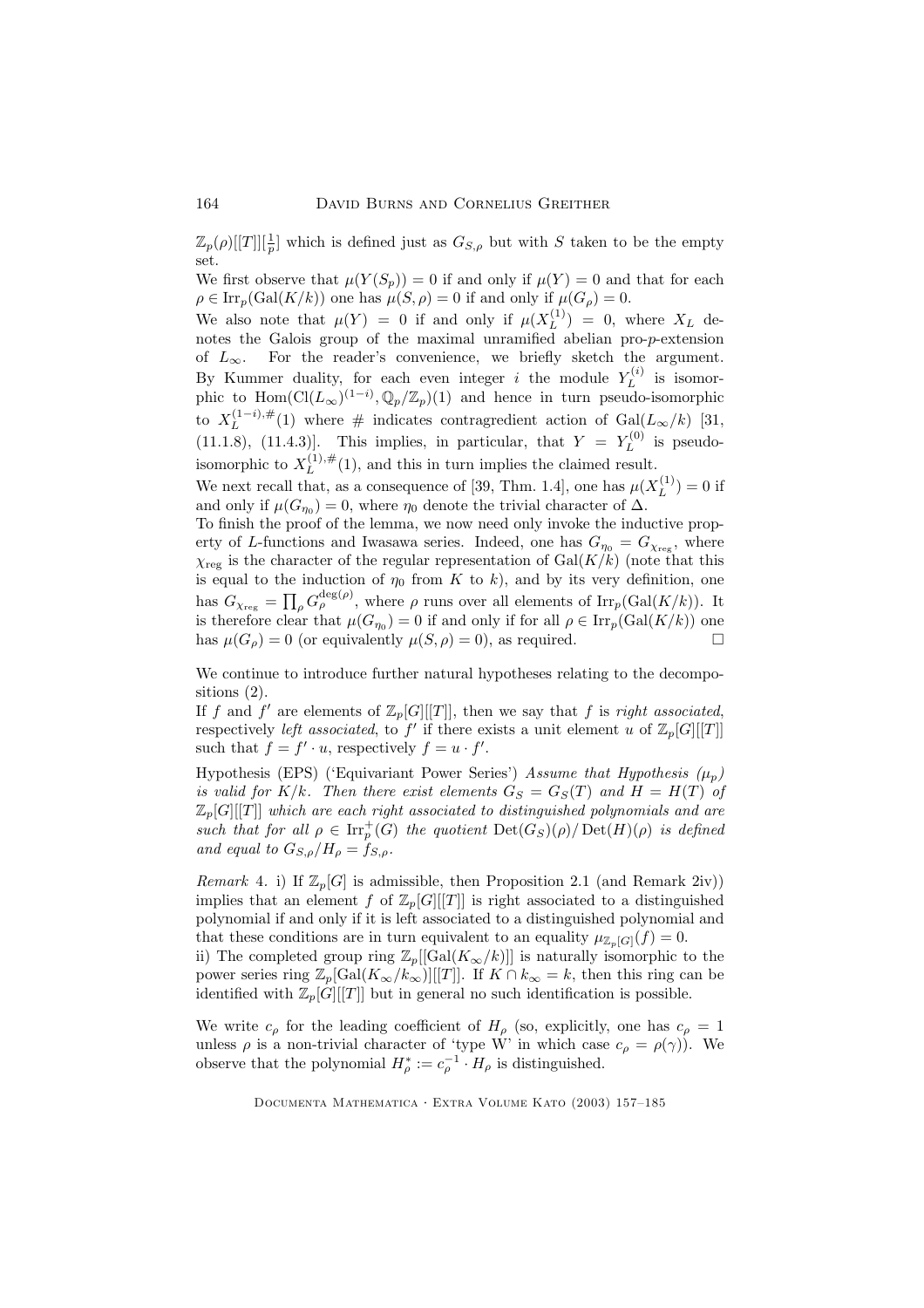The following hypothesis is directly motivated by the 'Wiles Unit Conjecture' which is formulated by Snaith in [34, Conj. 6.3.4]. (We shall explain the precise connection at the end of this section.)

Hypothesis (EUS) ('Equivariant Unit Series') There exists a unit element  $U_S$  of  $\mathbb{Z}_p[G][[T]]$  which is such that for all  $\rho \in \text{Irr}_p^+(G)$  one has  $\text{Det}(U_S)(\rho) = c_\rho^{-1}U_{S,\rho}$ .

For each character  $\rho \in \operatorname{Irr}_p^+(G)$  we next consider the vector space over N which is given by  $H^0(\text{Gal}(K_\infty/k_\infty), \text{Hom}_N(L_\rho \otimes_{\mathcal{O}_N} N, Y(S_p) \otimes_{\mathbb{Z}_p} N))$ . This space is finite-dimensional (over  $N$ ) and also equipped with a canonical action of the quotient group  $Gal(K_{\infty}/k)/ Gal(K_{\infty}/k_{\infty}) \cong Gal(k_{\infty}/k)$  and hence, in particular, of the automorphism  $\gamma$ . We write  $h_{S,\rho}$  for the characteristic polynomial of the endomorphism of the above space which is induced by the action of  $\gamma - 1$ .

Hypothesis (ECP) ('Equivariant Characteristic Polynomials') Assume that Hypothesis  $(\mu_p)$  is valid for K/k. Then there exist distinguished polynomials  $G^*_S = G^*_S(T)$  and  $H^* = H^*(T)$  in  $\mathbb{Z}_p[G][T]$  which are such that for all  $\rho \in \text{Irr}_p^+(G)$  the quotient  $\text{Det}(G_S^*)(\rho) / \text{Det}(H^*)(\rho)$  is defined and equal to  $h_{S,\rho}/H_{\rho}^*$ .

We can now state the main result of this section.

THEOREM 3.1. Assume that Hypothesis  $(\mu_p)$  is valid for  $K/k$ .

- i) If Hypotheses (ECP) and (EUS) are both valid for  $K/k$ , then Hypothesis (EPS) is valid for  $K/k$  with  $G_S = G_S^* \cdot U_S$  and  $H = H^*$ .
- ii) If  $\mathbb{Z}_p[G]$  is admissible and Hypothesis (EPS) is valid for  $K/k$ , then Hypotheses (EUS) and (ECP) are both valid for  $K/k$ .
- iii) If  $K/k$  is abelian, then Hypotheses (EPS), (ECP) and (EUS) are all valid for  $K/k$ .

*Proof.* i) We suppose that Hypotheses  $(\mu_p)$ , (ECP) and (EUS) are all valid for  $K/k$ . Under these hypotheses we claim that the series  $G_S := G_S^* \cdot U_S \in$  $\mathbb{Z}_p[G][[T]]$  and  $H := H^* \in \mathbb{Z}_p[G][T]$  are as described in Hypothesis (EPS). To show this we first observe that for every character  $\rho \in \mathrm{Irr}_p^+(G)$  one has

$$
\begin{aligned} \text{Det}(G_S)(\rho) \cdot \text{Det}(H)(\rho)^{-1} &= h_{S,\rho} c_{\rho}^{-1} U_{S,\rho} \cdot (H_{\rho}^*)^{-1} \\ &= h_{S,\rho} \cdot U_{S,\rho} \cdot H_{\rho}^{-1} \\ &= (h_{S,\rho} \cdot (G_{S,\rho}^*)^{-1}) \cdot (G_{S,\rho} \cdot H_{\rho}^{-1}), \end{aligned}
$$

where the last equality is a consequence of the decomposition (2) and our assumption that  $\mu(S, \rho) = 0$ . It is therefore enough to show that for each  $\rho \in \text{Irr}_p^+(G)$  one has an equality

$$
(3) \t\t\t\t h_{S,\rho} = G_{S,\rho}^*.
$$

Now if  $\rho$  is a one-dimensional even character which is of 'type S', then this equality is equivalent to the Main Conjecture of Iwasawa theory as proved by Wiles [39, Thm. 1.3]. In the general case the equality has been verified by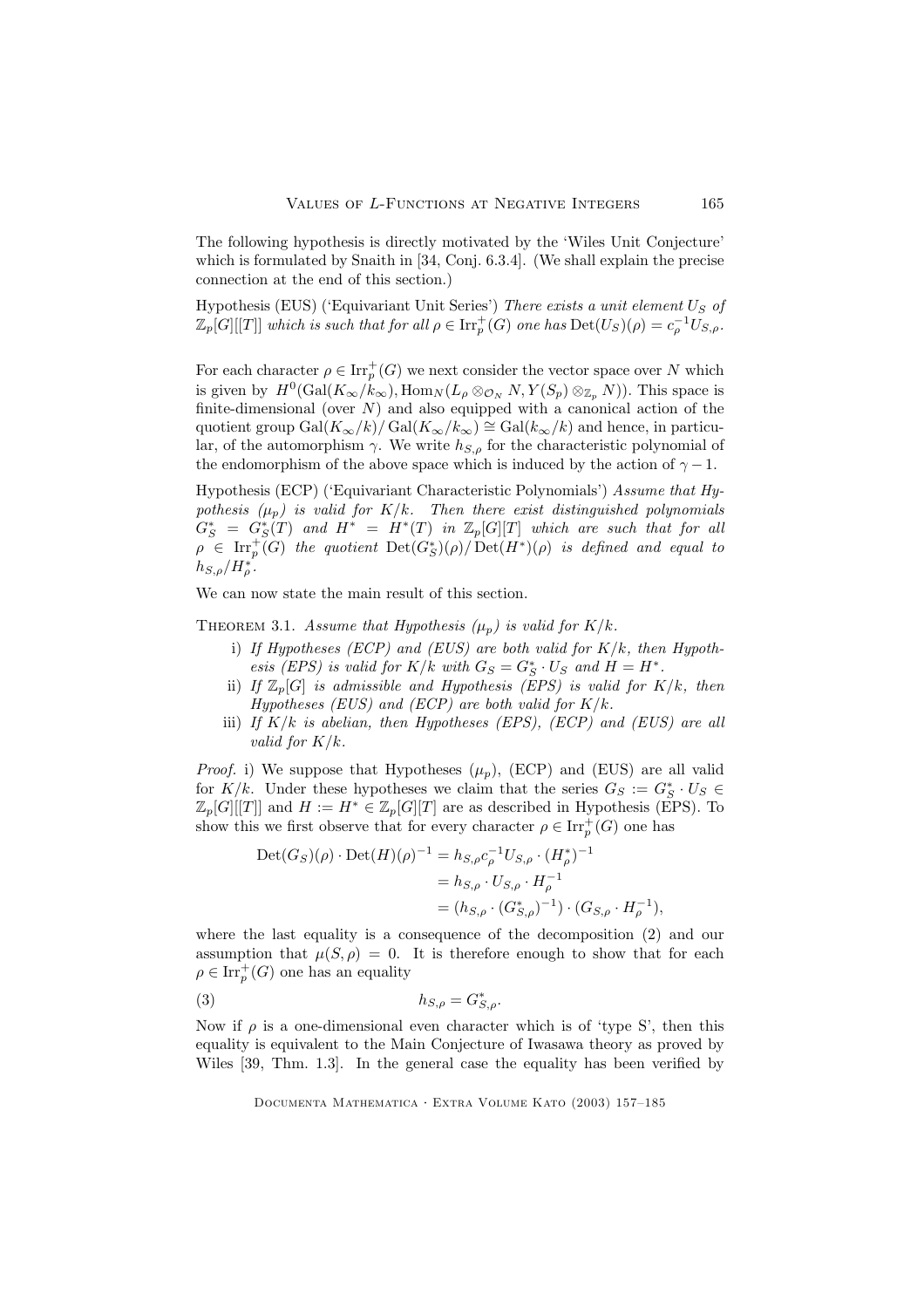Snaith [34, Thm. 6.2.5] and, for the reader's convenience, we briefly sketch the argument (for details see loc. cit.). One proceeds by reduction to the result of Wiles by means of Brauer's Induction Theorem and the fact that characteristic polynomials and Iwasawa series enjoy the same inflation and induction properties. The only complication in this reduction is caused by the need to twist with characters which are of 'type W' and by the denominator polynomials  $H<sub>o</sub>$ , and this is resolved by using the fact, first observed by Greenberg [22], that the denominator of the Iwasawa series which is attached to each irreducible character  $\rho$  of dimension greater than 1 is trivial (this justifies our setting  $H_{\rho} = 1$  for these  $\rho$ ). We would like to point out that there is actually a very simple argument for this absence of denominator in the case that  $K \cap k_{\infty} = k$ . Indeed, in this case, if  $\rho$  is any irreducible character of G which has degree greater than 1, then Brauer induction implies that  $\rho = \sum_i n_i \operatorname{Ind}_{k_i}^k(\rho_i)$  where the  $k_i$  are suitable intermediate fields and  $\rho_i$  is a one-dimensional character of  $Gal(K/k_i)$  which is of 'type S'. It follows that the denominator of each series  $f_{\rho_i}$  is trivial unless  $\rho_i$ is itself the trivial character. Further, if  $\chi_0$  denotes the one-dimensional trivial representation of G, then one has  $0 = \langle \chi_0, \rho \rangle = \sum_i n_i \langle \chi_0, \text{Ind}_{k_i}^k(\rho_i) \rangle$ . Since the latter sum is equal to the sum of the multiplicities  $n_i$  for which  $\rho_i$  is trivial, it follows that the denominator of  $f_{\rho}$  is indeed trivial.

ii) We now suppose that  $\mathbb{Z}_p[G]$  is admissible and that Hypotheses  $(\mu_p)$  and (EPS) are both valid for  $K/k$ . Recalling Remark 4i) (and Proposition 2.1), we find that the series  $G_S$  and H (as given by Hypothesis (EPS)) admit canonical decompositions  $G_S = G_S^* \cdot U_S'$  and  $H = H^* \cdot V$ , where  $G_S^*$  and  $H^*$  are distinguished polynomials in  $\mathbb{Z}_p[G][T]$  and  $U'_S$  and V are units of the ring  $\mathbb{Z}_p[G][[T]]$ . It follows that for each character  $\rho \in \text{Irr}_p^+(G)$  one has an equality

$$
\frac{G_{S,\rho}}{H_{\rho}} = \frac{\mathrm{Det}(G_S^*)(\rho) \ \mathrm{Det}(U_S')(\rho)}{\mathrm{Det}(H^*)(\rho) \ \mathrm{Det}(V)(\rho)}.
$$

We now recall that  $G_{S,\rho} = G_{S,\rho}^* \cdot U_{S,\rho} = h_{S,\rho} \cdot U_{S,\rho}$  (by (2) and (3)) and we set  $U_S := U_S' \cdot V^{-1} \in \mathbb{Z}_p[G][[T]]^{\times}$ . Upon clearing denominators in the last displayed formula, we therefore obtain equalities

$$
h_{S,\rho} \cdot \mathrm{Det}(H^*)(\rho) \cdot U_{S,\rho} = \mathrm{Det}(G_S^*)(\rho) \cdot H_\rho \cdot \mathrm{Det}(U_S)(\rho),
$$

or equivalently

(4) 
$$
h_{S,\rho} \cdot \text{Det}(H^*)(\rho) \cdot c_{\rho}^{-1} U_{S,\rho} = \text{Det}(G_S^*)(\rho) \cdot H_{\rho}^* \cdot \text{Det}(U_S)(\rho).
$$

LEMMA 2. Let f be a distinguished polynomial in  $\mathbb{Z}_p[G][[T]]$ . Then, for each  $\rho \in \text{Irr}_p(G)$ , the series  $\text{Det}(f)(\rho)$  is a distinguished polynomial in  $\mathcal{O}_N[[T]]$ .

*Proof.* It is clear that the series  $Det(f)(\rho)$  is a polynomial in  $\mathcal{O}_N[[T]]$  which is distinguished if and only if the polynomial  $Det(f)(\rho)^{p^j}$  is distinguished for any natural number  $j$ . In addition, since  $f$  is a distinguished polynomial, of degree d say, there exists a natural number j such that  $f^{p^j} \equiv T^{dp^j}$  (modulo  $p \cdot \mathbb{Z}_p[G][[T]]$ ). Since  $\mathrm{Det}(f^{p^j})(\rho) = \mathrm{Det}(f)(\rho)^{p^j}$  we may therefore assume in the sequel that f is a monic polynomial which satisfies  $f \equiv T^d$  (modulo  $p \cdot \mathbb{Z}_p[G][[T]]$ ).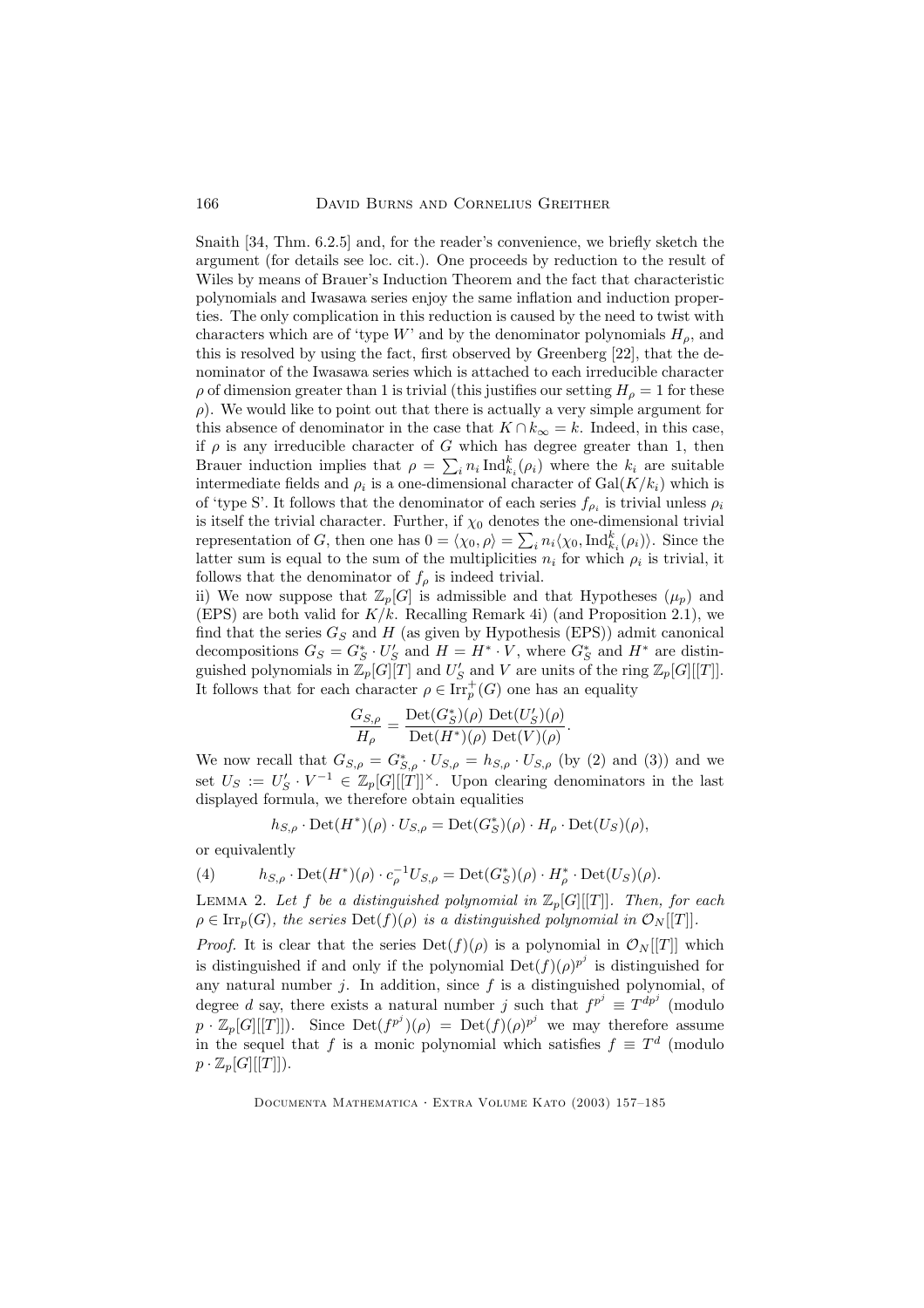We now use the notation introduced at the beginning of §3 (when defining the map Det(f)). We write  $f = T^d + \sum_{i=0}^{d-1} \alpha_i T^i$  where  $\alpha_i \in p \cdot \mathbb{Z}_p[G]$  for each integer *i* with  $0 \le i < d$ , and for each such *i* we set  $R_i := r_\rho(\alpha_i) \in M_n(\mathcal{O}_N)$ . Upon denoting the  $n \times n$  identity matrix by  $R_d$ , we obtain an equality  $r_\rho(f)$  =  $\sum_{i=0}^d R_i T^i$  in  $M_n(\mathcal{O}_N[T])$ . We observe that each off-diagonal entry of  $r_\rho(f)$ belongs to  $p \cdot \mathcal{O}_N[T]$  and is of degree strictly less than d, and that each diagonal entry of  $r_{\rho}(f)$  is a monic polynomial which is congruent to  $T^d$  modulo  $p \cdot \mathcal{O}_N[T]$ . From this description it is immediately clear that  $Det(f)(\rho) := det(r_{\rho}(f))$  is a monic polynomial which is congruent to  $T^{nd}$  modulo  $p \cdot \mathcal{O}_N[T]$ , and hence that it is distinguished, as claimed.  $\Box$ 

Upon applying this lemma with  $f$  equal to  $G_S^*$  and  $H^*$  we deduce that the polynomials  $\mathrm{Det}(G^*_S)(\rho)$  and  $\mathrm{Det}(H^*)(\rho)$ , and hence also  $\mathrm{Det}(G^*_S)(\rho) \cdot H^*_\rho$  and  $h_{S,\rho}$  Det $(H^*)(\rho)$ , are distinguished. When combined with the equality (4) and the uniqueness of Weierstrass product decompositions in the ring  $\mathcal{O}_N[[T]]$ , this observation implies that  $h_{S,\rho} \cdot \text{Det}(H^*)(\rho) = \text{Det}(G^*_S)(\rho) \cdot H^*_\rho$ , as required by Hypothesis (ECP), and also that  $c_{\rho}^{-1}U_{S,\rho} = \text{Det}(U_S)(\rho)$ , as required by Hypothesis (EUS).

iii) We now assume that G is abelian, so that  $\mathbb{Z}_p[G]$  is admissible. Following claim ii), it is therefore enough for us to assume that Hypothesis  $(\mu_p)$  is valid for  $K/k$ , and then to prove that Hypothesis (EPS) is valid for  $K/k$ .

To verify Hypothesis (EPS) for K/k we first assume that  $K \cap k_{\infty} = k$ . In this case, we may use the constructions of Deligne and Ribet which are used by Wiles in [39, p.501f.]. To be explicit, we obtain the elements  $G_S$  and H as required by Hypothesis (EPS) by combining in the obvious way the elements  $G_{m,c,S}$  and  $H_{m,c}$  of loc. cit., where m runs over the 'components' of  $\mathbb{Z}_p[G]$  (and for each non-trivial component m we set  $H_{m,c} := 1$ ). The required equalities  $\rho(G_S)/\rho(H) = f_{S,\rho}$  (for each  $\rho \in \text{Irr}_p^+(G)$ ) and the fact that  $\mu_{\mathbb{Z}_p[G]}(H) = 0$ then follow as direct consequences of the properties of the series  $G_{m,c,S}$  and  $H_{m,c}$  described by Wiles in loc. cit., and the fact that  $\mu_{\mathbb{Z}_p[G]}(G_S) = 0$  follows from the assumed validity of Hypothesis  $(\mu_p)$  for  $K/k$ . From Remark 4i) we therefore deduce that  $G_S$  and  $H$  are both right associated to distinguished polynomials, as required.

In general one has  $K \cap k_{\infty} \neq k$ , and in this case we proceed as follows. There exists an extension K' of k such that  $K' \cap k_{\infty} = k$  and  $K_{\infty}$  is the compositum of K' and  $k_{\infty}$ . We observe that  $K'/k$  is a finite abelian extension and we set  $G' := \text{Gal}(K'/k)$  and  $\Gamma := \text{Gal}(k_{\infty}/k)$ . Each character  $\rho \in \text{Irr}_p(G)$  can be lifted to a character of  $Gal(K_{\infty}/k) \cong G' \times \Gamma$  (which we again denote by ρ), and as such it has a unique factorisation  $ρ = ψκ$  where  $ψ ∈ \text{Irr}_{p}(G')$ and  $\kappa$  is a character of  $\Gamma$  which has finite order. As a consequence of the formula [39, (1.4)] one has an equality  $G_{S,\psi\kappa}(T) = G_{S,\psi}(\kappa(\gamma)(1+T) - 1)$ . By the very definition of the polynomials  $H_{\psi\kappa}$  and  $H_{\psi}$  one also has an equality  $H_{\psi\kappa}(T) = H_{\psi}(\kappa(\gamma)(1+T) - 1).$ 

We now write  $G_{K',S}(T)$  and  $H_{K'}(T)$  for the elements of  $\mathbb{Z}_p[G'][T]$  which are afforded by Hypothesis (EPS) for the extension  $K'/k$  (which we know to be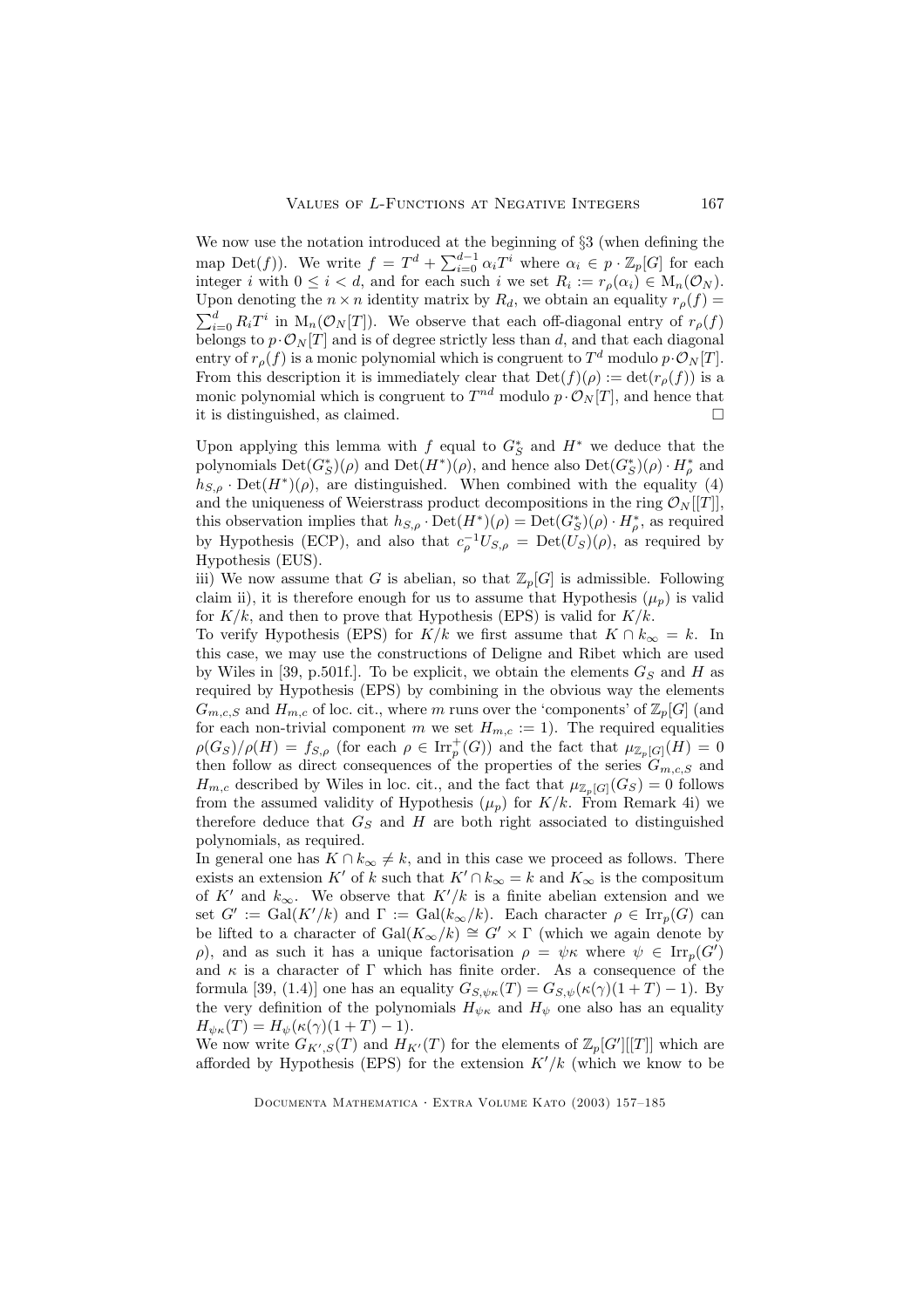valid by the above argument since  $K'$ , which sits between k and some  $K_n$ , is again either totally real or a CM field). Let  $\tilde{G}_S(T) = G_{K',S}(\gamma(1+T) - 1)$ and  $\tilde{H}(T) = H_{K'}(\gamma(1+T) - 1);$  these series lie in  $\mathbb{Z}_p[[G' \times \Gamma]][[T]].$  Then applying the character  $\rho$  of G (considered as a character of  $G' \times \Gamma$  by inflation) to  $\tilde{G}_S(T)$  yields  $\psi(G_{K'_s,S})(\kappa(\gamma)(1+T)-1)$ , similarly for  $\tilde{H}(T)$ , so applying  $\rho$  to the quotient  $\tilde{G}_S(T)/\tilde{H}(T)$  gives  $f_{\psi}(\kappa(\gamma)(1+T)-1)$  by Hypothesis (EPS) for K'/k. By the aforementioned formulas, we therefore have  $f_{\psi}(\kappa(\gamma)(1+T)-1) =$  $f_{\rho}(T)$  and so we are almost done: indeed, it simply suffices to define  $G_{S}(T)$ , respectively  $H(T)$ , to be equal to the image of  $\tilde{G}_S(T)$ , respectively  $\tilde{H}(T)$ , under the map  $\mathbb{Z}_p[[G' \times \Gamma]][[T]] \to \mathbb{Z}_p[G][[T]]$  which is induced by the epimorphism  $G' \times \Gamma \to G$ .  $G' \times \Gamma \to \widetilde{G}$ .

Remark 5. To end this section we now explain the precise connection between Hypothesis (EUS) and the 'Wiles Unit Conjecture' [34, Conj. 6.3.4] of Snaith. To do this we fix an integer n with  $n > 1$  and, assuming Hypothesis (EUS) to be valid for  $K/k$ , we set  $\alpha_{S,n} := U_S(u^n - 1) \in \mathbb{Z}_p[G]^\times$ . Then for each  $\rho \in \text{Irr}_p^+(G)$  one has an equality

$$
Det(\alpha_{S,n})(\rho) = c_{\rho}^{-1} U_{S,\rho}(u^n - 1).
$$

After taking account of the equalities (2) and (3) one finds that this property of  $\alpha_{S,n}$  is closely related to that which should be satisfied by the element  $\alpha_{n,K^{+}/k}$  of  $\mathbb{Z}_p[\text{Gal}(K^+/k)]^{\times}$  whose existence is predicted by [34, Conj. 6.3.4]. However, there are two important differences: in loc. cit. the  $p$ -adic  $L$ -functions are untruncated and the factors  $c_{\rho}$  are omitted. Whilst, a priori, Hypothesis (EUS) and [34, Conj. 6.3.4] could be simultaneously valid, we now present an explicit example which shows that [34, Conj. 6.3.4] is not valid (because the relevant  $p$ -adic  $L$ -functions are untruncated). We remark that similarly explicit examples exist to show that [34, Conj. 6.3.4] must also be corrected by the introduction of the factors  $c_{\rho}$ .

EXAMPLE 2. We set  $p := 3$  and  $k := \mathbb{Q}$  and we let K denote the composite of the cyclic cubic extension  $K_1$  of  $\mathbb Q$  which has conductor 7 and the field  $K_2 :=$  $\mathbb{Q}(\sqrt{5})$ . We set  $G := \text{Gal}(K/\mathbb{Q})$  (which is cyclic), we write  $\rho_0$  for the nontrivial character of  $Gal(K_2/\mathbb{Q})$  (considered as a character of G) and  $\rho_1$  for any faithful character of G, and we set  $S := \{5, 7\}$ . Then  $\rho_0$  and  $\rho_1$  have conductors 5 and 35 respectively and Theorem 3.1iii) implies that there exists a unit element  $U_S$  of  $\mathbb{Z}_p[G][[T]]$  such that, for  $i \in \{1,2\}$ , the unit part  $U_{\rho_i}$  of the Iwasawa series  $f_{S,\rho_i}$  which is associated to  $L_{p,S}(-, \rho_i)$  is equal to  $\rho_i(U_S)$ . We now let  $w(T)$  be the power series such that  $w(u^{n} - 1)L_{p,\{5\}}(1 - n, \rho_0) = L_{p,S}(-, \rho_0)$ for all natural numbers *n*. Then  $w(u^n - 1) = 1 - \rho_0(7)\omega^{-n}(7)7^{n-1}$  where  $\omega$ is the 3-adic Teichmüller character. Since  $\omega(7) = 1$  it follows that  $w(T) =$  $1 - \rho_0(7) \cdot 7^{-1}(T+1)^a$  with  $u^a = 7$ . Now  $\rho_0(7) = -1$  and so  $w(0) = \frac{8}{7} \equiv -1$ (mod 3); in particular  $w(T) \in \mathbb{Z}_p[[T]]^{\times}$  and so the unit part  $U'_{\rho_0}$  of the Iwasawa series  $f_{\{5\},\rho_0}$  is equal to  $w(T)^{-1}U_{\rho_0}$ . In this setting [34, Conj. 6.3.4] predicts the existence (for any given *n*) of an element  $\alpha'_n$  of  $\mathbb{Z}_3[G]^\times$  which satisfies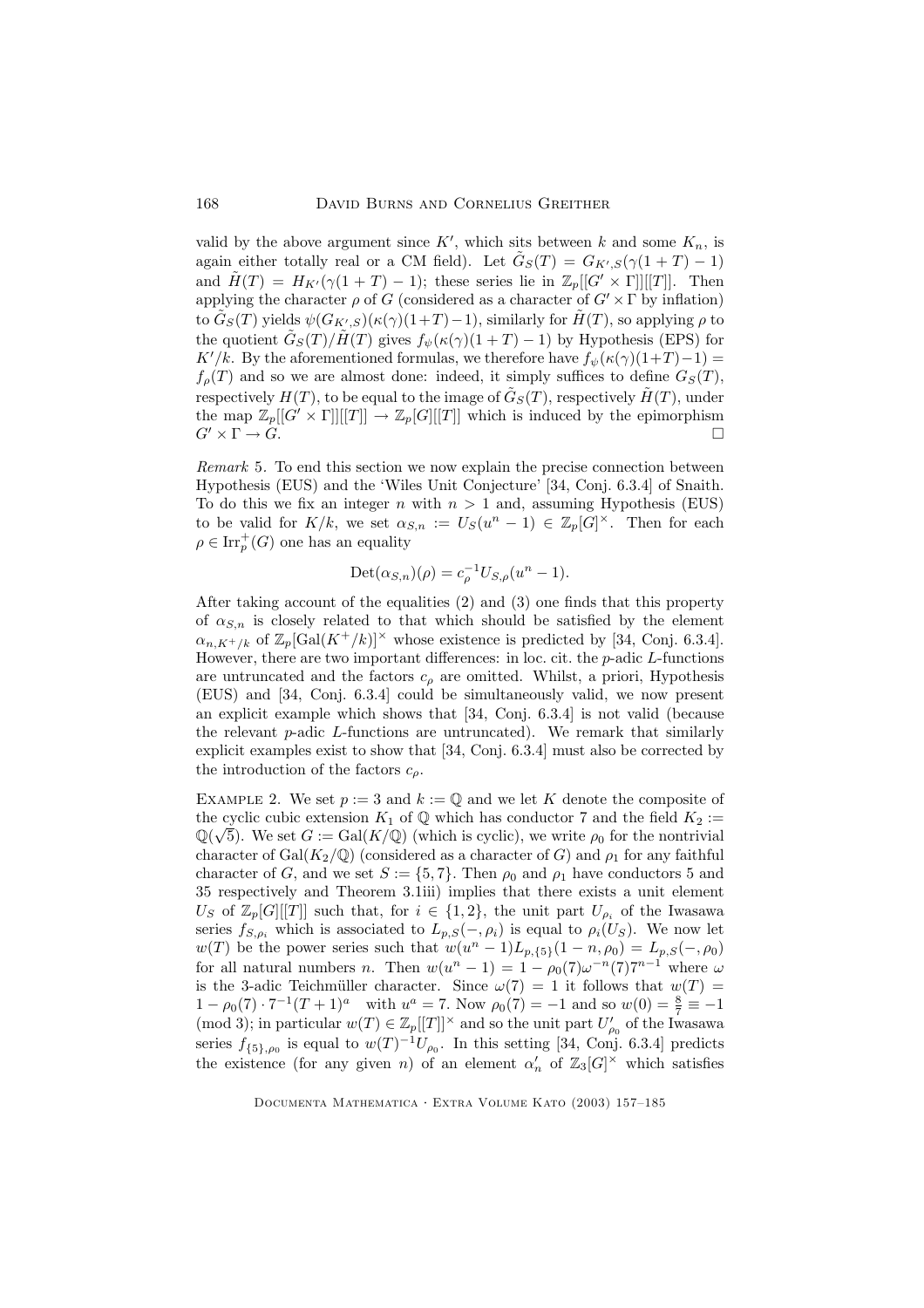both  $\rho_0(\alpha'_n) = U'_{\rho_0}(u^n - 1)$  and  $\rho_1(\alpha'_n) = U_{\rho_1}(u^n - 1)$ . If such an element existed, then the element  $q := U_S(u^n - 1)(\alpha'_n)^{-1}$  of  $\mathbb{Z}_3[G]^\times$  would satisfy both  $\rho_0(q) = w(u^n - 1)$  and  $\rho_1(q) = 1$ . However, the above calculation shows that  $w(u^{n}-1) \equiv -1 \pmod{3}$  and so no such element q can exist (indeed,  $\rho_0$  and  $\rho_1$ ) differ by a character of order 3 and so, for any  $q' \in \mathbb{Z}_3[G]$ , the elements  $\rho_0(q')$ and  $\rho_1(q')$  must be congruent modulo the maximal ideal of  $\mathbb{Z}_3[\zeta_3]$ .

#### 4. Algebraic Preliminaries

In the remainder of this manuscript our aim is to describe certain explicit consequences of Theorem 3.1iii) concerning the values of Dirichlet L-functions at strictly negative integers. However, before doing so, in this section we describe some necessary algebraic preliminaries.

We now let  $K/k$  be any finite Galois extension of number fields of group  $G$ (which is not necessarily abelian). We fix any rational prime  $p$  and a finite set of places  $T$  of  $k$  which contains all archimedean places, all places which ramify in  $K/k$  and all places of residue characteristic p. For any extension E of k we write  $\mathcal{O}_{E,T}$  for the ring of  $T_E$ -integers in E, where  $T_E$  denotes the set of places of E which lie above those in T. We set  $U := \text{Spec}(\mathcal{O}_{k,T})$  and we write  $G_{k,T}$  for the Galois group of the maximal algebraic extension of k which is unramified outside T. For each non-negative integer n we write  $K_n$  for the subextension of  $K^p_{\infty}$  which is of degree  $p^n$  over K, and  $\pi_n : \text{Spec}(\mathcal{O}_{K_n,T}) \to U$ for the morphism of schemes which is induced by the inclusion  $\mathcal{O}_{k,T} \subseteq \mathcal{O}_{K_n,T}$ . If  $\mathcal F$  is any finite  $G_{k,T}$ -module, then we use the same symbol to denote the associated locally-constant sheaf on the étale site  $U_{\text{\'et}}$ . If  $\mathcal F$  is any continuous  $G_{k,T}$ -module which is finitely generated over  $\mathbb{Z}_p$ , then we let  $\mathcal{F}_{\infty}$  denote the associated pro-sheaf  $(\mathcal{F}_n, t_n)_{n \geq 0}$  on  $U_{\text{\'et}}$  where, for each non-negative integer n, we set  $\mathcal{F}_n := \pi_{n,*} \circ \pi_n^*(\mathcal{F}/p^{n+1})$  and the transition morphism  $t_n$  is induced by the composite of the trace map  $\pi_{n+1,*} \circ \pi_{n+1}^* (\mathcal{F}/p^{n+2}) \to \pi_{n,*} \circ \pi_n^* (\mathcal{F}/p^{n+2})$ and the natural projection  $\mathcal{F}/p^{n+2} \to \mathcal{F}/p^{n+1}$ .

Let  $\Lambda$  be a pro-p ring. (Thus we depart here from the usual convention that  $Λ$  has the fixed meaning  $\mathbb{Z}_p[[T]]$ .) We write  $\mathcal{D}(Λ)$  for the derived category of bounded complexes of  $\Lambda$ -modules and  $\mathcal{D}^{\mathbf{p}}(\Lambda)$ , respectively  $\mathcal{D}^{\mathbf{p},\mathbf{f}}(\Lambda)$ , for the full triangulated subcategory of  $\mathcal{D}(\Lambda)$  consisting of those complexes which are perfect, respectively are perfect and have finite cohomology groups.

If F is any (p-adic) étale sheaf of  $\Lambda$ -modules on U, then we follow the approach of [9, §3.2] to define the complex of compactly supported cohomology  $R\Gamma_c(U_{\text{\'et}},\mathcal{F})$  so as to lie in a canonical distinguished triangle in  $\mathcal{D}(\Lambda)$ 

(5) 
$$
R\Gamma_c(U_{\text{\'et}},\mathcal{F})\longrightarrow R\Gamma(U_{\text{\'et}},\mathcal{F})\longrightarrow \bigoplus_{v\in T}R\Gamma(\operatorname{Spec}(k_v)_{\text{\'et}},\mathcal{F}).
$$

We recall that the approach developed by Kato in  $[25, §3.1]$  and by Nekovář in [30] (cf. also [11, Rem. 4.1] in this regard) allows one to extend the definitions of each of these complexes in a natural manner to the case of pro-sheaves of  $\Lambda$ -modules of the form  $\mathcal{F}_{\infty}$  discussed above, and that in this case there is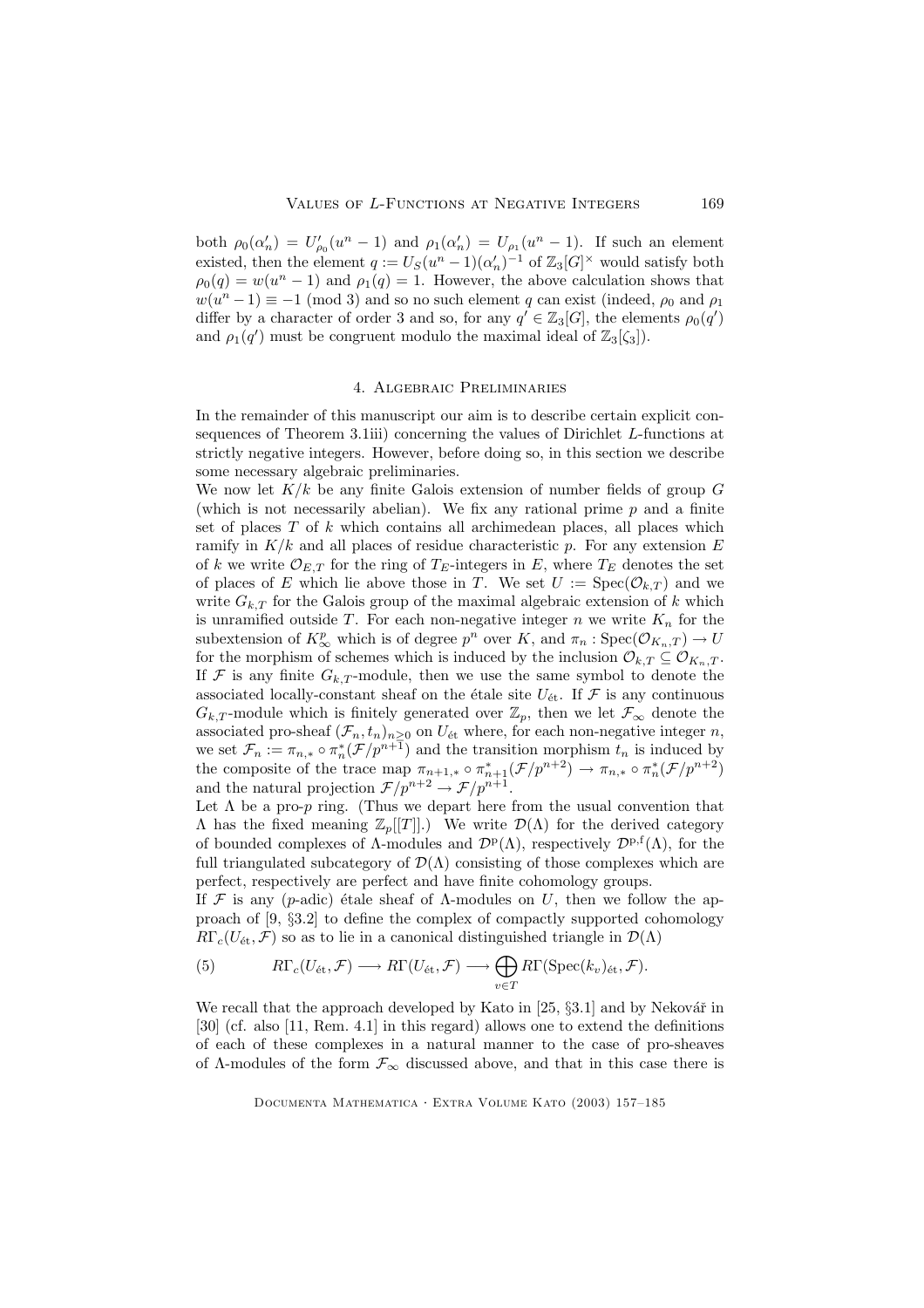again a canonical distinguished triangle of the form  $(5)$ . If  $p = 2$ , then we set  $R\Gamma_*(U_{\text{\'et}}, -) := R\Gamma_c(U_{\text{\'et}}, -)$ . If p is odd, then we let  $R\Gamma_*(U_{\text{\'et}}, -)$  denote either  $R\Gamma_c(U_{\text{\'et}},-)$  or  $R\Gamma(U_{\text{\'et}},-)$ . In each degree i we then set  $H^i_*(U_{\text{\'et}},-) :=$  $H^i R\Gamma_*(U_{\text{\'et}}, -).$ 

We next recall that if  $\Lambda$  is any  $\mathbb{Z}_p$ -order which spans a finite dimensional semisimple  $\mathbb{Q}_p$ -algebra  $\Lambda_{\mathbb{Q}_p}$ , then to each object C of  $\mathcal{D}^{p,f}(\Lambda)$  one can associate a canonical element  $\chi_{\Lambda}^{\text{rel}}C$  of the relative algebraic K-group  $K_0(\Lambda, \mathbb{Q}_p)$ (cf. [5, Prop. 1.2.1] or [9, §2.8, Rem. 4]). We recall further that the Whitehead group  $K_1(\Lambda_{\mathbb{Q}_p})$  of  $\Lambda_{\mathbb{Q}_p}$  is generated by elements of the form  $[\alpha]$ where  $\alpha$  is an automorphism of a finitely generated  $\Lambda_{\mathbb{Q}_p}$ -module, and we write  $\delta_{\Lambda}: K_1(\Lambda_{\mathbb{Q}_p}) \to K_0(\Lambda, \mathbb{Q}_p)$  for the homomorphism which occurs in the long exact sequence of relative  $K$ -theory (as described explicitly in, for example, [5,  $§1.1$ ]).

PROPOSITION 4.1. Let F be a continuous  $\mathbb{Z}_p[G_{k,T}]$ -module which is both finitely generated and free over  $\mathbb{Z}_p$ . Then  $R\Gamma_*(U_{\text{\'et}}, \mathcal{F}_{\infty})$  is an object of  $\mathcal{D}^{\mathrm{p}}(\mathbb{Z}_p[\mathrm{Gal}(K^p_\infty/k)]).$ 

Assume now that  $K \cap k^p_\infty = k$ . Let  $\epsilon$  be a central idempotent of  $\mathbb{Z}_p[G]$ , set  $\Lambda :=$  $\mathbb{Z}_p[G]$  $\epsilon$ , and let  $\theta_{\infty}$  be an injective  $\mathbb{Z}_p[\mathrm{Gal}(K^p_\infty/k)]$ -equivariant endomorphism of  $\epsilon$  ⋅  $\mathcal{F}_{\infty}$ . If both

ci) in each degree i the  $\mathbb{Z}_p$ -module  $H^i_*(U_{\text{\'et}}, \epsilon\cdot\mathcal{F}_\infty)$  is finitely generated, and cii) in each degree i the endomorphism  $H^i_*(U_{\text{\'et}}, \theta_\infty) \otimes_{\mathbb{Z}_p} \mathbb{Q}_p$  is bijective,

then  $R\Gamma_*(U_{\text{\'et}}, \text{coker}(\theta_\infty))$  is an object of  $\mathcal{D}^{\text{p},f}(\Lambda)$ , and in  $K_0(\Lambda, \mathbb{Q}_p)$  one has an equality

$$
\chi^{\textup{rel}}_{\Lambda} R\Gamma_*(U_{\textup{\'et}}, \textup{coker}(\theta_\infty)) = \sum_{i \in \mathbb{Z}} (-1)^i \delta_{\Lambda}([H^i_*(U_{\textup{\'et}}, \theta_\infty) \otimes_{\mathbb{Z}_p} \mathbb{Q}_p]).
$$

*Proof.* For each non-negative integer n we set  $\Lambda_n := (\mathbb{Z}/p^{n+1})[\text{Gal}(K_n/k)]$ . We also set  $\Lambda_{\infty} := \lim_{n \to \infty} \Lambda_n$  where the limit is taken with respect to the natural<br>projection morphisms  $\rho : \Lambda_{\text{old}} \to \Lambda_{\text{old}}$  in the sequel we identify  $\Lambda_{\text{old}}$  with projection morphisms  $\rho_n : \Lambda_{n+1} \to \Lambda_n$ . In the sequel we identify  $\Lambda_\infty$  with  $\mathbb{Z}_p[\text{Gal}(K_{\infty}^p/k)]$  in the natural way.

We first note that, for each non-negative integer  $n, \mathcal{F}_n$  is the sheaf which is associated to the free  $\Lambda_n$ -module  $\Lambda_n \otimes_{\mathbb{Z}_n} \mathcal{F}$  and that  $t_n$  is the morphism which is associated to the natural morphism of  $\Lambda_{n+1}$ -modules

$$
\Lambda_{n+1}\otimes_{\mathbb{Z}_p}\mathcal{F}\to\Lambda_n\otimes_{\Lambda_{n+1},\rho_n}(\Lambda_{n+1}\otimes_{\mathbb{Z}_p}\mathcal{F})\cong\Lambda_n\otimes_{\mathbb{Z}_p}\mathcal{F}.
$$

By using results of Flach [19, Thm. 5.1, Prop. 4.2] we may therefore deduce that, for each such n,  $R\Gamma_*(U_{\text{\'et}}, \mathcal{F}_n)$  is an object of  $\mathcal{D}^{\text{p}}(\Lambda_n)$  which is acyclic outside degrees  $0, 1, 2, 3$  and is also such that there exists an isomorphism  $\psi_n$ in  $\mathcal{D}^{\mathbf{p}}(\Lambda_n)$  between  $\Lambda_n \otimes_{\Lambda_{n+1},\rho_n}^{\mathbb{L}} R\Gamma_*(U_{\text{\'et}}, \mathcal{F}_{n+1})$  and  $R\Gamma_*(U_{\text{\'et}}, \mathcal{F}_n)$ .

We observe next that  $\Lambda_{n+1}$  is Artinian and that  $\ker(\rho_n)$  is a two sided nilpotent ideal. By using the structure theory of [17, Prop. (6.17)] we may thus deduce that for any morphism of finitely generated projective  $\Lambda_n$ -modules  $\phi_n : M_n \to N_n$  there exists a morphism of finitely generated projective  $\Lambda_{n+1}$ modules  $\phi_{n+1}: M_{n+1} \to N_{n+1}$  for which one has  $M_n = \Lambda_n \otimes_{\Lambda_{n+1}, \rho_n} M_{n+1}$ ,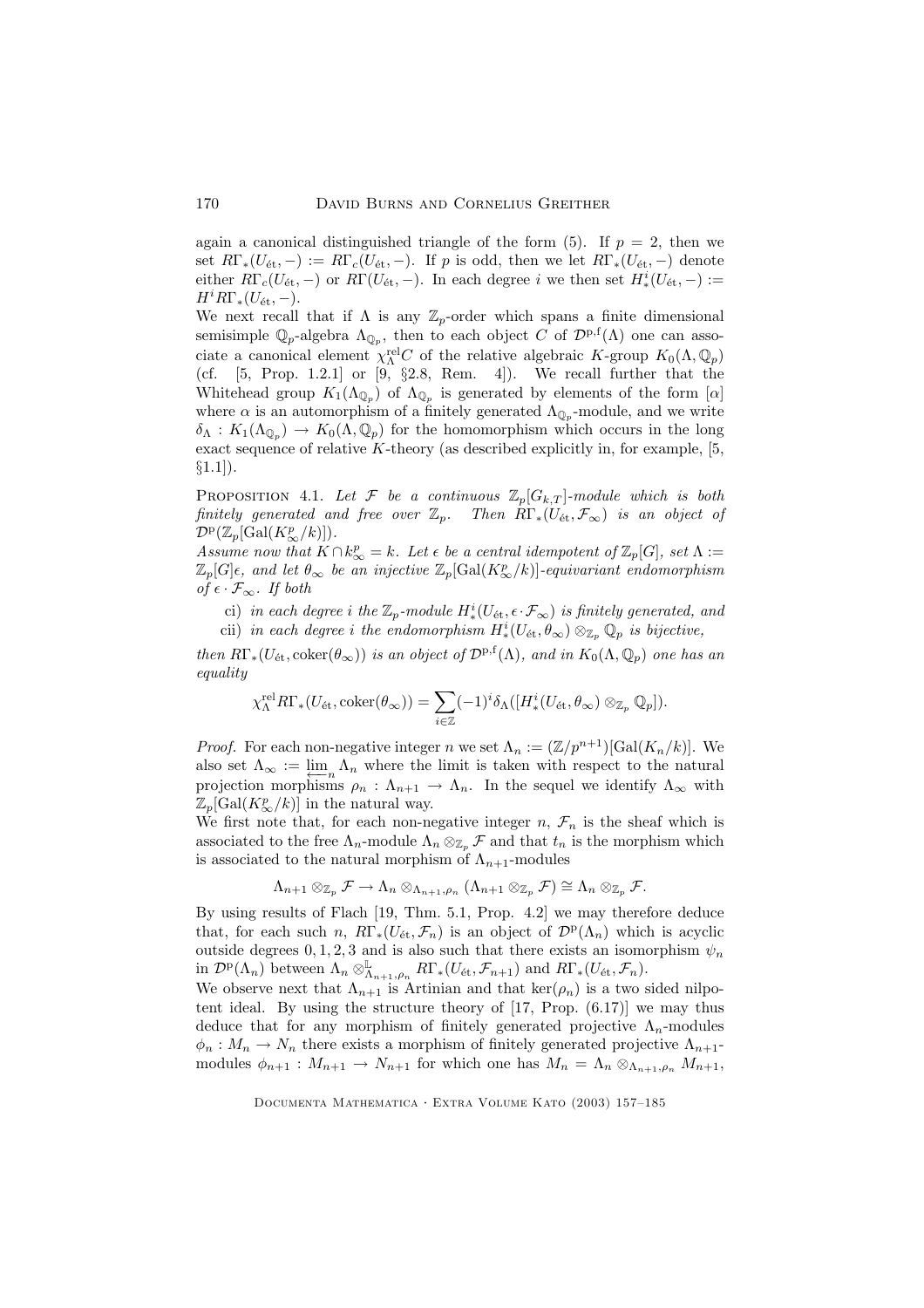$N_n = \Lambda_n \otimes_{\Lambda_{n+1},\rho_n} N_{n+1}$  and  $\phi_n = \Lambda_n \otimes_{\Lambda_{n+1},\rho_n} \phi_{n+1}$ . This fact allows one to adapt the constructions of Milne in [29, p.264-265] and hence to prove that, for each non-negative integer  $n$ , there exists a complex of finitely generated projective  $\Lambda_n$ -modules  $C_n$  with the following properties:  $C_n^i = 0$  for  $i \notin \{0, 1, 2, 3\};$  $C_n$  is isomorphic in  $\mathcal{D}^{\rm p}(\Lambda_n)$  to  $R\Gamma_*(U_{\text{\'et}}, \mathcal{F}_n)$ ; there exists a  $\Lambda_{n+1}$ -equivariant homomorphism of complexes  $\psi'_n: C_{n+1} \to C_n$  which is such that the morphism  $\Lambda_n \otimes_{\Lambda_{n+1},\rho_n} \psi'_n : \Lambda_n \otimes_{\Lambda_{n+1},\rho_n} C_{n+1} \to C_n$  is bijective in each degree and induces  $\psi_n$ . In this way we obtain a bounded complex of finitely generated projective  $\Lambda_{\infty}$ -modules  $C_{\infty} := \varprojlim_{\psi'_n} C_n$  which represents  $R\Gamma_*(U_{\text{\'et}}, \mathcal{F}_{\infty})$ . This proves the first claim of the proposition.

We now assume that  $K \cap k_{\infty}^p = k$  and that  $\theta_{\infty}$  is an injective  $\Lambda_{\infty}$ -equivariant endomorphism of the pro-sheaf  $\epsilon \cdot \mathcal{F}_{\infty}$ . By adapting the constructions of [29, Chap. VI, Lem. 8.17, Lem. 13.10] (but note that [loc. cit., Lem. 8.17] is incorrect as stated since the morphism  $\psi$  need not be a quasi-isomorphism) it may be shown that there exists a  $\Lambda_\infty$  -equivariant endomorphism  $\theta_\infty$  of the complex  $D_{\infty} := \epsilon \cdot C_{\infty}$  which induces the morphism  $R\Gamma_*(U_{\text{\'et}}, \theta_{\infty})$ . In this way one obtains a canonical short exact sequence of complexes

(6) 
$$
0 \to D_{\infty} \to \text{Cone}(\theta_{\infty}) \to D_{\infty}^*[1] \to 0
$$

and also an isomorphism in  $\mathcal{D}^{\rm p}(\Lambda_\infty)$  between  $Cone(\theta_{\infty})$ <sup>∞</sup>) and  $R\Gamma_*(U_{\text{\'et}}, \text{coker}(\theta_\infty)).$ 

Now  $\Lambda_{\infty}$  is a free  $\mathbb{Z}_p[G]$ -module and so  $D_{\infty}$  is a bounded complex of projective A-modules. If also each  $\mathbb{Z}_p$ -module  $H^i(D_\infty)$  is finitely generated, as is implied by condition ci), then by a standard argument (see, for example, the proof of [12, Thm. 1.1, p.447]) it follows that  $D_{\infty}$  belongs to  $\mathcal{D}^{\mathbf{p}}(\Lambda)$ . The exact sequence (6) then implies that  $Cone(\theta_{\infty})$  also belongs to  $\mathcal{D}^p(\Lambda)$ . Further, condition cii) now combines with the long exact sequence of cohomology which is associated to (6) to imply that each module  $H^i_*(\mathrm{Cone}(\theta_\infty))$  is finite and hence that  $\mathrm{Cone}(\theta_\infty)$ belongs to  $\mathcal{D}^{p,f}(\Lambda)$ , as claimed.

It only remains to prove the explicit formula for  $\chi_{\Lambda}^{\text{rel}} R \Gamma_*(U_{\text{\'et}}, \text{coker}(\theta_{\infty}))$ . To do this we let  $P$  be a bounded complex of finitely generated projective  $\Lambda$ -modules which is quasi-isomorphic to  $D_{\infty}$  and  $\hat{\theta}: P \to P$  a morphism of complexes which induces  $\theta_{\infty}$ . Condition cii) combines with the argument of [13, Lem. 7.10] to imply we may assume that in each degree i the map  $\hat{\theta}^i$  is injective (and so has finite cokernel). It follows that  $R\Gamma_*(U_{\text{\'et}}, \text{coker}(\theta_\infty))$  is isomorphic in  $\mathcal{D}^{p,f}(\Lambda)$  to the complex coker $(\hat{\theta})$  which is equal to coker $(\hat{\theta}^i)$  in each degree  $i$  and for which the differentials are induced by those of  $P$ , and hence that  $\chi_{\Lambda}^{\text{rel}} R \Gamma_*(U_{\text{\'et}}, \text{coker}(\theta_{\infty})) = \chi_{\Lambda}^{\text{rel}} \, \text{coker}(\hat{\theta}^{\cdot}).$ 

We next recall that  $\chi_{\Lambda}^{\text{rel}}$  is additive on exact triangles in  $\mathcal{D}^{\text{p,f}}(\Lambda)$  [5, Prop. 1.2.2]. From the short exact sequences of complexes

$$
0 \to \mathrm{coker}(\hat{\theta}^i)[-i] \to \tau_i \,\mathrm{coker}(\hat{\theta}^i) \to \tau_{i-1} \,\mathrm{coker}(\hat{\theta}^i) \to 0
$$

(where, for each integer j,  $\tau_j$  denotes the naive truncation in degree j) we may therefore deduce that  $\chi_{\Lambda}^{\text{rel}}$  coker $(\hat{\theta}^{\cdot}) = \sum_{i \in \mathbb{Z}} \chi_{\Lambda}^{\text{rel}}$  (coker $(\hat{\theta}^i)[-i]$ ). The claimed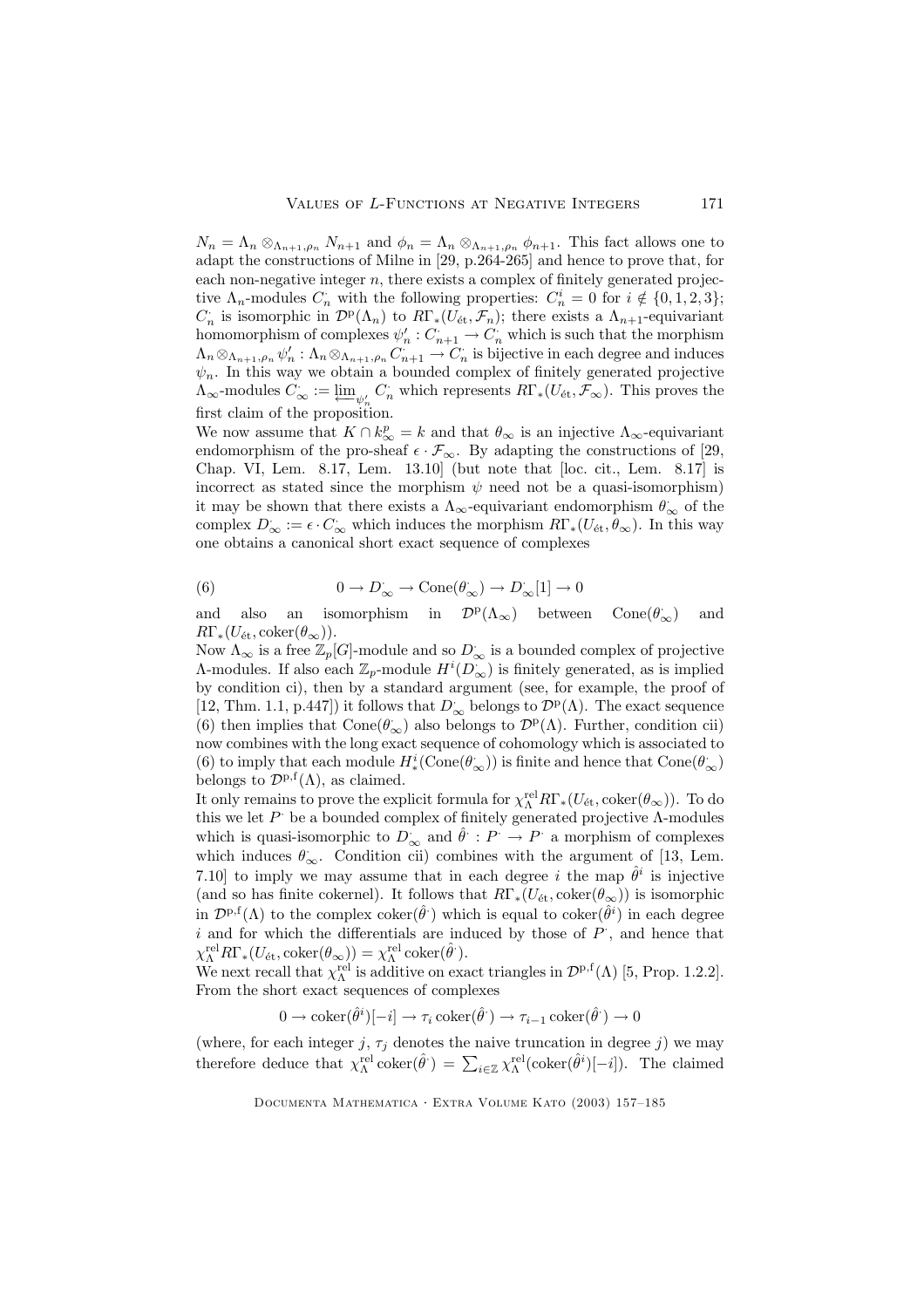formula now follows directly from the fact that for each integer  $i$  one has  $\chi_\Lambda^{\text{rel}}(\text{coker}(\hat{\theta}^i)[-i]) = (-1)^i \delta_\Lambda([\hat{\theta}^i \otimes_{\mathbb{Z}_p} \mathbb{Q}_p])$  and in  $K_1(\Lambda_{\mathbb{Q}_p})$  there is an equality

$$
[\hat{\theta}^i \otimes_{\mathbb{Z}_p} \mathbb{Q}_p] = [\hat{\theta}^{i+1} \otimes_{\mathbb{Z}_p} \mathbb{Q}_p \mid_{B^{i+1}}] + [H^i_*(U_{\text{\'et}}, \theta_{\infty}) \otimes_{\mathbb{Z}_p} \mathbb{Q}_p] + [\hat{\theta}^i \otimes_{\mathbb{Z}_p} \mathbb{Q}_p \mid_{B^i}].
$$

Here we write  $B^i$  for the submodule of coboundaries of  $P^{\cdot} \otimes_{\mathbb{Z}_p} \mathbb{Q}_p$  in degree *i*, and the displayed equality is a consequence of the natural filtration of  $P^i \otimes_{\mathbb{Z}_p} \mathbb{Q}_p$ which has graded pieces isomorphic to  $B^{i+1}, H^i_*(U_{\text{\'et}}, \epsilon \cdot \mathcal{F}_{\infty}) \otimes_{\mathbb{Z}_p} \mathbb{Q}_p$  and  $B^i$ .  $\Box$ 

*Remark* 6. In this remark we assume that  $G$  is abelian, but otherwise use the same notation and hypotheses as in the second part of Proposition 4.1. We write  $Det_A$  for the determinant functor introduced by Knudsen and Mumford in [27], and (both here and in the sequel) we identify any graded invertible  $Λ$ -module of the form  $(I, 0)$  with the underlying invertible  $Λ$ -module  $I$ . We recall that the assignment  $\chi_{\Lambda}^{\text{rel}}C \mapsto \text{Det}_{\Lambda} C$  (where C ranges over all objects of  $\mathcal{D}^{p,f}(\Lambda)$  induces a well-defined isomorphism between  $K_0(\Lambda,\mathbb{Q}_p)$  and the multiplicative group of invertible  $\Lambda$ -lattices in  $\Lambda_{\mathbb{Q}_p}$  (cf. [1, Lem. 2.6]). In particular, in this case the equality at the end of Proposition 4.1 is equivalent

to the following equality in 
$$
\Lambda_{\mathbb{Q}_p}
$$

$$
\mathrm{Det}_{\Lambda} R\Gamma_*(U_{\mathrm{\acute{e}t}}, \mathrm{coker}(\theta_{\infty})) = \prod_{i \in \mathbb{Z}} \mathrm{det}_{\Lambda_{\mathbb{Q}_p}}(H^i_*(U_{\mathrm{\acute{e}t}}, \theta_{\infty}) \otimes_{\mathbb{Z}_p} \mathbb{Q}_p)^{(-1)^{i+1}} \cdot \Lambda.
$$

(We remark that the exponent  $(-1)^{i+1}$  on the right hand side of this formula is not a misprint!)

### 5. Values of Dirichlet L-functions

In this section we derive certain explicit consequences of Theorem 3.1iii) and Proposition 4.1 concerning the values of Dirichlet L-functions at strictly negative integers.

To this end we continue to use the notation introduced in §3. In particular, we now assume that  $k$  is totally real and that  $K$  is a CM *abelian* extension of  $k$ and we set  $G := \text{Gal}(K/k)$ . We also fix an odd prime p, algebraic closures  $\mathbb{Q}^c$ of  $\mathbb Q$  and  $\mathbb Q_p^c$  of  $\mathbb Q_p$ , and we set  $G^{\wedge} := \text{Hom}(G, \mathbb Q^{c \times})$  and  $G^{\wedge, p} := \text{Hom}(G, \mathbb Q_p^{c \times})$ . We let  $\tau$  denote the complex conjugation in  $G$ , and for each integer  $a$  we write  $e_a$  for the idempotent  $\frac{1}{2}(1+(-1)^a \tau)$  of  $\mathbb{Z}[\frac{1}{2}][G]$ , and  $G_{(a)}^{\wedge}$  and  $G_{(a)}^{\wedge,p}$  $\binom{n}{a}$  for the subsets of  $G^{\wedge}$  and  $G^{\wedge,p}$  respectively which consist of those characters  $\psi$ satisfying  $\psi(\tau) = (-1)^a$ . For each element  $\psi$  of  $G^{\wedge}$ , respectively of  $G^{\wedge,p}$ , we write  $e_{\psi}$  for the associated idempotent  $\frac{1}{|G|}\sum_{g\in G}\psi(g)g^{-1}$  of  $\mathbb{Q}^{c}[G]$ , respectively of  $\mathbb{Q}_p^c[G].$ 

We fix a finite set S of non-archimedean places of k which contains all nonarchimedean places which ramify in  $K/k$  and, for each  $\psi \in G^{\wedge}$ , we write  $L_S(s, \psi)$  for the Dirichlet L-function of  $\psi$  which is truncated by removing the Euler factors at all places in S.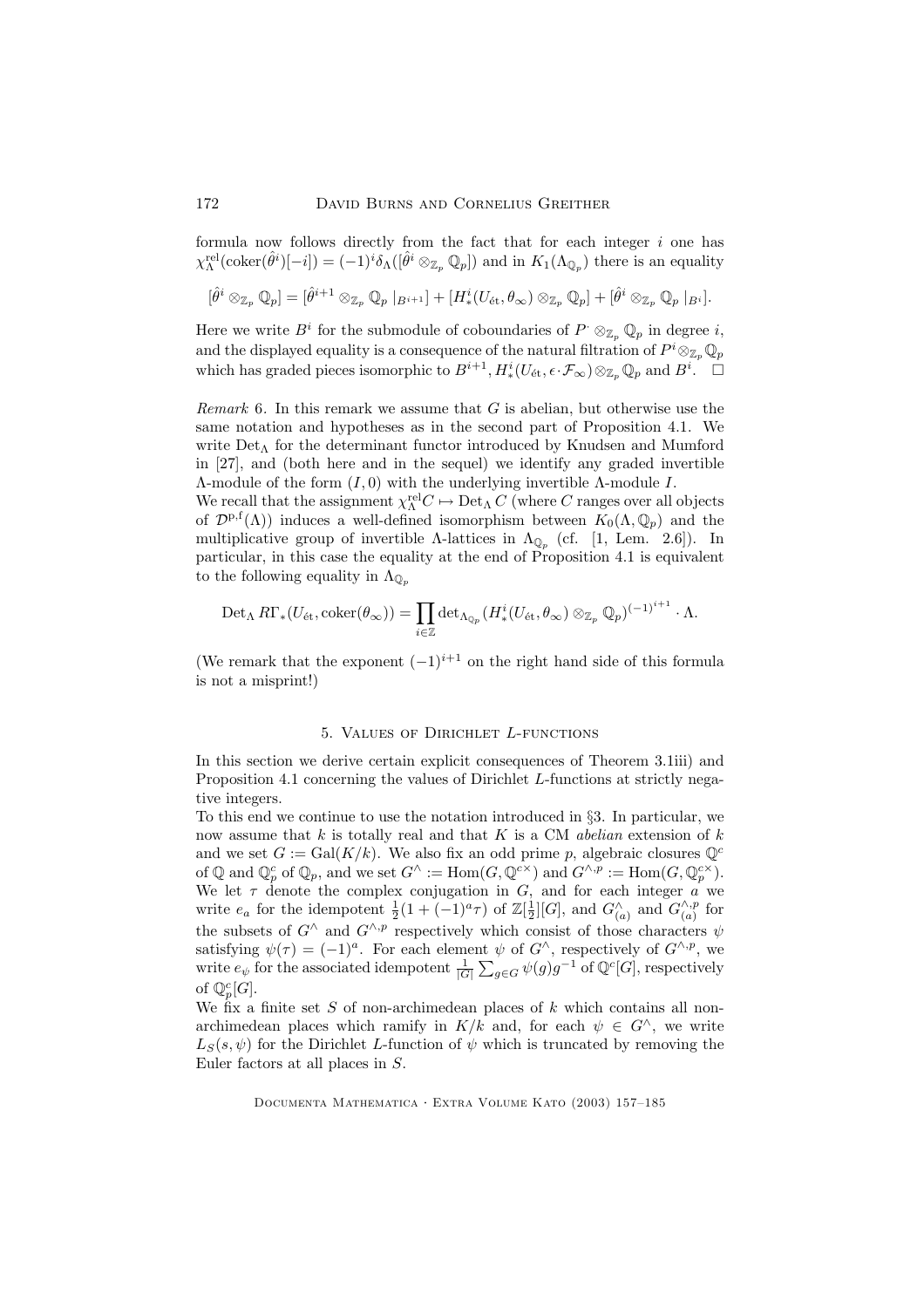If r is any integer with  $r > 1$ , then each function  $L_S(s, \psi)$  is holomorphic at  $s = 1 - r$  and so we may set

$$
L_S(1-r) := \sum_{\psi \in G^{\wedge}} L_S(1-r, \psi) e_{\psi} \in \mathbb{C}[G].
$$

If  $k = \mathbb{Q}$ , then this element can be interpreted in terms of higher Bernoulli numbers and is therefore a natural analogue of the classical Stickelberger element. In general, by a result of Siegel [33], one knows that  $L_S(1 - r)$  belongs to the unit group of the ring  $\mathbb{Q}[G]e_r$ .

In order to state our next result we assume that  $K \cap k_{\infty}^p = k$ . Under this hypothesis we set

$$
h_S := \sum_{\rho \in G_{(0)}^{\wedge, p}} h_{S, \rho} e_{\rho} \in \mathbb{Z}_p[G][[T]][\frac{1}{p}].
$$

We also write e for the idempotent  $\frac{1}{|G|}\sum_{g\in G} g$  of  $\mathbb{Q}_p[G]$  and then set

$$
H' := \sum_{\rho \in G_{(0)}^{\wedge, p}} H_{\rho} e_{\rho} = T e + (e_0 - e) \in \mathbb{Q}_p[G][T],
$$

where the second equality is a consequence of our assumption that  $K \cap k_{\infty}^p = k$ . For the purposes of the next result we also assume that  $K$  contains a primitive p-th root of unity, and we write  $\omega$  for the Teichmüller character of G. For each integer b we then let tw<sub>b</sub> denote the  $\mathbb{Z}_p$ -linear automorphism of  $\mathbb{Z}_p[G]$  which sends each element g of G to  $\omega^{b}(g) \cdot g$ .

THEOREM 5.1. Assume that Hypothesis  $(\mu_p)$  is valid for  $K/k$ , that  $K \cap k^p_{\infty} = k$ and that K contains a primitive p-th root of unity. Then for each integer  $r > 1$ one has an equality

$$
L_S(1-r) \cdot \mathbb{Z}_p[G] = \text{tw}_r(H'(u^r - 1)^{-1}h_S(u^r - 1)) \cdot \mathbb{Z}_p[G]e_r.
$$

*Proof.* At the outset we fix an integer  $r > 1$  and an embeddding  $j : \mathbb{Q}^c \to \mathbb{Q}_p^c$ and, for each  $\chi \in G^{\wedge}$ , we set  $\rho_{\chi} := (j \circ \chi) \cdot \omega^{r} \in G^{\wedge, p}$ .

We observe that  $\omega$  belongs to  $G_{(1)}^{\wedge, p}$  and hence that  $\chi$  belongs to  $G_{(r)}^{\wedge}$  if and only if  $\rho_{\chi}$  belongs to  $G_{(0)}^{\wedge,p}$ . In addition, for all characters  $\chi \in G_{(r)}^{\wedge}$  one has an equality

(7) 
$$
(j \circ \chi)(L_{S_p}(1-r)) = j(L_{S_p}(1-r,\chi)) = L_{p,S}(1-r,\rho_{\chi}).
$$

We now set  $Z_S := (H')^{-1} \cdot h_S$ . Upon comparing images under each character  $\rho \in G^{\wedge, p}$ , recalling the equality (3) and noting that in the present case  $c_{\rho} = 1$ for all such  $\rho$ , we may deduce that  $Z_S$  is equal to the quotient  $G^*_S/H^*$  which occurs in Hypothesis (ECP). With  $U<sub>S</sub>$  denoting the unit element which occurs in Hypothesis (EUS) for  $K/k$ , and setting  $G_S := G_S^* \cdot U_S$  and  $H := H^*$  it therefore follows that

$$
Z_S \cdot U_S = (G_S^* \cdot U_S) \cdot (H^*)^{-1}
$$
  
=  $G_S \cdot H^{-1}$ .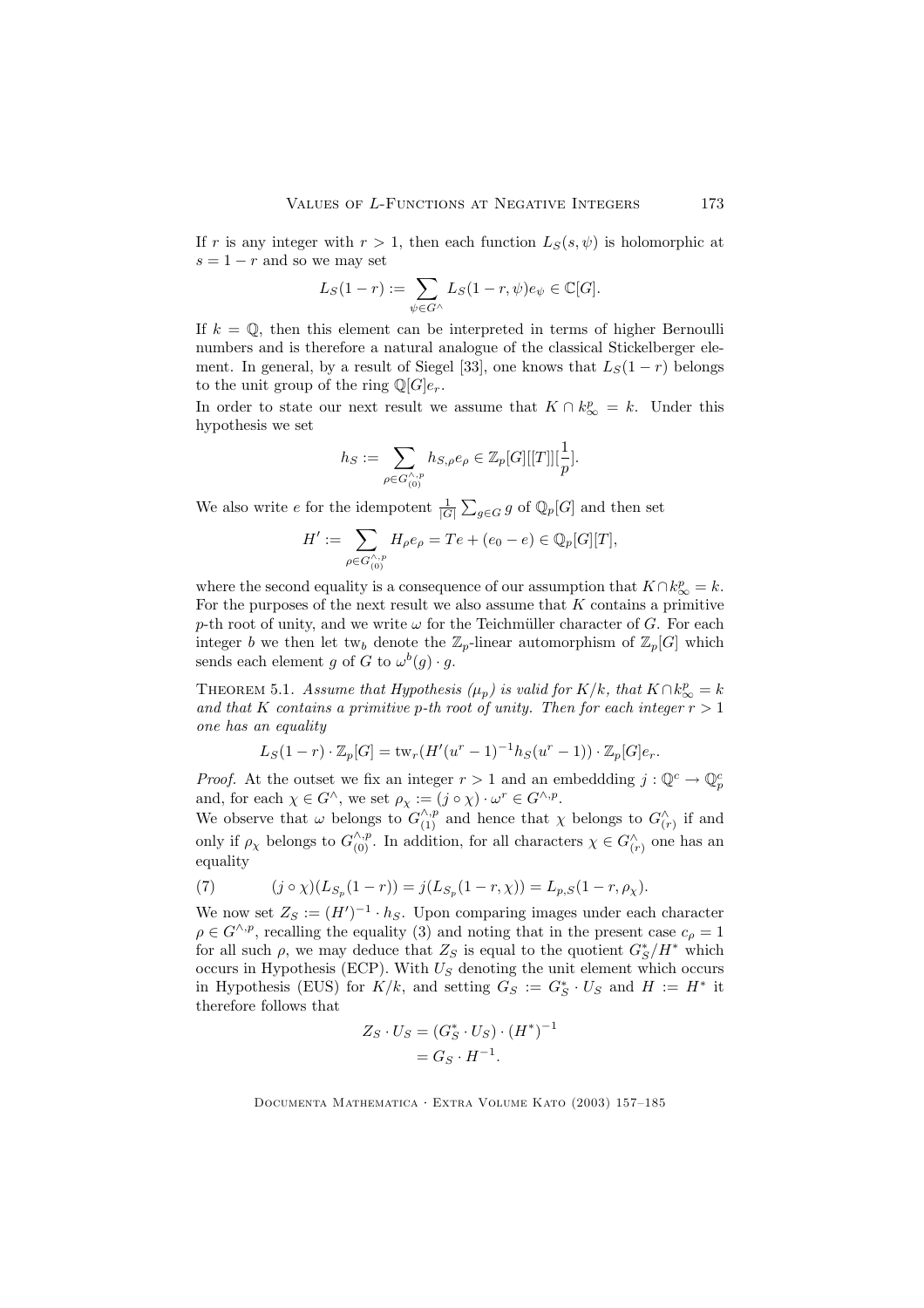From Theorem 3.1i),iii) we know that the series  $G_S$  and H satisfy the conditions specified in Hypothesis (EPS). Hence the last displayed formula implies that, for each character  $\chi \in G_{(r)}^{\wedge}$ , one has

$$
\rho_{\chi}(Z_S \cdot U_S) = \rho_{\chi}(G_S)\rho_{\chi}(H)^{-1}
$$
  
=  $f_{S,\rho_{\chi}}$ .

Upon combining this formula with the equalities (1) and (7) we deduce that

$$
(j \circ \chi)(L_{S_p}(1-r)) = \rho_{\chi}(Z_S(u^r - 1) \cdot U_S(u^r - 1))
$$
  
=  $(j \circ \chi)(\text{tw}_r(Z_S(u^r - 1) \cdot U_S(u^r - 1)))$   
=  $(j \circ \chi)(\text{tw}_r(Z_S(u^r - 1)) \cdot \text{tw}_r(U_S(u^r - 1))).$ 

Since this equality is valid for every character  $\chi$  in  $G_{(r)}^{\wedge}$  it implies that the elements  $L_{S_p}(1-r)$  and  $\text{tw}_r(Z_S(u^r-1))$  of  $\mathbb{Q}_p[G]e_r$  differ by the factor  $\tanctan(U_S(u^r-1))$  which is a unit of the ring  $\mathbb{Z}_p[G]e_r$ .

It now only remains for us to show that the elements  $L_{S_p}(1-r)$  and  $L_S(1-r)$ differ by a unit of  $\mathbb{Z}_p[G]e_r$ . But  $L_{S_p}(1-r) = L_S(1-r)x$  where x is a product of Euler factors of the form  $1 - Nv^{r-1} \cdot f_v$  where v is a place of k which divides p and does not belong to S, Nv is the absolute norm of v and  $f_v$  is the Frobenius automorphism of v in G. Further, since  $r > 1$ , it is clear that each such element  $1 - \mathrm{N}v^{r-1} \cdot f_v$  is a unit of  $\mathbb{Z}_p[G]$ .

Our next result concerns a special case of Kato's Generalized Iwasawa Main Conjecture. However, before stating this result, it will be convenient to introduce some further notation.

For the remainder of this section we let  $\Sigma$  denote the (finite) set of rational primes  $\ell$  which satisfy either  $\ell = 2$  or  $K \cap k^{\ell}_{\infty} \neq k$ . We also write  $\mathbb{Z}_{\Sigma}$  for the subring of  $\mathbb Q$  which is generated by the inverses of each element of  $\Sigma$ .

For any extension E of k and any finite set of places V of k we let  $\mathcal{O}_{E,V}$  denote the ring of  $V_E$ -integers in  $E$ , where  $V_E$  denotes the set of all places of  $E$  which are either archimedean or lie above a place in V. We set  $U_k := \text{Spec}(\mathcal{O}_{k,S_p})$  and for each p-adic étale sheaf F on  $U_k$  and each finite Galois extension  $E/k$  which is unramified at all non-archimedean places outside  $S_p$  we write  $\mathcal{F}_E$  for the étale sheaf of  $\mathbb{Z}_p[\text{Gal}(E/k)]$ -modules  $\pi_* \pi^* \mathcal{F}$  on  $U_k$  where  $\pi$  denotes the morphism  $Spec(\mathcal{O}_{E,S_p}) \rightarrow U_k$  which is induced by the inclusion  $\mathcal{O}_{k,S_p} \subseteq \mathcal{O}_{E,S_p}$ . We recall that, since  $\pi_*$  is exact, the complexes  $R\Gamma(U_{k, \text{\'et}}, \mathcal{F}_E)$  and  $R\Gamma_c(U_{k, \text{\'et}}, \mathcal{F}_E)$ are canonically isomorphic in  $\mathcal{D}(\mathbb{Z}_p[\text{Gal}(E/k)])$  to  $R\Gamma(\text{Spec}(\mathcal{O}_{E,S_p})_{\text{\'{e}t}},\pi^*\mathcal{F})$  and  $R\Gamma_c(\text{Spec}(\mathcal{O}_{E, S_p})_{\text{\'et}}, \pi^*\mathcal{F})$  respectively, and in the sequel we shall often use such identifications without explicit comment.

For each integer  $r > 1$  we set

$$
C_{K,1-r} := R\Gamma_c(U_{k, \text{\'et}}, e_r\mathbb{Z}_p(1-r)_K)
$$

and we recall that (since  $r > 1$ ) this complex is an object of  $\mathcal{D}^{p,f}(\mathbb{Z}_p[G]e_r)$  (see the upcoming proof of Lemma 3 for further details in this regard). From the equalities of [8, (11),(12)] (with r replaced by  $1 - r$ ), it therefore follows that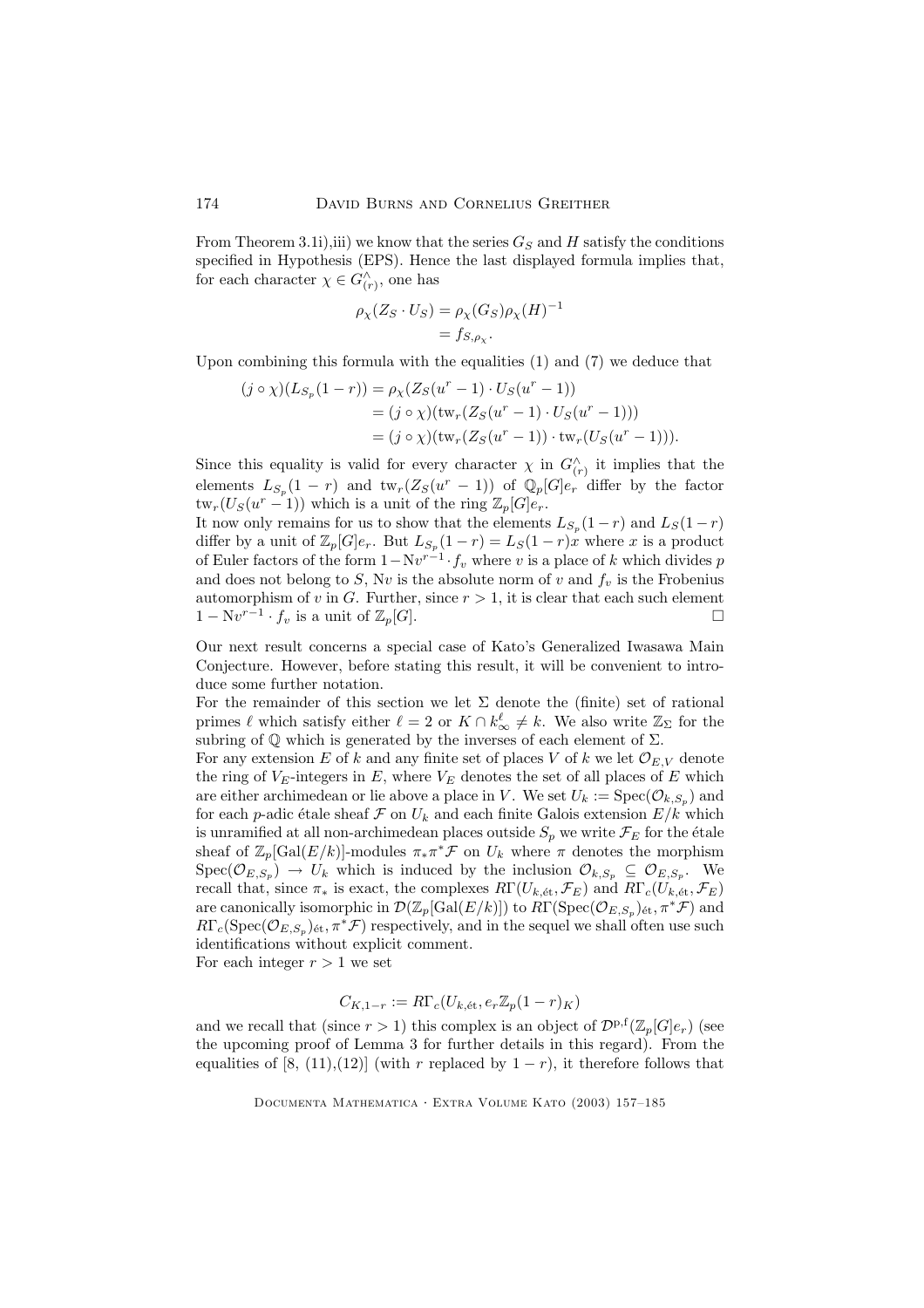the 'Equivariant Tamagawa Number Conjecture' of [9, Conj. 4(iv)] is for the pair  $(h^0(\text{Spec}(K))(1-r),\mathbb{Z}_{\Sigma}[G]e_r)$  equivalent to asserting that if p does not belong to  $\Sigma$ , then in  $\mathbb{Q}_p[G]e_r$  one has an equality

(8) 
$$
\text{Det}_{\mathbb{Z}_p[G]e_r}^{-1} C_{K,1-r} = L_S(1-r) \cdot \mathbb{Z}_p[G]
$$

(cf. Remark 6).

Before proceeding, we remark that the above equality is in general strictly finer than the corresponding case of the Generalized Iwasawa Main Conjecture which Kato formulates in [25, Conj. 3.2.2 and 3.4.14]. Indeed, since graded determinants are not used in [25] the central conjecture of loc. cit. is in this case only well defined to within multiplication by elements of  $(\mathbb{Q}_p[G]e_r)^\times$  of square 1 which reflect possible re-ordering of the factors in tensor products. For more details in this regard we refer the reader to [loc cit., Rem. 3.2.3(3) and  $3.2.6(3),(5)$ ] and [9, Rem. 9]. We recall also that a direct comparison of  $[9, \text{Conj. } 4(iv)]$  with the central conjecture formulated by Kato in [24, Conj.  $(4.9)$ ] can be found in [10, §2].

THEOREM 5.2. Assume that p does not belong to  $\Sigma$  and that Hypothesis  $(\mu_p)$ is valid for  $K/k$ . Then for each integer  $r > 1$  the equality (8) is valid. In particular, the Generalized Iwasawa Main Conjecture of Kato is valid for each such pair  $(h^0(\text{Spec}(K))(1-r), \mathbb{Z}_p[G]e_r)$ .

Remark 7. i) It is straightforward to describe explicit conditions on  $K/k$  which ensure that  $\Sigma = \{2\}$ . For example, if  $[K : k]$  is coprime to the class number of k, then  $\Sigma = \{2\}$  whenever the conductor of  $K/k$  is not divisible by the square of any prime ideal which divides  $[K : k]$ .

ii) If  $K/\mathbb{Q}$  is abelian, then Hypothesis  $(\mu_p)$  is known to be valid for all p (Remark 3i)) and so Theorem 5.2 gives an alternative proof of parts of the main result (Cor. 8.1) of [11]. The reader will find that the approach of loc. cit. is considerably more involved than that used here. We remark that, nevertheless, the approach of loc. cit. can be extended to improve upon Theorem 5.2 by showing that [9, Conj. 4(iv)] is valid for the pair  $(h^0(\text{Spec}(K))(1-r), \mathbb{Z}[\frac{1}{2}][G]e_r)$ under the assumption that Hypothesis  $(\mu_p)$  is valid for  $K/k$  at all odd p.

*Proof of Theorem 5.2.* For the purposes of this argument we set  $\mathfrak{A} := \mathbb{Z}_p[G]e_r$ and  $A := \mathbb{Q}_p[G]e_r$ .

We first remark that, when verifying the equality (8), the functorial behaviour of compactly supported ´etale cohomology and of Dirichlet L-functions under Galois descent allows us to replace  $K$  by the extension of  $K$  which is generated by a primitive p-th root of unity (cf.  $[9, Prop. 4.1b)]$ ). We may therefore henceforth assume that  $K$  contains a primitive  $p$ -th root of unity and is such that  $K \cap k_{\infty}^p = k$ . After taking into account the result of Theorem 5.1 it is therefore enough for us to prove that in  $\mathbb{Q}_p[G]e_r$  one has an equality

(9) 
$$
\mathrm{Det}_{\mathfrak{A}}^{-1} C_{K,1-r} = \mathrm{tw}_r (H'(u^r - 1)^{-1} h_S(u^r - 1)) \cdot \mathfrak{A}.
$$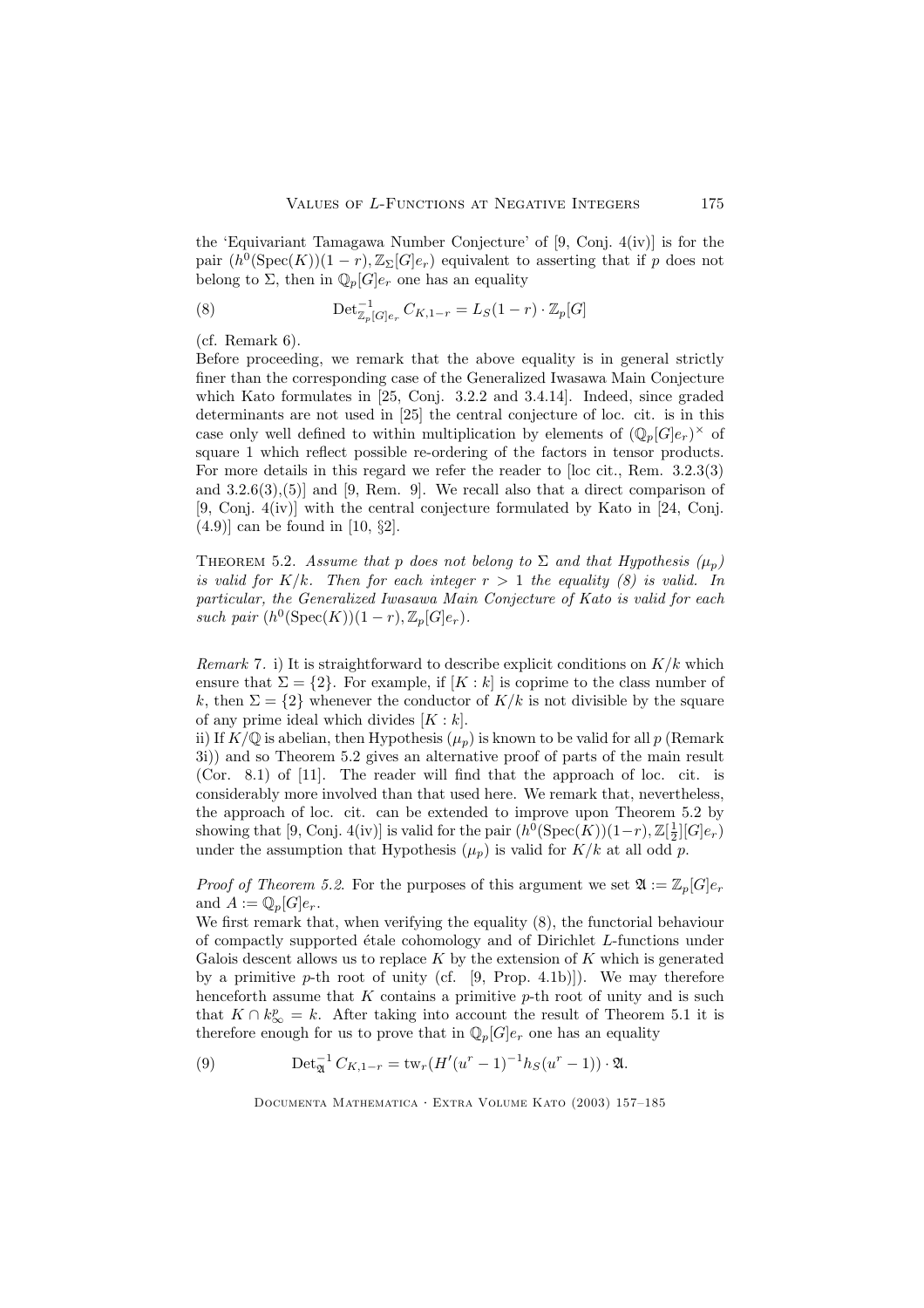We now use the notation of Proposition 4.1. We regard  $\gamma$  as a topological generator of  $Gal(K_{\infty}^p/K) \cong Gal(k_{\infty}^p/k)$ , we set  $\hat{\gamma} := 1 - \gamma \in \mathbb{Z}_p[Gal(K_{\infty}^p/k)]$  and we observe that the action of  $\hat{\gamma}$  induces an injective  $\mathbb{Z}_p[\text{Gal}(K^p_{\infty}/k)]$ -equivariant endomorphism  $\hat{\gamma}_{1-r}$  of the pro-sheaf  $e_r \cdot \mathbb{Z}_p(1-r)_{\infty}$  on  $U_{k, \text{\'et}}$ .

LEMMA 3. Let T denote the union of  $S_p$  and the set of archimedean places of k, and set  $U := U_k$ ,  $\mathcal{F} := \mathbb{Z}_p(1-r)$ ,  $\epsilon := e_r$  and  $\theta_\infty := \hat{\gamma}_{1-r}$ . If Hypothesis  $(\mu_p)$  is valid for  $K/k$ , then this data satisfies the conditions ci) and cii) of Proposition 4.1, and in A one has an equality

$$
\prod_{i \in \mathbb{Z}} \det_A (H_c^i(U_{k, \text{\'et}}, \hat{\gamma}_{1-r}) \otimes_{\mathbb{Z}_p} \mathbb{Q}_p)^{(-1)^i}
$$
  
= 
$$
\det_A(\hat{\gamma} \mid e_0 Y(S_p) \otimes_{\mathbb{Z}_p} \mathbb{Q}_p(-r)) \cdot \det_A(\hat{\gamma} \mid \mathbb{Q}_p(-r))^{-1}
$$

where  $\hat{\gamma}$  acts diagonally on  $e_0Y(S_p) \otimes_{\mathbb{Z}_p} \mathbb{Q}_p(-r)$ .

*Proof.* We assume that Hypothesis  $(\mu_p)$  is valid for  $K/k$ , and we recall (from Remark 3ii)) that this is equivalent to asserting that  $e_0Y(S_n)$  is a finitely generated  $\mathbb{Z}_p$ -module.

For each integer *i* we set  $H_c^i(1-r) := H_c^i(U_{\text{\'et}}, e_r \cdot \mathbb{Z}_p(1-r)_{\infty})$ . To verify that condition ci) of Proposition 4.1 is satisfied by the given data and also to prove the claimed equality, it is clearly enough to show that  $H_c^i(1-r)$  vanishes if  $i \notin \{2,3\}$  and that  $H_c^2(1-r)$  and  $H_c^3(1-r)$  are canonically isomorphic to  $e_0Y(S_p) \otimes_{\mathbb{Z}_p} \mathbb{Z}_p(-r)$  (endowed with the natural diagonal action of  $\gamma$ ) and  $\mathbb{Z}_p(-r)$  respectively.

To show this we first observe that, since  $p$  is odd and  $k$  is totally real, for each archimedean place  $v$  of  $k$  and any non-negative integer  $n$  the complex  $R\Gamma(\text{Spec}(k_v)_{\text{\'et}}, e_r \cdot \mathbb{Z}_p(1-r)_n)$  is acyclic. This implies that our definition of compactly supported cohomology (as in (5)) coincides with that used by Nekovář in [30, (5.3)], and hence that the complex  $R\Gamma_c(U_{\text{\'et}}, e_r \cdot \mathbb{Z}_p(1-r)_{\infty})$ coincides with the complex  $R\Gamma_{c,\mathrm{Iw}}(K_{\infty}/k,\mathbb{Z}_p(1-r))$  which is defined in [loc. cit., (8.5.4)]. To compute  $H_c^i(1-r)$  we may therefore use the fact that there are natural isomorphisms of  $\mathbb{Z}_p[\text{Gal}(K_{\infty}/k)]$ -modules

(10) 
$$
H_c^i(1-r) \cong e_r(H_c^i(U_{\text{\'et}}, \mathbb{Z}_p(1)_{\infty} \otimes_{\mathbb{Z}_p} \mathbb{Z}_p(-r)))
$$

$$
\cong (\varprojlim_n H_{c,n}^{i,+}(1)) \otimes_{\mathbb{Z}_p} \mathbb{Z}_p(-r)
$$

$$
\cong (\varprojlim_n H_{c,n,n}^{i,+}(1)) \otimes_{\mathbb{Z}_p} \mathbb{Z}_p(-r)
$$

where, for each non-negative integer n, we set  $H_{c,n}^{i,+}(1) := e_0 \cdot H_c^i(U_{k, \text{\'et}}, \mathbb{Z}_p(1)_{K_n})$ and  $H_{c,n,n}^{i,+}(1) := e_0 \cdot H_c^i(U_{k, \text{\'et}},(\mu_{p^{n+1}})_{K_n})$ , each limit over the integers  $n \geq 0$  is taken with respect to the natural projection maps,  $Gal(K_{\infty}/k)$  acts diagonally on each tensor product, and the second and third isomorphisms follow as a consequence of [loc. cit., Prop 8.5.5(ii), respectively Lem. (4.2.2)].

Now to compute explicitly each group  $H_{c,n}^{i,+}(1)$  for  $i \neq 2$  it is enough to combine the long exact sequence of cohomology of the triangle (5) (with  $U = U_k$  and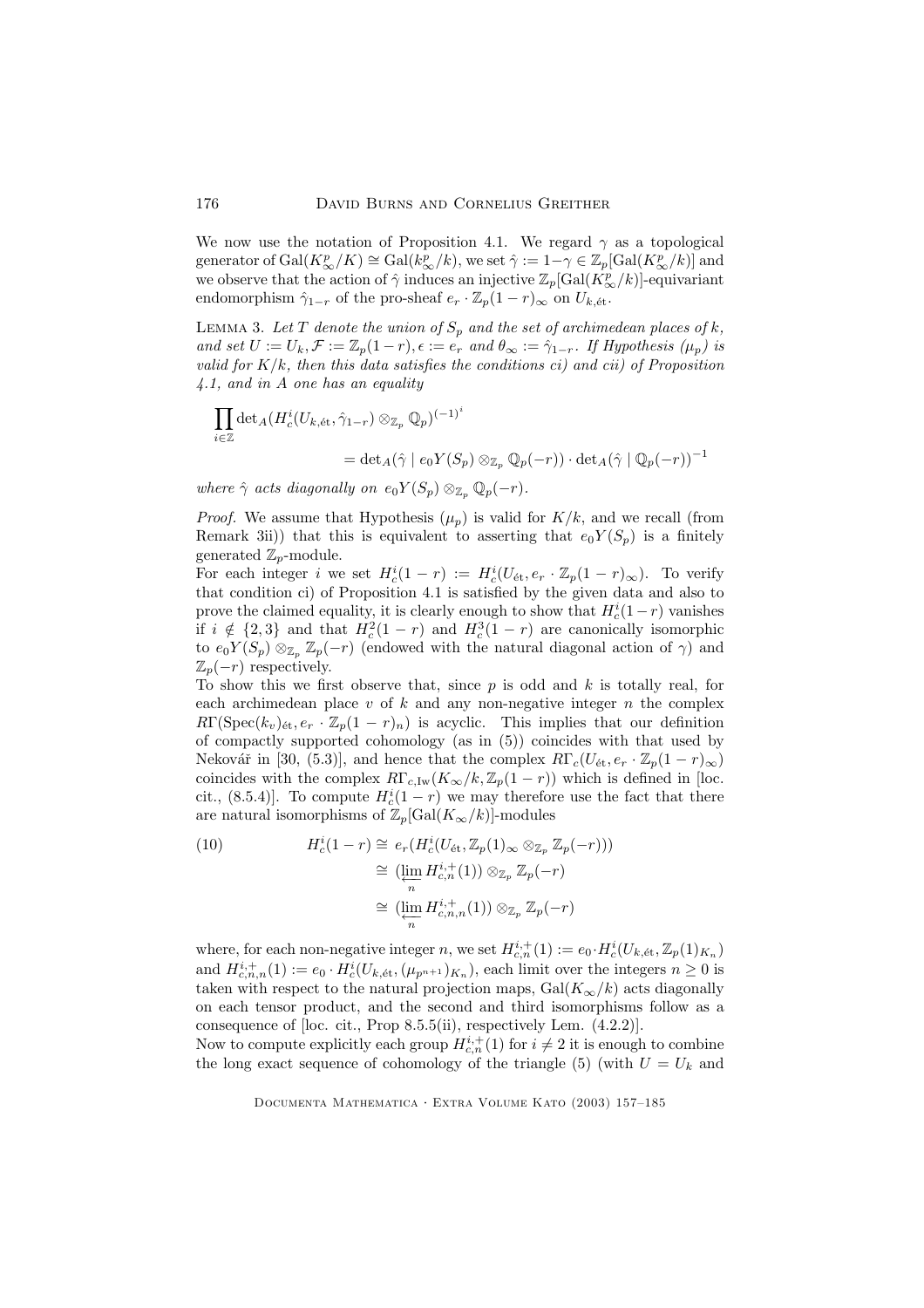$\mathcal{F} = \mathbb{Z}_p(1)_{K_n}$  together with certain standard results of Kummer theory and class field theory. To describe the result we write

$$
\lambda_n: \mathcal{O}_{K_n,T}^{\times} \otimes_{\mathbb{Z}} \mathbb{Z}_p \to \prod_{w_n} \varprojlim_{m \geq 1} K_{n,w_n}^{\times} / (K_{n,w_n}^{\times})^{p^m}
$$

for the natural 'diagonal' morphism where on the right hand side  $w_n$  runs over all places of  $K_n$  which lie above places in T and the limit over m is taken with respect to the natural projection morphisms. Then one finds that  $H_{c,n}^{i, +}(1)$ vanishes if  $i \notin \{1,2,3\}$ , that  $H_{c,n}^{3,+}(1)$  identifies with  $\mathbb{Z}_p$  and that  $H_{c,n}^{1,+}(1)$  is isomorphic to  $e_0 \cdot \ker(\lambda_n)$ . Upon passing to the inverse limit over n (and by using (10)) one finds that  $H_c^i(1-r)$  vanishes if  $i \notin \{2,3\}$  and that  $H_c^3(1-r)$ is canonically isomorphic to  $\mathbb{Z}_p(-r)$ .

To proceed we next recall that, for each pair of non-negative integers  $m$  and n, the Artin-Verdier Duality Theorem induces a canonical isomorphism in  $\mathcal{D}(\mathbb{Z}/p^m\mathbb{Z}[\text{Gal}(K_n/k)])$ 

$$
R\Gamma_c(U_{\text{\'et}},e_r(\mu_{p^m}^{\otimes (1-r)})_{K_n}) \cong \text{Hom}_{\mathbb{Z}/p^m\mathbb{Z}}(R\Gamma(U_{\text{\'et}},e_r(\mu_{p^m}^{\otimes r})_{K_n}),\mathbb{Z}/p^m\mathbb{Z}[-3])
$$

where the linear dual is endowed with the contragredient action of  $Gal(K_n/k)$ (cf. [30, Prop. (5.4.3)(i), (2.11)] with  $R = \mathbb{Z}/p^m\mathbb{Z}[\text{Gal}(K_n/k)], J = R[0], K =$  $k, S = T \text{ and } X = e_r(\mu_{p^m}^{\otimes (1-r)})_{K_n}[0])$ . Now if  $K_{n,T}^{\text{ab},n}$  denotes the maximal abelian extension of  $K_n$  which is unramified outside T and of exponent dividing  $p^{n+1}$ , then the above isomorphism (with  $r = 0$  and  $m = n + 1$ ) implies that  $H_{c,n,n}^{2,+}(1)$  is canonically isomorphic to  $e_0 \cdot \text{Gal}(K_{n,T}^{\text{ab},n}/K_n)$ . These isomorphisms are compatible with the natural transition morphisms as  $n$  varies and hence upon passing to the inverse limit (and using (10)) we obtain a canonical isomorphism between  $H_c^2(1-r)$  and  $e_0Y(S_p) \otimes_{\mathbb{Z}_p} \mathbb{Z}_p(-r)$  (endowed with the diagonal action of Gal $(K_\infty/k)$ , as required.

At this stage we need only verify that condition cii) of Proposition 4.1 is satisfied by the specified data. However, this is so because  $\text{coker}(\hat{\gamma}_{1-r})$  is isomorphic to the constant pro-sheaf  $e_r\mathbb{Z}_p(1-r)_K$  and all cohomology groups of the complex  $C_{K,1-r}$  are finite. To explain the latter fact we recall that, for any given n and  $r$ , the above displayed duality isomorphisms are compatible with the natural transition morphisms as m varies and hence (in the case  $n = 0$ ) induce upon passing to the inverse limit a canonical isomorphism in  $\mathcal{D}(\mathfrak{A})$ 

(11) 
$$
C_{K,1-r} \cong R \operatorname{Hom}_{\mathbb{Z}_p}(R\Gamma(U_{\text{\'et}},e_r\mathbb{Z}_p(r)_K),\mathbb{Z}_p[-3]).
$$

where the linear dual is endowed with the action of  $\mathfrak A$  which is induced by the contragredient action of G. (The existence of such an isomorphism also follows from the exactness of the central column of  $[8, \text{ diagram } (114)]$  (where L corresponds to our field K) and the fact that each complex  $R\Gamma_{\Delta}(L_w,\mathbb{Z}_p(1-r))^*$ which occurs in that diagram becomes acyclic upon multiplication by  $e_r$ .) Now, after taking (11) into account, it is enough for us to prove that all of the groups  $H^{i}(U_{\text{\'et}}, e_r\mathbb{Z}_p(r)_K)$  are finite and this follows, for example, as a consequence of the description of [11, Lem. 3.2ii)] and the fact that  $e_r(K_{2r-i}(\mathcal{O}_{K,T}) \otimes_{\mathbb{Z}} \mathbb{Z}_p)$  is finite for both  $i \in \{1, 2\}$ finite for both  $i \in \{1, 2\}$ .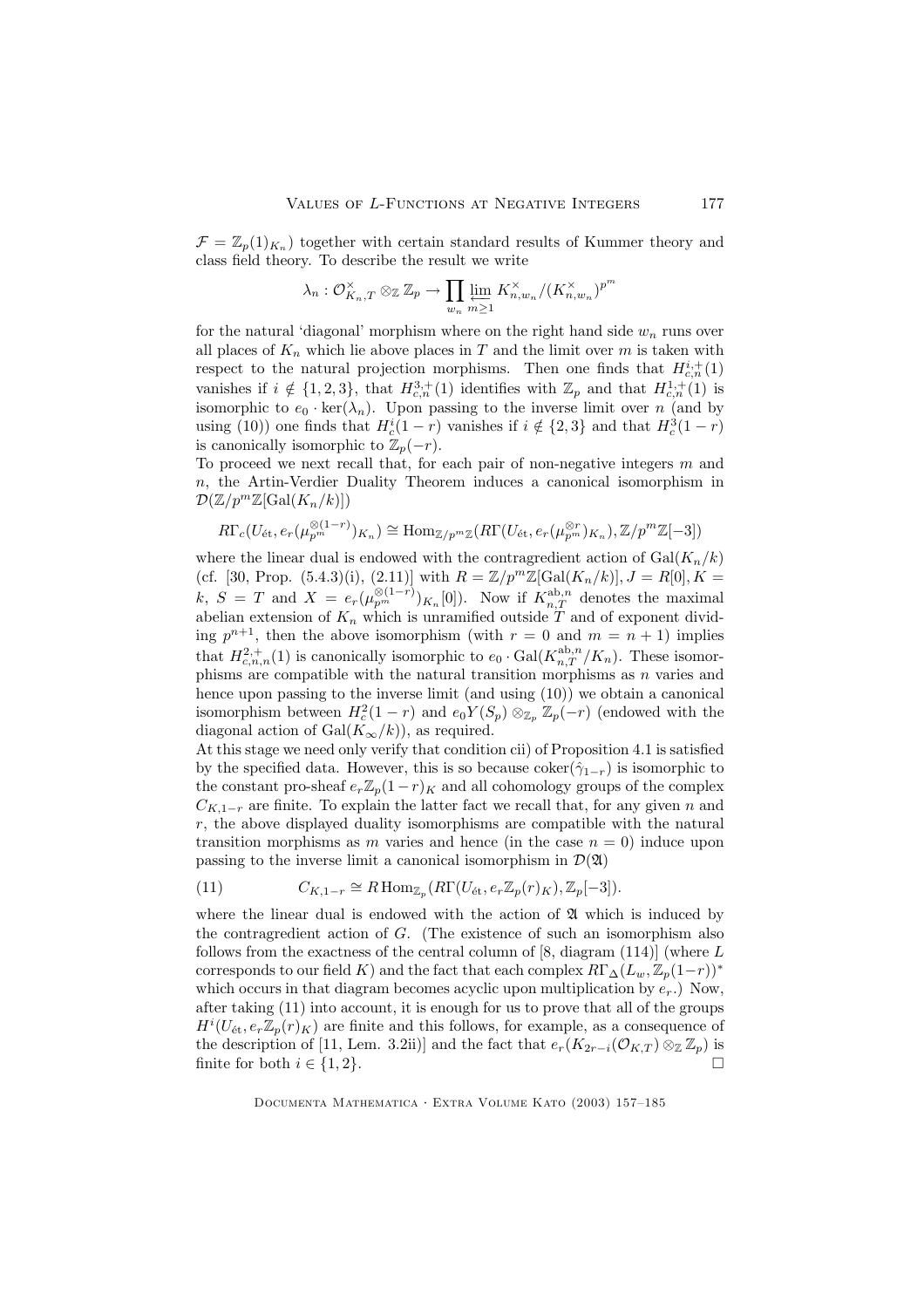We next observe that (as can be verified by explicit computation)

$$
\det_A(\hat{\gamma} \mid \mathbb{Q}_p(-r)) = (1 - u^{-r})e_{\omega^{-r}} + (e_r - e_{\omega^{-r}}) \n= \text{tw}_r(v_r \cdot H'(u^r - 1))
$$

where  $v_r := u^{-r}e + (e_0 - e)$ , and also

$$
\det_{A}(\hat{\gamma} \mid e_{0}Y(S_{p}) \otimes_{\mathbb{Z}_{p}} \mathbb{Q}_{p}(-r))
$$
\n
$$
= \sum_{\rho \in G_{(r)}^{\wedge, p}} \det_{\mathbb{Q}_{p}^{c}} (1 - \gamma \mid e_{\rho}(Y(S_{p}) \otimes_{\mathbb{Z}_{p}} \mathbb{Q}_{p}^{c}(-r))) e_{\rho}
$$
\n
$$
= \sum_{\rho \in G_{(r)}^{\wedge, p}} \det_{\mathbb{Q}_{p}^{c}} (1 - u^{-r} \gamma \mid e_{\rho \omega^{r}} (Y(S_{p}) \otimes_{\mathbb{Z}_{p}} \mathbb{Q}_{p}^{c})) e_{\rho}
$$
\n
$$
= \operatorname{tw}_{r}(v_{r}' \cdot h_{S}(u^{r} - 1)),
$$

where  $v'_r := \sum_{\rho \in G_{(0)}^{\wedge, p}} u^{-r d_\rho} e_\rho$  with  $d_\rho := \dim_{\mathbb{Q}_p^c}(e_\rho(Y(S_p) \otimes_{\mathbb{Z}_p} \mathbb{Q}_p^c))$  for each  $\rho \in G_{(0)}^{\wedge, p}$ . We remark that in proving the last displayed equality one uses the fact that for each  $\kappa \in G^{\wedge, p}$  the  $\mathbb{Q}_p^c[\gamma]$ -module  $e_{\kappa}(Y(S_p) \otimes_{\mathbb{Z}_p} \mathbb{Q}_p^c)$  is isomorphic to  $H^0(\text{Gal}(K_\infty/k_\infty), \text{Hom}_{\mathbb{Q}_p^c}(\mathbb{Q}_p^c \cdot e_\kappa, Y(S_p) \otimes_{\mathbb{Z}_p} \mathbb{Q}_p^c)).$ 

Upon combining the last two displayed formulas with the result of Lemma 3, the quasi-isomorphism  $C_{K,1-r} \cong R\Gamma_c(U_{k, \text{\'et}}, \text{coker}(\hat{\gamma}_{1-r}))$  and the equality of Remark 6 we find that

$$
\operatorname{Det}_{\mathfrak{A}}^{-1} C_{K,1-r} = \operatorname{tw}_r(v_r^{-1}v'_r)\operatorname{tw}_r(H'(u^r-1)^{-1}h_S(u^r-1))\cdot \mathfrak{A}.
$$

The required equality (9) is thus a consequence of the following observation.

LEMMA 4.  $v_r^{-1}v'_r$  is a unit of  $\mathbb{Z}_p[G]e_0$ .

*Proof.* We start by making a general observation. For this we set  $\mathfrak{B} := \mathbb{Z}_p[G]e_0$ , and we let  $f_1(T)$  and  $f_2(T)$  denote any elements of  $\mathfrak{B}[[T]]$  which satisfy  $\mu_{\mathfrak{B}}(f_1(T)) = \mu_{\mathfrak{B}}(f_2(T)) = 0.$  For  $i = 1, 2$  we write  $f_i^*(T)$  and  $U_i(T)$  for the distinguished polynomial and unit series which occur in the product decomposition of  $f_i(T)$  afforded by Proposition 2.1 (with  $\mathfrak{A} = \mathfrak{B}$ ). We also set  $f_{i,r}(T) := f_i(u^r(1+T) - 1) \in \mathfrak{B}[[T]]$  and, observing that  $\mu_{\mathfrak{B}}(f_{i,r}(T)) = 0$ , we write  $U_{i,r}(T)$  for the unit series which occurs in the product decomposition of  $f_{i,r}(T)$  afforded by Proposition 2.1. Then, by explicit computation, one verifies that the element  $(U_1(u^r - 1)U_{2,r}(0))(U_2(u^r - 1)U_{1,r}(0))^{-1}$  of  $\mathfrak{B}^{\times}$  is equal to  $\sum_{\rho \in G_{(0)}^{\wedge, p}} u^{-r\delta_{\rho}} e_{\rho}$  where  $\delta_{\rho} := \deg(\rho(f_1^*(T))) - \deg(\rho(f_2^*(T))).$ 

We now apply this observation with  $f_1(T)$  and  $f_2(T)$  equal to the series  $G_S$  and  $H$  which occur in Hypothesis (EPS). We observe that, in this case, the equality (3) implies that for each  $\rho \in G_{(0)}^{\wedge, p}$  one has  $\deg(\rho(G_S^*)) - \deg(\rho(H)) = d'_{\rho}$ where here  $d'_{\rho} := d_{\rho} - 1$  if  $\rho$  is trivial, and  $d'_{\rho} := d_{\rho}$  otherwise. From the general observation made above we may therefore deduce that the element  $v_r^{-1}v'_r = \sum_{\rho \in G_{(0)}^{\wedge, p}} u^{-rd'_\rho} e_\rho$  belongs to  $\mathfrak{B}^{\times}$ , as claimed.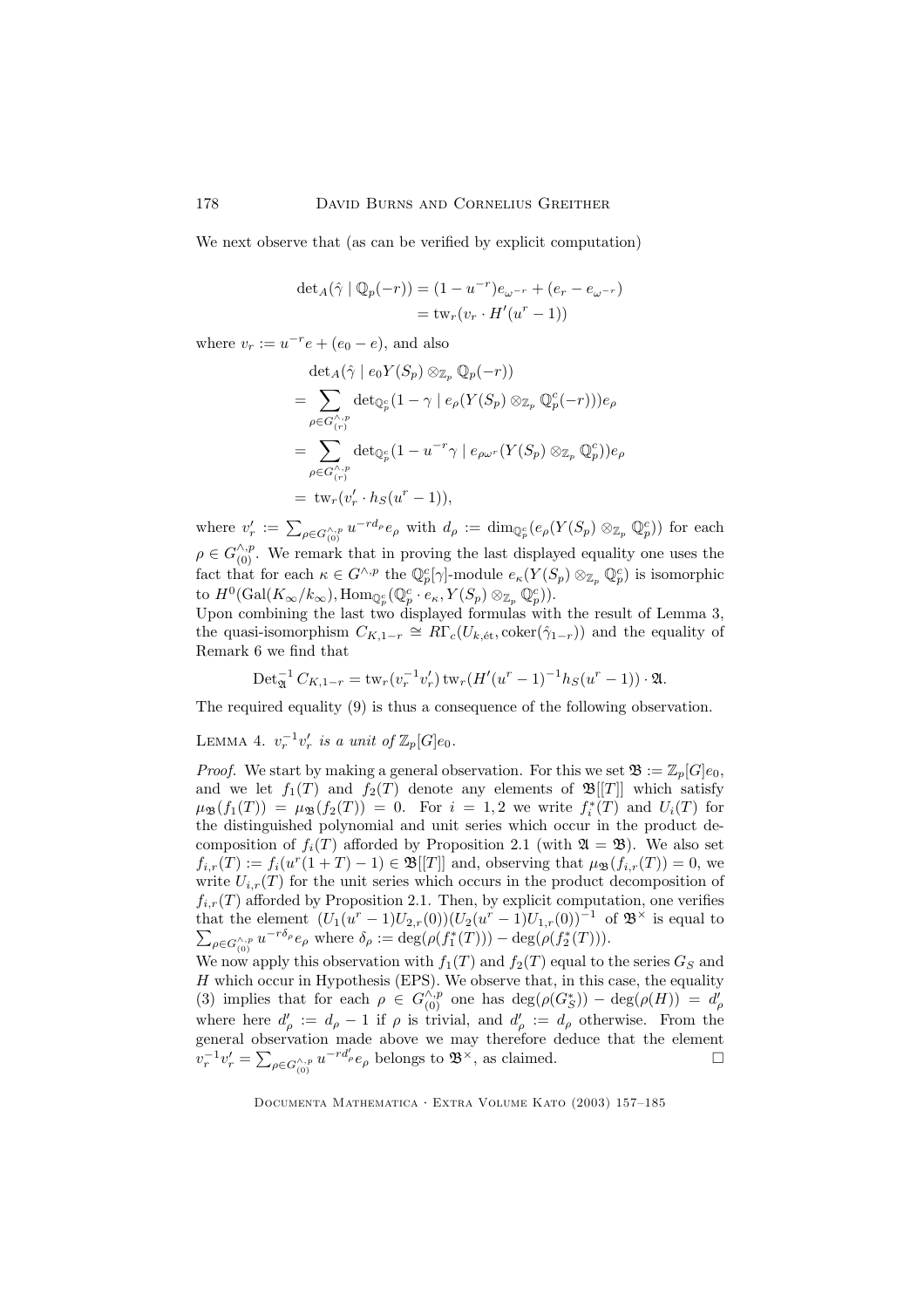This completes our proof of Theorem 5.2.  $\Box$ 

We next use Theorem 5.2 to prove a result concerning the element  $\Omega_{r-1}(K/k)$ of  $Pic(\mathbb{Z}[G])$  which is defined by Chinburg, Kolster, Pappas and Snaith in [13, §3]. We recall that it has been conjectured by the authors of loc. cit. that  $\Omega_{r-1}(K/k) = 0.$ 

We write  $\rho_{\Sigma,r}$  for the natural scalar extension morphism  $Pic(\mathbb{Z}[G]) \to$  $Pic(\mathbb{Z}_{\Sigma}[G]e_r)$ . With R denoting either Z or Q we also write  $\rho_{\#}$  for the Rlinear involution of  $R[G]$  which is induced by sending each element of G to its inverse.

COROLLARY 1. Assume that (if  $k \neq \mathbb{Q}$ , then) Hypothesis ( $\mu_p$ ) is valid for K/k at each prime  $p \notin \Sigma$ . Then for each integer  $r > 1$  one has an equality  $\rho_{\Sigma,r}(\Omega_{r-1}(K/k)) = 0.$ 

Proof. The key point we use here is a result of Flach and the first named author. Indeed, the result of [8, Thm. 4.1] implies that  $\rho_{\Sigma,r}(\Omega_{r-1}(K/k))$  is equal to the class of the invertible  $\mathbb{Z}_{\Sigma}[G]e_r$ -submodule of  $\mathbb{Q}[G]e_r$  which is defined by means of the intersection

$$
\left(\bigcap_{p \notin \Sigma} \mathrm{Det}^{-1}_{\mathbb{Z}_p[G]e_r} R\Gamma_c(U_{k, \text{\'et}}, e_r \mathbb{Z}_p(1-r)_K)\right) \otimes_{\mathbb{Z}[G], \rho_{\#}} \mathbb{Z}[G].
$$

(To see this one must recall that the normalisation of the determinant functor which is used in [8] is the inverse of that used here.)

On the other hand, Theorem 5.2 implies that the above intersection is equal to the free  $\mathbb{Z}_{\Sigma}[G]e_r$ -module which is generated by the element  $\rho_{\#}(L_S(1-r))$ .<br>Hence one has  $\rho_{\Sigma}(G_{-S}(K/k)) = 0$  as required Hence one has  $\rho_{\Sigma,r}(\Omega_{r-1}(K/k)) = 0$ , as required.

Before stating our final result we introduce a little more notation. If  $V$  is any finite set of places of k, then for each rational prime  $\ell$  we let  $V_{\ell}$  denote the union of  $V$  and the set of places of  $k$  which are either archimedean or of residue characteristic  $\ell$ . We set  $\mathbb{Z}' := \mathbb{Z}[\frac{1}{2}]$  and we define a  $\mathbb{Z}'[G]$ -module by setting

$$
H^2(\mathcal{O}_{K,V}, \mathbb{Z}'(r)) := \bigoplus_{\ell \neq 2} H^2(\mathrm{Spec}(\mathcal{O}_{K,V_{\ell}})_{\mathrm{\acute{e}t}}, \mathbb{Z}_{\ell}(r)).
$$

We let  $\Sigma'$  denote the set  $\{2\}$ , respectively  $\Sigma$ , if  $k = \mathbb{Q}$ , respectively  $k \neq \mathbb{Q}$ , and we write  $\mathbb{Z}_{\Sigma'}$  for the subring of  $\mathbb Q$  which is generated by the inverses of each element of  $\Sigma'$ . We also write  $\mu_{\mathbb{Q}^c}$  for the torsion subgroup of  $\mathbb{Q}^{c \times}$ .

COROLLARY 2. Assume that (if  $k \neq \mathbb{Q}$ , then) Hypothesis ( $\mu_p$ ) is valid for K/k at each prime  $p \notin \Sigma$ . Then for each integer  $r > 1$  one has an equality

$$
\rho_{\#}(L_S(1-r)) \cdot \text{Ann}_{\mathbb{Z}[G]}(H^0(K, \mu_{\mathbb{Q}^c}^{\otimes r})) \otimes_{\mathbb{Z}} \mathbb{Z}_{\Sigma'}= e_r \cdot \text{Fit}_{\mathbb{Z}'[G]}(H^2(\mathcal{O}_{K,S}, \mathbb{Z}'(r))) \otimes_{\mathbb{Z}'} \mathbb{Z}_{\Sigma'}.
$$

Remark 8. i) If  $T$  is any subset of  $S$ , then the localisation sequence of étale cohomology induces a natural inclusion of  $\mathbb{Z}'[G]$ -modules  $H^2(\mathcal{O}_{K,T}, \mathbb{Z}'(r)) \subseteq$  $H^2(\mathcal{O}_{K,S}, \mathbb{Z}'(r))$ . From this we may deduce that  $\text{Ann}_{\mathbb{Z}'[G]}(H^2(\mathcal{O}_{K,S}, \mathbb{Z}'(r))) \subseteq$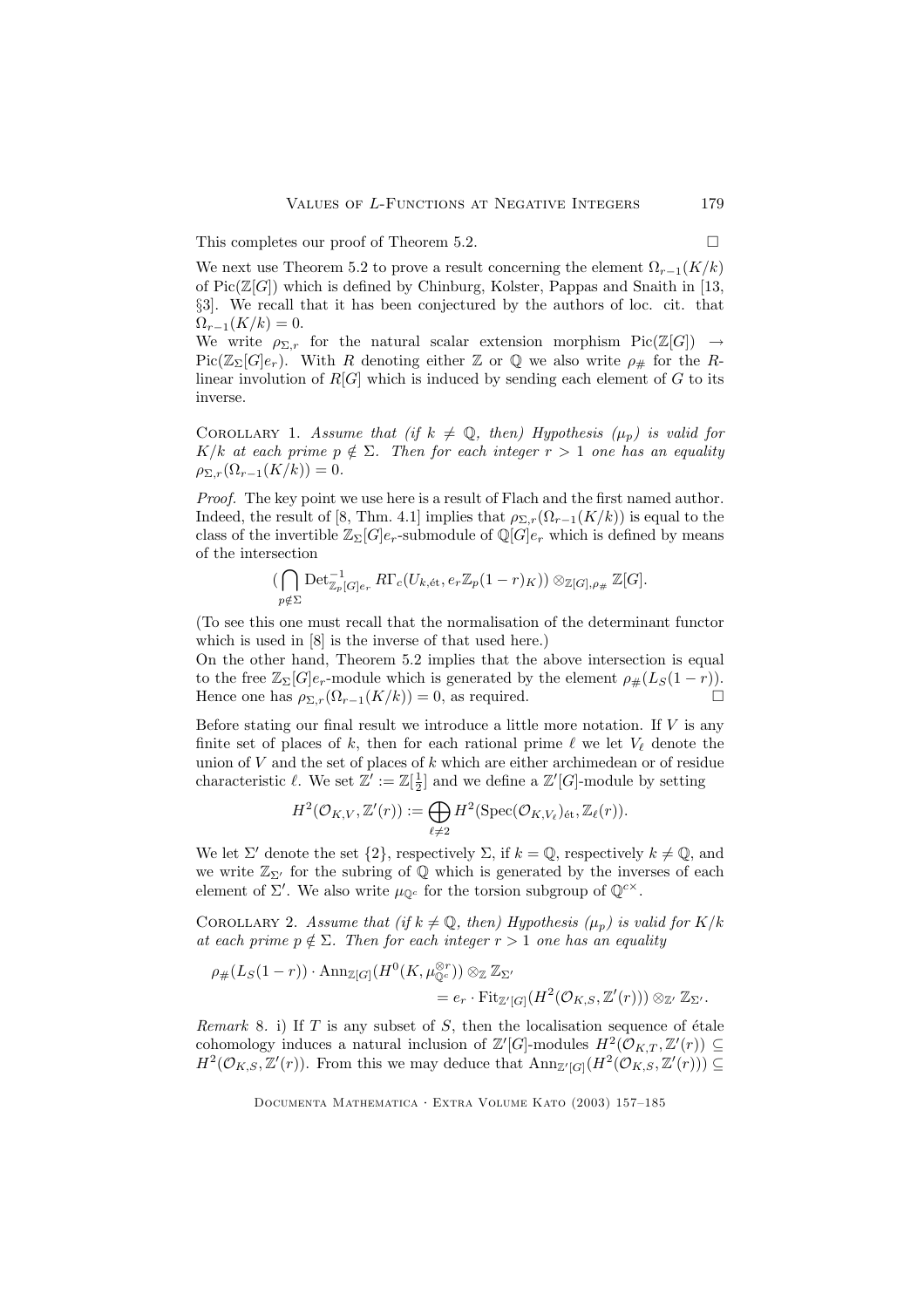$\text{Ann}_{\mathbb{Z}^r[G]}(H^2(\mathcal{O}_{K,T},\mathbb{Z}^r(r)))$  and also if, for example, G is cyclic, that  $\mathrm{Fit}_{\mathbb{Z}^{\prime}[G]}(H^{2}(\mathcal{O}_{K,S},\mathbb{Z}^{\prime}(r))) \subseteq \mathrm{Fit}_{\mathbb{Z}^{\prime}[G]}(H^{2}(\mathcal{O}_{K,T},\mathbb{Z}^{\prime}(r)))$ . In particular, if  $\Sigma^{\prime}$  =  ${2}$  (cf. Remark 7i)), and we write  $\mathcal{O}_K$  in place of  $\mathcal{O}_{K\emptyset}$  (which, in terms of our current notation, denotes the ring of algebraic integers in  $K$ ), then the equality of Corollary 2 implies that

(12) 
$$
\rho_{\#}(L_S(1-r)) \cdot \text{Ann}_{\mathbb{Z}[G]}(H^0(K, \mu_{\mathbb{Q}^c}^{\otimes r})) \otimes_{\mathbb{Z}} \mathbb{Z}' \subseteq \text{Ann}_{\mathbb{Z}'[G]}(H^2(\mathcal{O}_K, \mathbb{Z}'(r))),
$$

and also if, for example, G is cyclic, that

 $\rho_{\#}(L_S(1-r)) \cdot \text{Ann}_{\mathbb{Z}[G]}(H^0(K,\mu_{\mathbb{Q}^c}^{\otimes r})) \otimes_{\mathbb{Z}} \mathbb{Z}' \subseteq \text{Fit}_{\mathbb{Z}'[G]}(H^2(\mathcal{O}_K,\mathbb{Z}'(r))).$ 

We observe that if (as has been famously conjectured by Quillen and Lichtenbaum) the  $\mathbb{Z}'[G]$ -module  $H^2(\mathcal{O}_K, \mathbb{Z}'(r))$  is isomorphic to  $K_{2r-2}(\mathcal{O}_K) \otimes_{\mathbb{Z}} \mathbb{Z}'$ , then the inclusion (12) is finer than (the image under  $-\otimes_{\mathbb{Z}} \mathbb{Z}'$  of) the inclusion

 $\#H^0(\mathbb{Q},\mu_{\mathbb{Q}^c}^{\otimes r})\rho_{\#}(L_S(1-r))\cdot \text{Ann}_{\mathbb{Z}[G]}(H^0(K,\mu_{\mathbb{Q}^c}^{\otimes r}))\subseteq \text{Ann}_{\mathbb{Z}[G]}(K_{2r-2}(\mathcal{O}_K))$ 

which was conjectured in the case  $k = \mathbb{Q}$  by Coates and Sinnott in [14, Conj. 1]. We also recall that if  $k = \mathbb{Q}$ , r is even and K is any abelian extension of Q, then Kurihara has recently used different methods to explicitly compute  $\text{Fit}_{\mathbb{Z}^r[G]}(H^2(\mathcal{O}_K,\mathbb{Z}^r(r)))$  in terms of Stickelberger elements [28, Cor. 12.5 and Rem. 12.6].

ii) In the case that  $k = \mathbb{Q}$  and the conductor of  $K/k$  is a prime power, the image under multiplication by  $e_r - e_{\omega^r}$  of the equality of Corollary 2 has already been proved by Cornacchia and Østvær in [16, Thm. 1.2].

iii) If r is even, then the equality of Corollary 2 can be re-expressed as an equality in which K is replaced by  $K^+$  and the idempotent factor  $e_r$  is omitted. In a recent preprint [35], Snaith uses results from [11] to prove a weaker version of the equality of Corollary 2 in this context. More precisely, Snaith's results [loc. cit., Th. 1.6, Th. 5.2] assume that K is totally real, that r is even and that Hypothesis  $(\mu_n)$  is valid for  $K/k$  at all odd primes p, and involve chains of inclusions rather than a precise specification of Fitting ideals (see also Remark 9 in this regard).

iv) In this remark we fix an odd prime p, an embedding  $j: \mathbb{Q}^c \to \mathbb{Q}_p^c$  and a character  $\chi \in G_{(r)}^{\wedge}$ . We set  $\mathcal{O} := \mathbb{Z}_p(j \circ \chi)$  and we write  $\mathrm{lth}_{\mathcal{O}}(M)$  for the length of any finite  $\mathcal{O}$ -module M. We let  $K_{\mathcal{X}}$  denote the (cyclic) extension of  $\mathbb{Q}$  which corresponds to ker( $\chi$ ). Then the image under the functor  $-\otimes_{\mathbb{Z}'}[G]$  O of the equality of Corollary 2 with  $k = \mathbb{Q}$  and  $K = K_{\chi}$  is equivalent to an equality

$$
\mathrm{val}_{\mathcal{O}}(j(L_{S}(1-r,\chi^{-1})))=\newline \mathrm{lth}_{\mathcal{O}}(H^{2}(\mathcal{O}_{K,S},\mathbb{Z}'(r))\otimes_{\mathbb{Z}'[G]}\mathcal{O})-\mathrm{lth}_{\mathcal{O}}(H^{0}(K,\mu_{\mathbb{Q}^{c}}^{\otimes r})\otimes_{\mathbb{Z}[G]}\mathcal{O}).
$$

In addition, since in this case G is cyclic, for any finite  $\mathbb{Z}^{\prime}[G]$ -module N one has  $\text{lth}_{\mathcal{O}}(N \otimes_{\mathbb{Z}'[G]} \mathcal{O}) = \text{lth}_{\mathcal{O}}(\text{Hom}_{\mathbb{Z}'[G]}(\mathcal{O}, N))$  and so the previous displayed equality provides a natural analogue of the main result (Thm. II.1) of Solomon in [36] concerning the relation between generalised Bernoulli numbers and the structure of certain ideal class groups. (The first named author is very grateful to Masato Kurihara for a most helpful conversation in this regard.)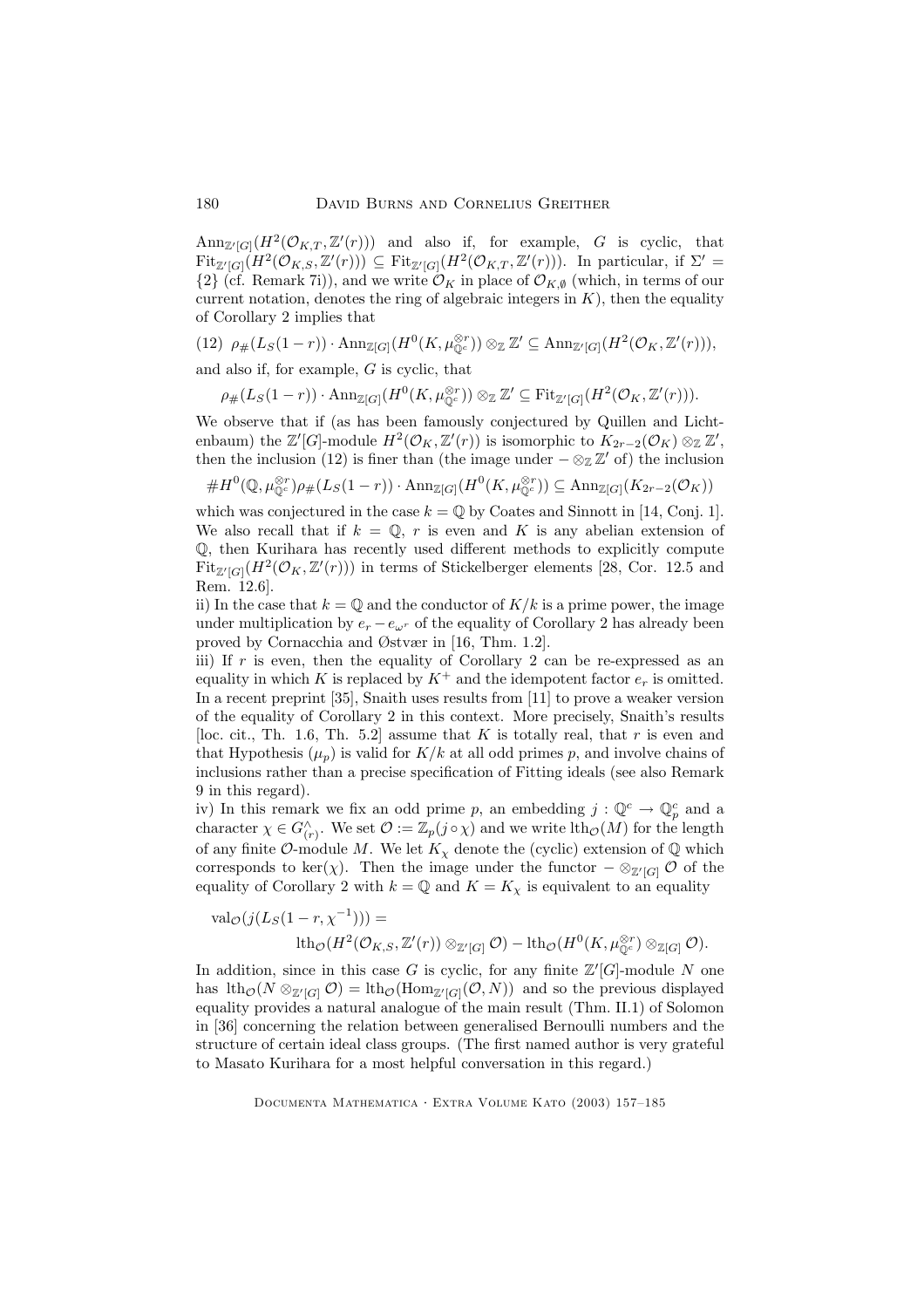*Proof of Corollary 2.* We now fix a prime  $p \notin \Sigma'$  and we assume that Hypothesis  $(\mu_p)$  is valid for  $K/k$  (as is known in the case  $k = \mathbb{Q}$ ). We set  $\mathfrak{A} := \mathbb{Z}_p[G]e_r$ ,  $\mu(r) := H^0(K, \mu_{\mathbb{Q}^c}^{\otimes r}) \otimes_{\mathbb{Z}} \mathbb{Z}_p$  and  $C := R\Gamma(U_{k, \text{\'et}}, e_r\mathbb{Z}_p(r)_K)$ .

In the sequel we shall say that a commutative  $\mathbb{Z}_p$ -algebra  $\Lambda$  is 'relatively Gorenstein over  $\mathbb{Z}_p$ ' if  $\text{Hom}_{\mathbb{Z}_p}(\Lambda, \mathbb{Z}_p)$  (endowed with the natural action of  $\Lambda$ ) is a free Λ-module of rank one.

For each bounded object X of  $\mathcal{D}(\mathfrak{A})$  we set  $X^* := R \operatorname{Hom}_{\mathbb{Z}_p}(X, \mathbb{Z}_p)$  which we endow with the action of  $\mathfrak A$  which is induced by the contragredient action of  $G$ . We observe that  $\mathfrak A$  is relatively Gorenstein over  $\mathbb Z_p$  and hence that  $X^*$  belongs to  $\mathcal{D}^{\text{p}}(\mathfrak{A})$ , respectively  $\mathcal{D}^{\text{p},\text{f}}(\mathfrak{A})$ , if and only if X belongs to  $\mathcal{D}^{\text{p}}(\mathfrak{A})$ , respectively  $\mathcal{D}^{p,f}(\mathfrak{A})$ . Now for any  $\mathfrak{A}\text{-module }X$  there exists a canonical isomorphism between the  $\mathfrak{A}\text{-modules Hom}_{\mathfrak{A}}(X,\mathfrak{A})\otimes_{\mathbb{Z}_p[G],\rho_{\#}}\mathbb{Z}_p[G]$  and  $\text{Hom}_{\mathbb{Z}_p}(X,\mathbb{Z}_p)$ . This in turn implies that for any object X of  $\mathcal{D}^p(\mathfrak{A})$  the lattice  $\mathrm{Det}_{\mathfrak{A}}^{-1} X^*[-3]$  identifies canonically with  $(\text{Det}_{\mathfrak{A}}^{-1} X) \otimes_{\mathbb{Z}_p[G], \rho_{\#}} \mathbb{Z}_p[G]$ . Upon noting that (11) induces an isomorphism in  $\mathcal{D}^{p,f}(\mathfrak{A})$  of the form  $C \cong R\Gamma_c(U_{k, \text{\'et}}, e_r\mathbb{Z}_p(1-r)_K)^*[-3]$ , and recalling that the equality (8) is known to be valid as a consequence of Theorem 5.2 in the case  $k \neq \mathbb{Q}$  and as a consequence of [11, Cor. 8.1] in the case  $k = \mathbb{Q}$ , we deduce that  $\text{Det}_{\mathfrak{A}}^{-1} C = \rho_{\#}(L_S(1-r)) \cdot \mathfrak{A}$ . The equality of Corollary 2 will therefore follow if we can show that

(13) 
$$
\operatorname{Det}_{\mathfrak{A}}^{-1} C \cdot \operatorname{Ann}_{\mathfrak{A}}(\mu(r)) = \operatorname{Fit}_{\mathfrak{A}}(H^2(C)).
$$

We next observe that, since C belongs to  $\mathcal{D}^{p,f}(\mathfrak{A})$  and is acyclic outside degrees 1 and 2, there exists an exact sequence of A-modules

(14) 
$$
0 \to H^1(C) \to Q \xrightarrow{d} Q' \to H^2(C) \to 0
$$

which is such that both  $Q$  and  $Q'$  are finite and of projective dimension at most 1 and there exists an isomorphism  $\iota$  in  $\mathcal{D}^{p,f}(\mathfrak{A})$  between C and the complex  $Q \stackrel{d}{\rightarrow} Q'$  (where the modules are placed in degrees 1 and 2, and the cohomology is identified with  $H^1(C)$  and  $H^2(C)$  by using the maps in (14)) for which  $H^i(\iota)$ is the identity map in each degree i. This implies that  $\text{Fit}_{\mathfrak{A}}(Q)$  and  $\text{Fit}_{\mathfrak{A}}(Q')$ are invertible ideals of  $\mathfrak A$  and that  $\mathrm{Det}_{\mathfrak A}^{-1} C = \mathrm{Fit}_{\mathfrak A}(Q)^{-1} \mathrm{Fit}_{\mathfrak A}(Q').$ 

LEMMA 5. Let R be any reduced commutative  $\mathbb{Z}_p$ -algebra which is finitely generated, free and relatively Gorenstein over  $\mathbb{Z}_p$ . If

$$
0 \to A \to P \to P' \to A' \to 0
$$

is any exact sequence of finite  $R$ -modules in which  $P$  and  $P'$  are both of projective dimension at most 1 over R, then  $\text{Fit}_R(P)$  and  $\text{Fit}_R(P')$  are principal ideals of R and one has an equality

$$
FitR(A∨) FitR(P') = FitR(P) FitR(A'),
$$

where  $A^{\vee}$  denotes the Pontryagin dual  $\text{Hom}_{\mathbb{Z}_p}(A,\mathbb{Q}_p/\mathbb{Z}_p)$  (endowed with the natural action of R).

Proof. This is almost covered by the result of [15, Prop. 6]; however, the latter is stated only for rings R of the form  $\mathcal{O}[G]$  with G a finite abelian p-group,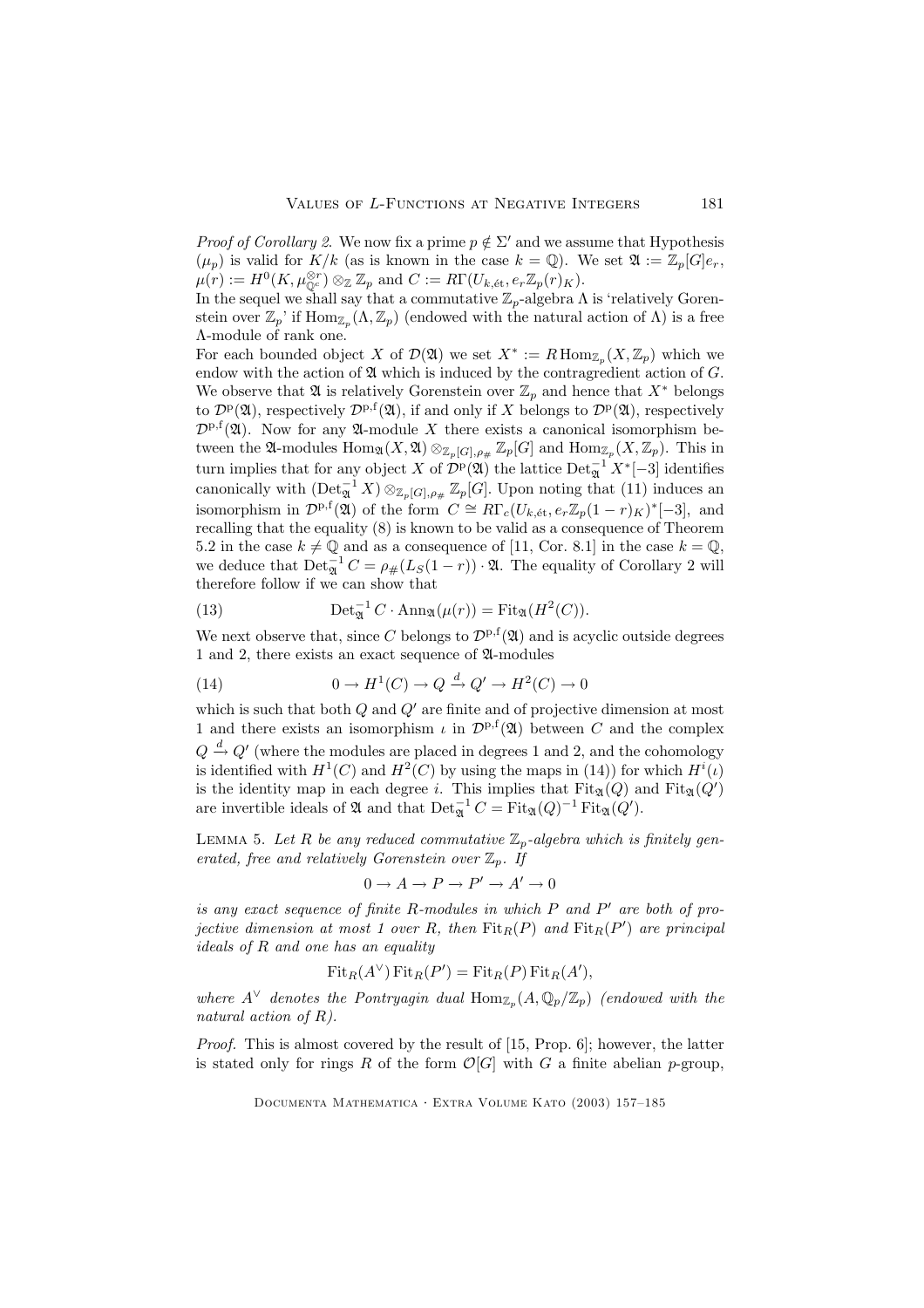and involves  $\text{Fit}_R(A)$  rather than  $\text{Fit}_R(A^{\vee})$ . In addition, the second named author would like to take this opportunity to point out that the argument in loc. cit. makes the *assumption* that  $G$  (which is written as  $P$  in loc. cit.) is cyclic, which is unfortunately not stated explicitly at the appropriate place, and that the equality of [15, Prop. 6] does not appear to hold in general. We will therefore now quickly adapt the arguments of [15, Prop. 6] to better suit our present purpose.

We first observe that, since R is semilocal, the Fitting ideal of any finite  $R$ module  $P$  which is of projective dimension at most 1 is principal, being generated by the determinant of  $\alpha$  in any presentation  $R^n \stackrel{\alpha}{\rightarrow} R^n \rightarrow P \rightarrow 0$ . We may find the following data, proceeding exactly as in [15, p.456f.]: a nonzerodivisor f of R (it is in fact always possible to take f to be a large enough power of p); a natural number n; short exact sequences  $0 \to Q \to \tilde{A} \to A \to 0$  and  $0 \to A' \to \tilde{A}' \to Q' \to 0$  in which Q and Q' are both finite and of projective dimension at most 1, and a four term exact sequence

$$
0 \to \tilde{A} \to (R/fR)^n \to (R/fR)^n \to \tilde{A}' \to 0.
$$

In a similar way one obtains the equalities

$$
FitR(P) FitR(Q) = fnR = FitR(P') FitR(Q').
$$

Now  $R/fR$  is Gorenstein of dimension zero, that is:  $(R/fR)^{\vee} \cong R/fR$  as Rmodules. Therefore the argument in loc. cit. starting with equation (4) applies to give an equality

$$
\mathrm{Fit}_R(\tilde{A}') = \mathrm{Fit}_R(\tilde{A}^{\vee}).
$$

(Note that we do not claim that  $Fit_R(\tilde{A}^{\vee}) = Fit_R(\tilde{A})$ , as was done in loc. cit.) Applying the result of [15, Lem. 3] to the sequence  $0 \to A' \to \tilde{A}' \to Q' \to 0$ , respectively to the Pontryagin dual of the sequence  $0 \to Q \to \tilde{A} \to A \to 0$ , we obtain an equality

$$
FitR(\tilde{A}') = FitR(A') FitR(Q'),
$$

respectively

$$
Fit_R(\tilde{A}^{\vee}) = Fit_R(A^{\vee}) Fit_R(Q^{\vee}).
$$

LEMMA 6. Fit<sub>R</sub> $(Q^{\vee}) =$ Fit<sub>R</sub> $(Q)$ .

Proof. Since Q is finite and of projective dimension at most 1 there exists an exact sequence of R-modules of the form

$$
0 \to R^n \xrightarrow{\alpha} R^n \to Q \to 0.
$$

Now  $\text{Hom}_{\mathbb{Z}_p}(Q,\mathbb{Z}_p) = 0$  and  $\text{Ext}^1_{\mathbb{Z}_p}(Q,\mathbb{Z}_p)$  is isomorphic to  $Q^\vee$  (as  $Q$  is finite),  $\text{Ext}^1_{\mathbb{Z}_p}(R^n,\mathbb{Z}_p) = 0$  (as R is  $\mathbb{Z}_p$ -free) and  $\text{Hom}_{\mathbb{Z}_p}(R^n,\mathbb{Z}_p)$  is isomorphic to  $R^n$  (as R is relatively Gorenstein over  $\mathbb{Z}_p$ ). From the long exact sequence of  $\text{Ext}^i_{\mathbb{Z}_p}(-,\mathbb{Z}_p)$ -groups which is associated to the above sequence we therefore obtain a further exact sequence of  $R$ -modules

$$
0 \to R^n \xrightarrow{\alpha^t} R^n \to Q^\vee \to 0,
$$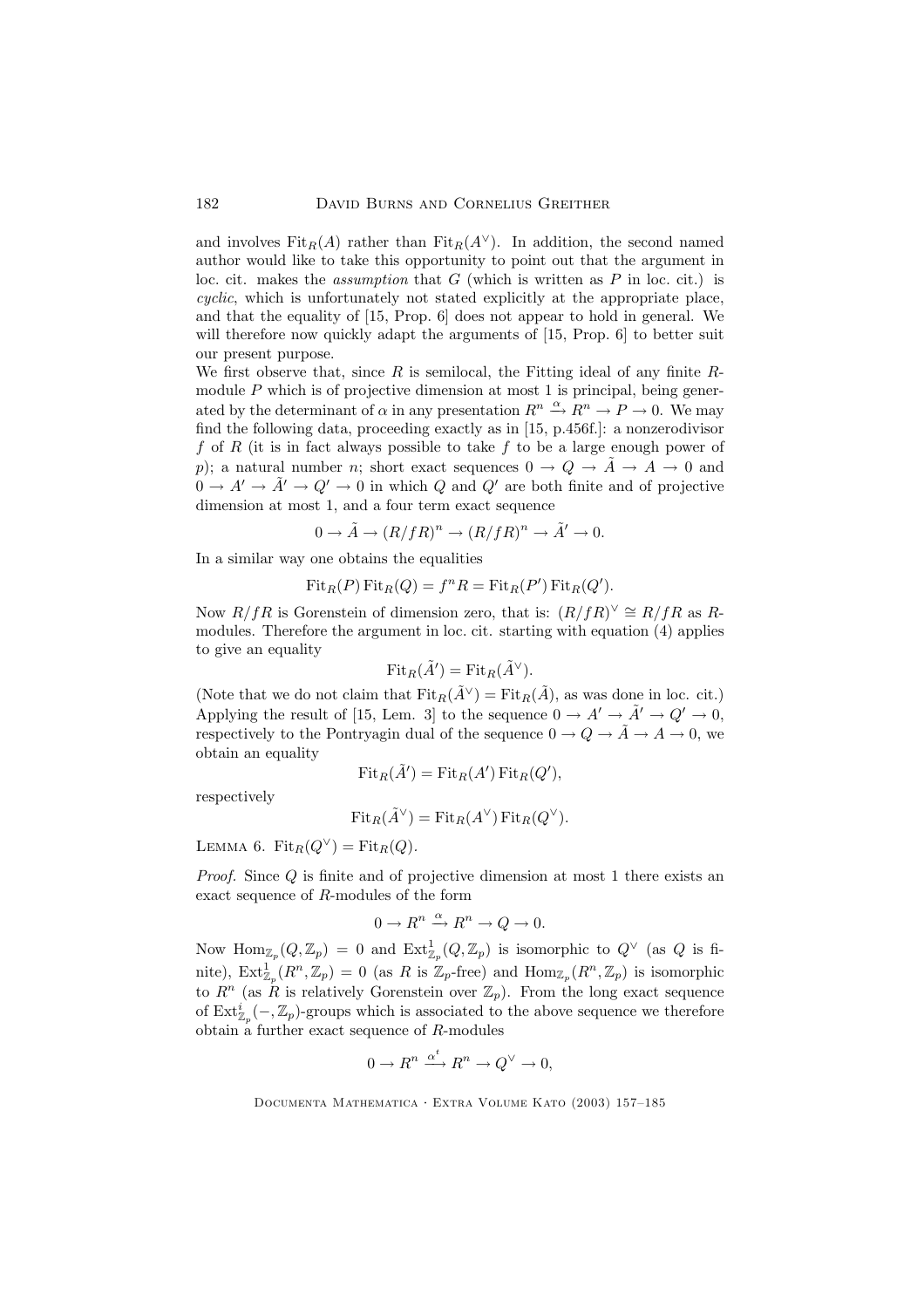where  $\alpha^t$  denotes the transpose of  $\alpha$ . By using the two displayed sequences we now compute that  $Fit_R(Q) = det(\alpha)R = det(\alpha^t)R = Fit_R(Q^{\vee})$ , as claimed.  $\Box$ 

The equality of Lemma 5 now follows directly upon combining the equality of Lemma 6 with the four displayed equalities which immediately precede it.  $\Box$ 

Upon applying Lemma 5 with  $R = \mathfrak{A}$  (which is both reduced and relatively Gorenstein over  $\mathbb{Z}_p$ ) to the exact sequence (14) we obtain an equality

$$
Det_{\mathfrak{A}}^{-1} C \cdot \mathrm{Fit}_{\mathfrak{A}}(H^1(C)^{\vee}) = \mathrm{Fit}_{\mathfrak{A}}(Q)^{-1} \mathrm{Fit}_{\mathfrak{A}}(Q') \mathrm{ Fit}_{\mathfrak{A}}(H^1(C)^{\vee})
$$
  
= 
$$
\mathrm{Fit}_{\mathfrak{A}}(H^2(C)).
$$

To deduce the required equality (13) from this equality we now simply observe that the  $\mathfrak{A}\text{-module } H^1(C)^\vee$  is isomorphic to the cyclic  $\mathfrak{A}\text{-module } \mu(r)^\vee$ , and hence that  $\text{Fit}_{\mathfrak{A}}(H^1(C)^\vee) = \text{Fit}_{\mathfrak{A}}(\mu(r)^\vee) = \text{Ann}_{\mathfrak{A}}(\mu(r)^\vee) = \text{Ann}_{\mathfrak{A}}(\mu(r)).$ This completes our proof of Corollary 2.  $\Box$ 

Remark 9. Let  $\Gamma$  be any finite abelian group and  $\ell$  any rational prime. If M is any finite  $\mathbb{Z}_{\ell}[\Gamma]$ -module, then  $\text{Ann}_{\mathbb{Z}_{\ell}[\Gamma]}(M) = \text{Ann}_{\mathbb{Z}_{\ell}[\Gamma]}(M^{\vee})$  and  $\text{Ann}_{\mathbb{Z}_{\ell}[\Gamma]}(M)^{n(M)} \subseteq \text{Fit}_{\mathbb{Z}_{\ell}[\Gamma]}(M) \subseteq \text{Ann}_{\mathbb{Z}_{\ell}[\Gamma]}(M)$  where  $n(M)$  denotes the minimal number of elements required to generate M over  $\mathbb{Z}_{\ell}[\Gamma]$ . Hence, if X is any object of  $\mathcal{D}^{p,f}(\mathbb{Z}_{\ell}[\Gamma])$  which is acyclic outside degrees 0 and 1 and  $t_i \in \text{Ann}_{\mathbb{Z}_\ell[\Gamma]}(H^i(X))$  for  $i \in \{0,1\}$ , then (since  $\mathbb{Z}_\ell[\Gamma]$  is both reduced and relatively Gorenstein over  $\mathbb{Z}_{\ell}$  the equality of Lemma 5 implies that

$$
t_0^{n(H^0(X)^\vee)}\cdot \operatorname{Det}_{\mathbb{Z}_\ell[\Gamma]} X \subseteq \operatorname{Fit}_{\mathbb{Z}_\ell[\Gamma]}(H^1(X))
$$

and also

$$
t_1^{n(H^1(X))}\cdot \operatorname{Det}_{\mathbb{Z}_\ell[\Gamma]}^{-1}X\subseteq \operatorname{Fit}_{\mathbb{Z}_\ell[\Gamma]}(H^0(X)^\vee).
$$

In particular, if  $n(H^0(X)^{\vee}) = n(H^0(X))$  (which, for example, is the case when  $H^0(X) = H^0(K, \mu_{\mathbb{Q}^c}^{\otimes r}) \otimes_{\mathbb{Z}} \mathbb{Z}_{\ell}$ , then Lemma 5 refines the main algebraic result (Thm. 2.4) of Snaith in [35].

#### **REFERENCES**

- [1] W. Bley and D. Burns, Equivariant Tamagawa Numbers, Fitting Ideals and Iwasawa Theory, Compositio Math. 126 (2001), 213-247.
- [2] W. Bley and D. Burns, Equivariant epsilon constants, discriminants and  $\alpha$  etale cohomology, Proc. London Math. Soc. 87 (2003), 545-590
- [3] S. Bloch, K. Kato, L-functions and Tamagawa numbers of motives, In: 'The Grothendieck Festschrift' vol. 1, Progress in Math. 86, Birkhäuser, Boston, (1990) 333-400.
- [4] N. Bourbaki, Commutative Algebra, Hermann, Paris 1974.
- [5] D. Burns, Equivariant Tamagawa Numbers and Galois module theory I, Compositio Math. 129 (2001), 203-237.
- [6] D. Burns, Equivariant Tamagawa Numbers and refined abelian Stark Conjectures, J. Math. Sci. Univ. Tokyo 10 (2003), 225-259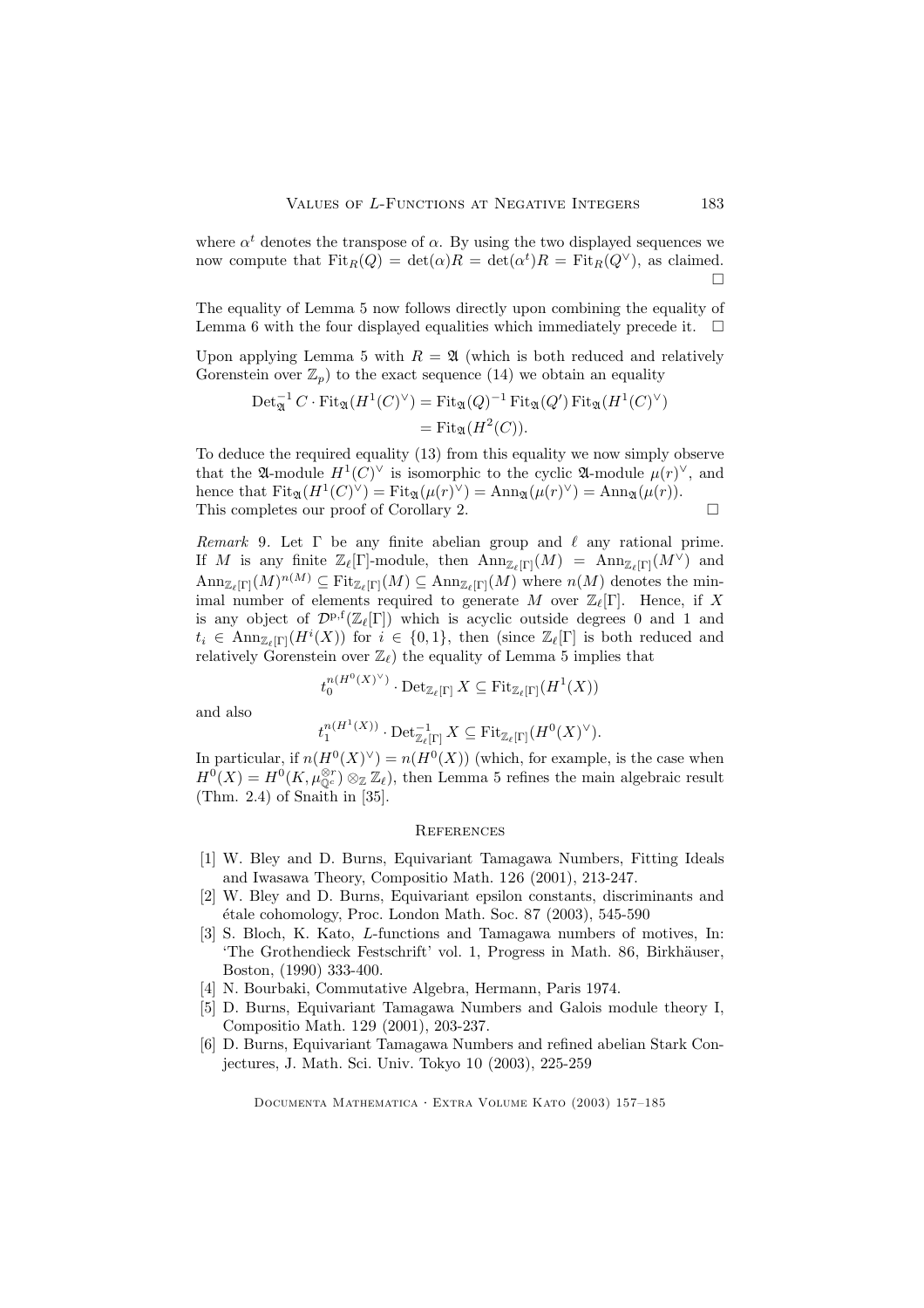- [7] D. Burns, On values of equivariant Zeta-functions of curves over finite fields, manuscript submitted for publication.
- [8] D. Burns and M. Flach, On Galois structure invariants associated to Tate motives, Amer. J. Math. 120 (1998), 1343-1397.
- [9] D. Burns and M. Flach, Tamagawa Numbers for Motives with (noncommutative) coefficients, Documenta Math. 6 (2001), 501-570.
- [10] D. Burns and M. Flach, Tamagawa Numbers for Motives with (noncommutative) coefficients, Part II, Amer. J. Math. 125 (2003), 475-512
- [11] D. Burns and C. Greither, On the Equivariant Tamagawa Number Conjecture for Tate motives, Invent. Math. 153 (2003), 303-359
- [12] T. Chinburg, Galois structure of de Rham cohomology of tame covers of schemes, Ann. of Math. 139 (1994), 443-490.
- [13] T. Chinburg, M. Kolster, G. Pappas, and V. Snaith, Galois structure of  $K$ -groups of rings of integers,  $K$ -theory 14 (1998), 319-369.
- [14] J. H. Coates and W. Sinnott, An analogue of Stickelberger's theorem for the higher K-groups, Invent. Math. 24 (1974), 149-161.
- [15] P. Cornacchia and C. Greither, Fitting ideals of class groups of real fields with prime power conductor, J. Number Th. 73 (1998), 459-471.
- [16] P. Cornacchia and P. A. Østvær, On the Coates-Sinnott conjecture, K-Theory 19 (2000), 195-209.
- [17] C. W. Curtis and I. Reiner, Methods of Representation Theory, Vol. 1, Wiley Classics Library, 1981.
- [18] B. Ferrero and L. Washington, The Iwasawa invariant  $\mu_p$  vanishes for abelian number fields, Annals of Math. 109 (1979), 377-395.
- [19] M. Flach, Euler characteristics in relative K-groups, Bull. London Math. Soc. 32 (2000), 272-284.
- [20] J.-M. Fontaine et B. Perrin-Riou, Autour des conjectures de Bloch et Kato: cohomologie galoisienne et valeurs de fonctions L, In: Motives (Seattle) Proc. Symp. Pure Math. 55, I, (1994) 599-706.
- [21] A. Fröhlich, Galois module structure of algebraic integers, Springer, Heidelberg, 1983.
- [22] R. Greenberg, On p-adic Artin L-functions, Nagoya J. Math. 89 (1983), 77-87.
- [23] K. Iwasawa, On the *u*-invariants of  $\mathbb{Z}_l$ -extensions, In: Number Theory, Algebraic Geometry and Commutative Algebra, in honor of Y. Akizuki, Kinokuniya, Tokyo 1973, 1-11.
- [24] K. Kato, Iwasawa theory and p-adic Hodge theory, Kodai Math. J. 16 no 1 (1993) 1-31.
- [25] K. Kato, Lectures on the approach to Iwasawa theory of Hasse-Weil Lfunctions via  $B_{dR}$ , Part I, In: Arithmetical Algebraic Geometry (ed. E. Ballico), Lecture Notes in Math. 1553 (1993) 50-163, Springer, New York, 1993.
- [26] K. Kato, Lectures on the approach to Iwasawa theory for Hasse-Weil Lfunctions via  $B_{dR}$ , Part II, preprint 1993.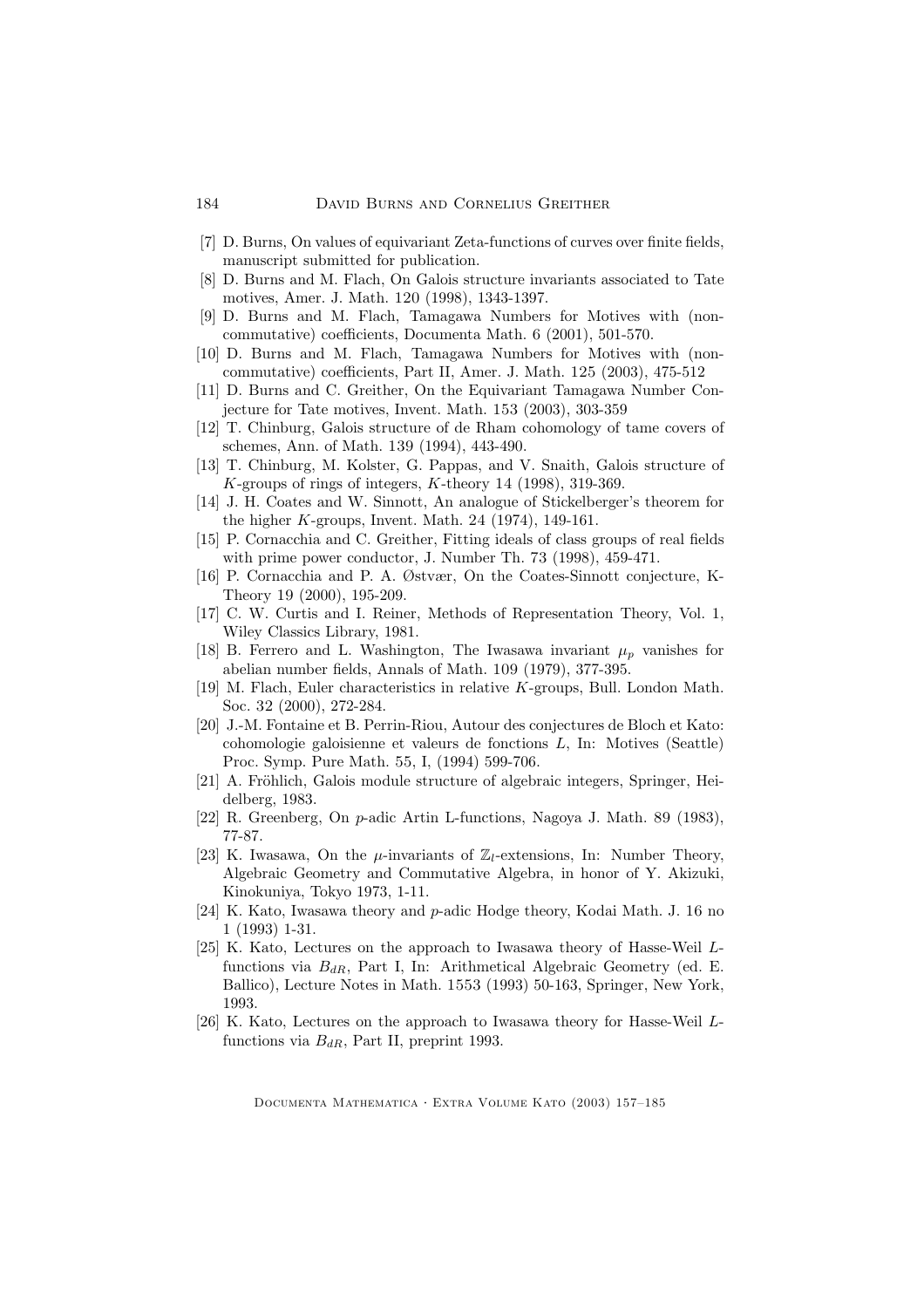- [27] F. Knudsen and D. Mumford, The projectivity of the moduli space of stable curves I: Preliminaries on 'det' and 'Div', Math. Scand. 39 (1976), 19-55.
- [28] M. Kurihara, Iwasawa theory and Fitting ideals, J. reine angew. Math. 561 (2003), 39-86
- [29] J. S. Milne, Étale Cohomology, Princeton Mathematics Series 17, Princeton University Press, 1980.
- [30] J. Nekovář, Selmer Complexes, to appear in Astérisque.
- [31] J. Neukirch, A. Schmidt, K. Wingberg, Cohomology of Number Fields, Grundlehren 323, Springer 2000.
- [32] A. Salomaa, Formal Languages, Academic Press, 1973.
- [33] C. L. Siegel, Über die Fourierschen Koeffizienten von Modulformen, Nachr. Akad. Wiss. Göttingen 3 (1970) 15-56.
- [34] V. P. Snaith, Algebraic K-groups as Galois modules, Prog. in Math. 206, Birkhäuser 2002.
- [35] V. P. Snaith, Relative  $K_0$ , Fitting ideals and the Stickelberger phenomena, preprint, December 2001.
- [36] D. Solomon, On the classgroups of imaginary abelian fields, Ann. Inst. Fourier 40 (1990), 467-492.
- [37] O. Venjakob, A noncommutative Weierstrass Preparation Theorem and applications to Iwasawa theory, J. reine angew. Math. 559 (2003), 153-191
- [38] L. C. Washington, Introduction to Cyclotomic Fields, Graduate Texts in Mathematics 83, Springer, New York 1982.
- [39] A. Wiles, The Iwasawa conjecture for totally real fields, Annals of Math. 131 (1990), 493-540.

David Burns Department of Mathematics King's College London Strand London WC2R 2LS England david.burns@kcl.ac.uk

Cornelius Greither Fakultät für Informatik Universität der Bundeswehr München, D-85577 Neubiberg Germany greither@informatik.unibwmuenchen.de